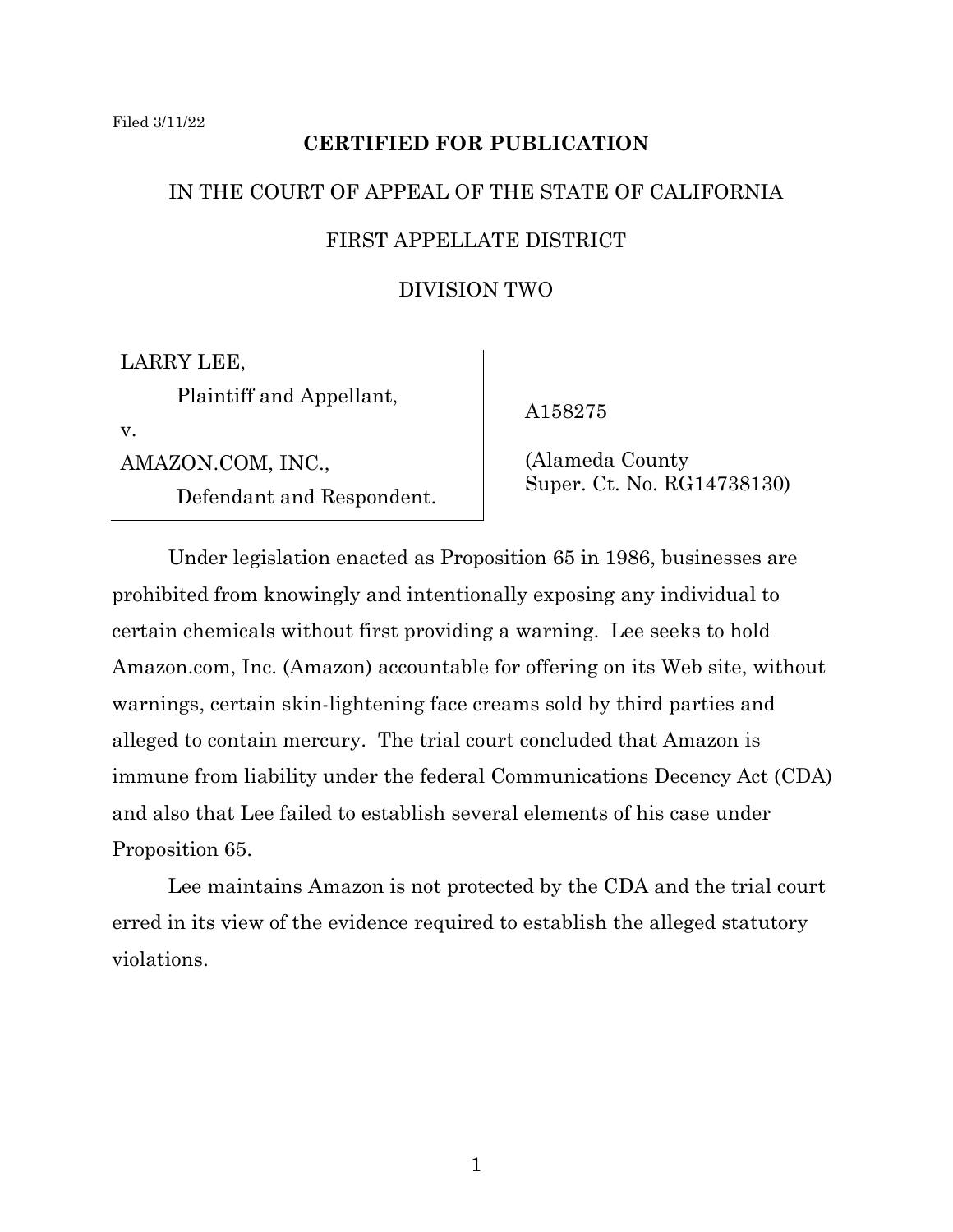We agree with Lee and, therefore, will reverse and remand for further proceedings.<sup>1</sup>

### **BACKGROUND**

California's Safe Drinking Water and Toxic Enforcement Act of 1986 (Act) (Health & Saf. Code, § 25249.5 et seq.), adopted by voter initiative in 1986 and commonly known as Proposition 65, provides, "No person in the course of doing business shall knowingly and intentionally expose any individual to a chemical known to the state to cause cancer or reproductive toxicity without first giving clear and reasonable warning to such individual, except as provided in Section 25249.10." (Health & Saf. Code, § 25249.6.) Mercury and mercury compounds were listed by the state as reproductive toxins under Proposition 65 in 1990. (Cal. Code. Regs., tit.  $27<sup>2</sup>$  § 27001, subd. (c); see Health & Saf. Code, § 25249.8.)<sup>3</sup>

<sup>1</sup> The Attorney General filed an amicus brief in support of Lee pursuant California Rules of Court, rule 8.200(c)(7). Exercising his authority to represent the public interest, the Attorney General explains he has a "special interest in the proper interpretation and enforcement of" Proposition 65 as the "public official with statewide authority to enforce" the Safe Drinking Water and Toxic Enforcement Act of 1986 and "the only public official with authority to review and comment on settlements entered into by private enforcers under Proposition 65."

Additionally, we granted applications to file amicus briefs from several nonprofit organizations whose missions relate to the subject matter of this case. We have received amicus briefs on behalf of Lee from As You Sow and Center for Food Safety, Black Women for Wellness and the Mercury Policy Project/Tides Center, and on behalf of Amazon from the Civil Justice Association of California.

<sup>2</sup> Further references to "Regulations" are to title 27 of the California Code of Regulations except as otherwise specified (e.g., Regs., § 25102).

<sup>3</sup> Under California law, a discarded substance is "hazardous waste" if it contains 20 milligrams per kilogram, 20 parts per million (ppm) or more of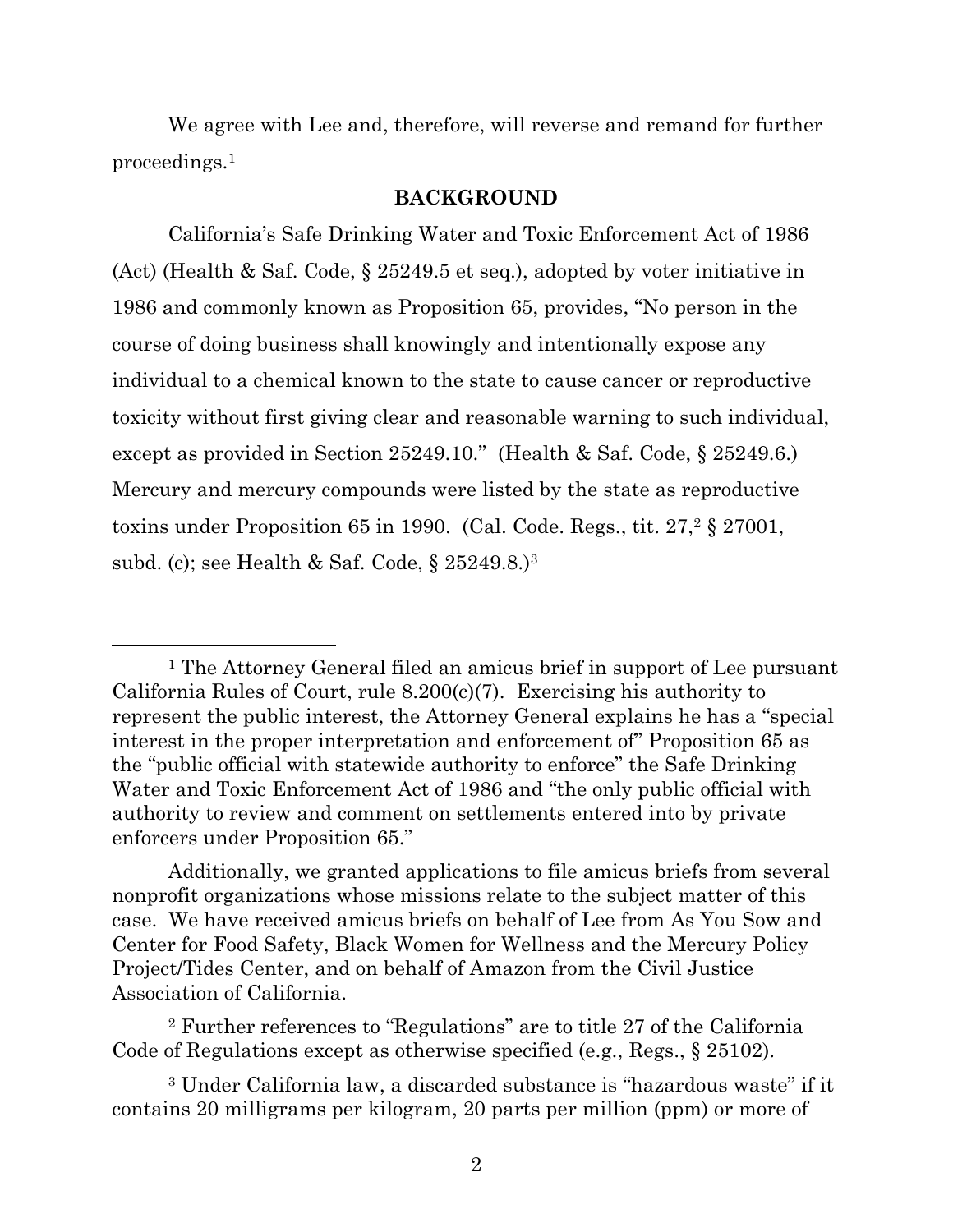Cosmetics containing one ppm (0.0001 percent) or more of mercury are prohibited under federal law. (21 U.S.C. § 331(a)–(c); 21 C.F.R.  $\S 700.13(d)(2)(i).$ <sup>4</sup> According to the FDA, "[t]he toxicity of mercury compounds is extensively documented in scientific literature. . . . Mercury is absorbed from topical application and is accumulated in the body, giving rise to numerous adverse effects. . . . [C]hronic use of mercury-containing skinbleaching preparations has resulted in the accumulation of mercury in the body and the occurrence of severe reactions." (21 C.F.R. § 700.13(b).)

The present case concerns four brands of face creams advertised as skin-lightening or skin-whitening products: Faiza, Face Fresh, Monsepa, and Meiyong.

Lee's second amended complaint listed 27 products offered for sale on Amazon's Web site under these brand names, identified by individual product name or description and "Amazon Standard Identification Number" or

mercury. (Cal. Code Regs., tit. 22 §§ 66261.2, subd. (a), 66261.20, subd. (a), 66261.24, subd. (a)(2)(A).)

<sup>4</sup> Federal law prohibits "[t]he introduction or delivery for introduction into interstate commerce of any . . . cosmetic that is adulterated or misbranded," the "adulteration or misbranding of any . . . cosmetic in interstate commerce" and the "receipt in interstate commerce of any . . . cosmetic that is adulterated or misbranded, and the delivery or proffered delivery thereof for pay or otherwise." (21 U.S.C. § 331(a)-(c).) The Food and Drug Administration (FDA) regards "any cosmetic containing mercury" as "adulterated" unless it contains "no more than a trace amount of mercury and such trace amount is unavoidable under conditions of good manufacturing practice and is less than 1 ppm (0.0001 percent), calculated as the metal"  $(21 \text{ C.F.R } \S$  700.13(d)(2)(i)) or it is "intended for use only in the area of the eye, it contains no more than 65 ppm (0.0065 percent) of mercury, calculated as the metal, as a preservative, and there is no effective and safe nonmercurial substitute preservative available for use in such cosmetic."  $(21 \text{ C.F.R. } § 700.13(d)(2)(ii))$ .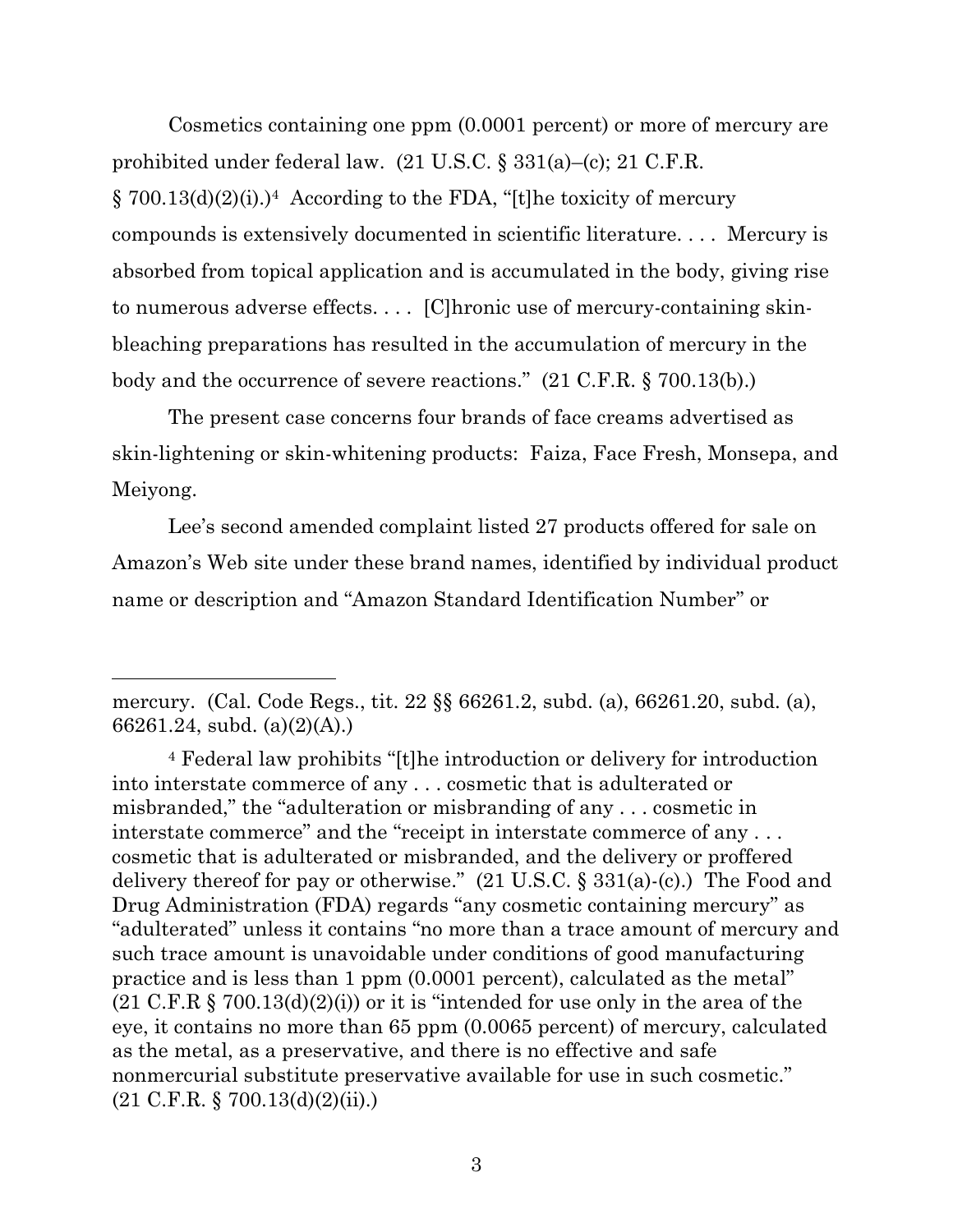"ASIN." <sup>5</sup> His pretrial brief subsequently reduced the list of products at issue to 11, identified by ASIN and name or description: Three by Faiza, one by Face Fresh, one by Monsepa, and six by Meiyong.<sup>6</sup>

Lee had laboratory tests performed on samples of these products purchased from Amazon, which found 15,000 ppm mercury in a sample of Monsepa Express Peeling cream (ASIN B0030K8GJY) tested in 2017, 9,600 ppm of mercury in a sample of Faiza Beauty cream (ASIN B00WORM8R0) tested in 2016, 5,600 ppm of mercury, in a sample of Face Fresh Beauty cream (ASIN B00ZP38YQY) tested in 2015, 21,000 ppm of mercury in a sample of Meiyong Seaweed Super Whitening cream (ASIN B00CVJKBDE) tested in January 2015, and 2,000 ppm of mercury in another sample of Meiyong Seaweed Super Whitening cream (ASIN B008XRYQUM) tested in September 2015.

Several samples of Monsepa creams (not purchased from Amazon) had previously been tested for California agencies: Tests performed for the

<sup>5</sup> The ASIN is an internal code assigned by Amazon to each unique product listed on the Web site.

<sup>6</sup> The 11 products were: "Original Faiza Beauty Cream Whitening Cream Anti Pimple Cream Freckle Cream" (ASIN B00WORM8R0), "Faiza Beauty Cream/To Remove Freckles & Dark Spots" (ASIN B00V0LHLTM), "Faiza Beauty Cream – 30 gram – Whitening Cream ‐ Anti Pimple Cream – Freckle Cream" (ASIN B00XUY6FL6), "Face Fresh Beauty Cream" (ASIN B00ZP38YQY), "Monsepa Express Peeling Remove Dark Sports Face Cream" (ASIN B0030K8GJY), "Meiyong Super Extra Whitening Cream Seaweed Face Lift Natural Algae" (ASIN B00CVJKBDE), "Seaweed Cream – Extra Whitening & Face Lift" (ASIN B008XRYQUM), "Meiyong Seaweed Extra Whitening Formula & Face Lift Cream" (ASIN B00AS71WWU); "Seaweed Cream – Extra Whitening & Facelift" (ASIN B00UPXPMYQ), "Meiyong Brand Super Extra Whitening Cream Seaweed Face lift" (ASIN B00VCN3Z7Y), and "Meiyong Super White Cream Extra Whitening & Face Life Advanced Super Revitalizer" (ASIN B00HZFSBYU).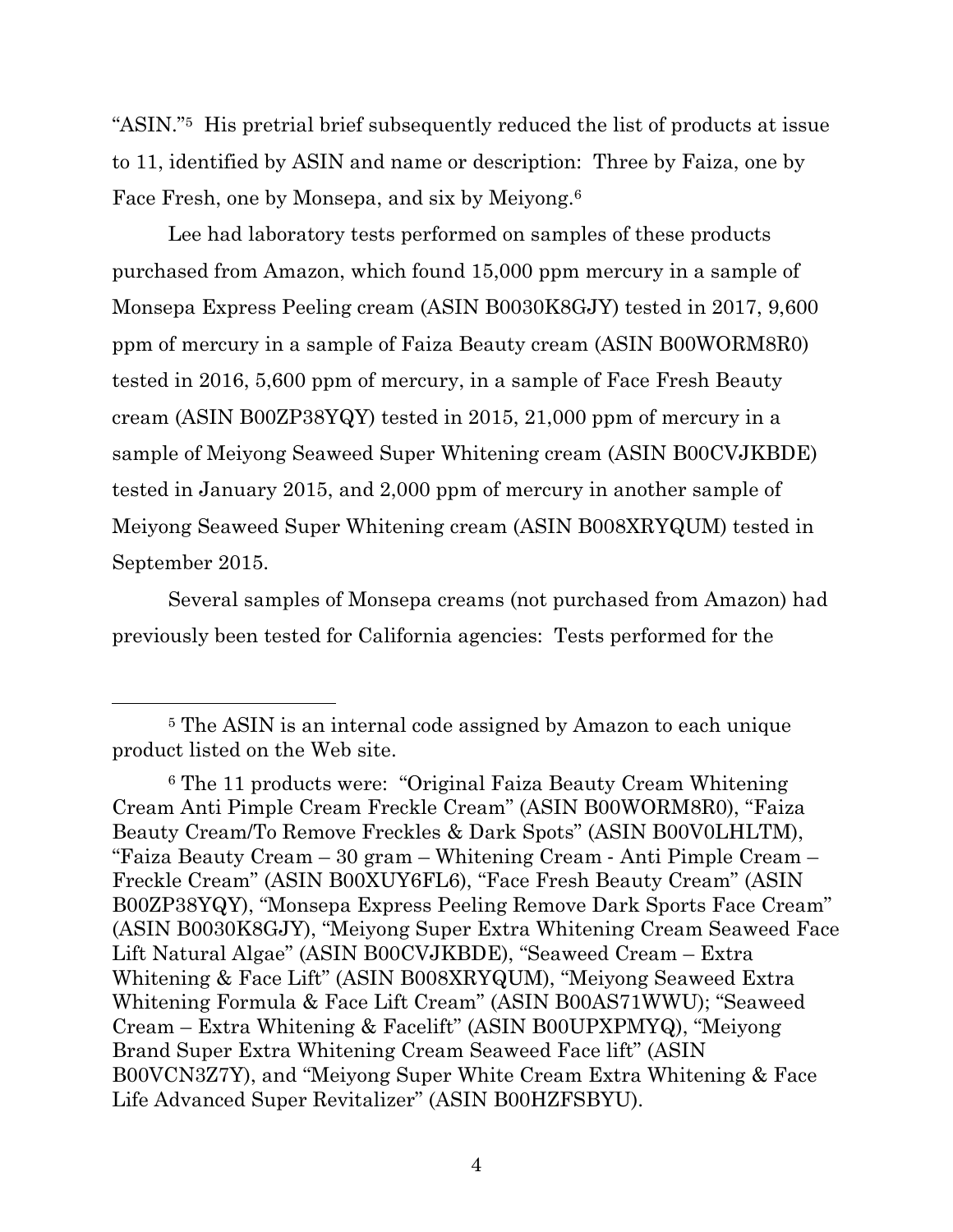California Department of Public Health (CDPH) found 8,900 ppm mercury in a sample of Monsepa Express Peeling cream tested in May 2013, 13,000 ppm mercury in a sample of Monsepa Express Peeling cream tested in December 2013, and a 2013 test for the California Department of Justice found 12,000 ppm mercury in a sample of Monsepa Express Peeling cream and 20,000 ppm mercury in a sample of Monsepa Whitening Peel.

Additionally, in 2013, the European Union's Rapid Alert System for dangerous non-food products (RAPEX) issued two alerts for Faiza Beauty Cream, one reporting 5,430 ppm mercury and the other reporting 5,940 ppm mercury, and an alert for Face Fresh Beauty Cream reporting 4,620 ppm mercury.

The CDPH issued a health risk warning on January 14, 2014, for certain imported skin-lightening creams that had been found to contain high levels of mercury, including "Monsepa Bleaching Express Peeling."

Lee provided Amazon a 60-day "Notice of Violation" pursuant to Proposition 65 (Health & Saf. Code, § 25249.7, subd. (d)) dated May 22, 2014. He filed his complaint for civil penalties and injunctive relief on August 25, 2014.

After a bench trial in January 2019, the trial court ruled in favor of Amazon, finding the company immune from liability under section 230 of the federal CDA (47 U.S.C. § 230).7 The court also found that while Amazon could have a duty to warn under Proposition 65 for third-party sales of the products at issue, Lee failed to prove each element of his claim under Proposition 65—specifically, that Lee did not prove each of the products at issue contained mercury, that test results finding mercury in a unit of the products at issue should be generalized to other units of that product or

<sup>7</sup> Further references to "section 230" are to title 47 United States Code.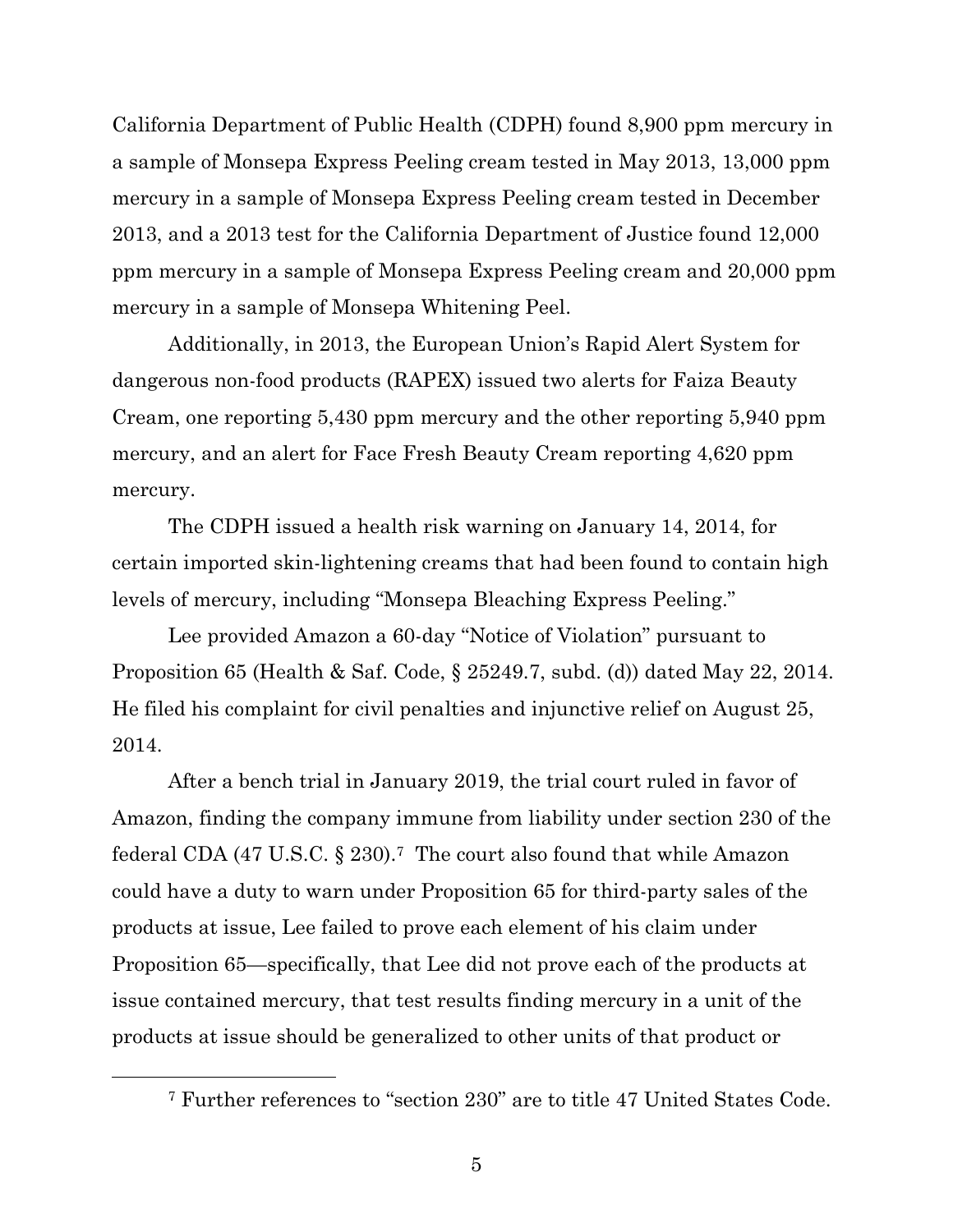similar products, that the creams sold on Amazon's Web site were actually used by consumers, and that Amazon had actual knowledge the products contained mercury at the time they were purchased without a Proposition 65 warning.

### *Mercury in Skin-Lightening Creams*

As described by Lee's expert witness on mercury in skin-whitening creams and resultant health risks, Dr. Gina Solomon,<sup>8</sup> mercury exists in three forms (elemental, inorganic and organic), all of which are toxic, with serious effects on bodily systems and organs at a cellular level. Inorganic mercury (the form used in skin creams) is "very, very toxic" to kidney function and also has serious effects on reproductive function and fetal development. Animal studies consistently show reduced fertility, fetal viability and birth weights at "pretty low level exposures." In both humans and rodents, prenatal exposure at "pretty low levels" has been shown to result in profound deafness. Solomon testified that the levels of mercury found in skin creams are in the same range as those shown to cause these

<sup>8</sup> Dr. Solomon was a principal investigator at the Public Health Institute and clinical professor in the Division of Occupational Environmental Medicine at the University of California San Francisco. Her background included serving as the deputy secretary for the California Environmental Protection Agency, where her work included developing sampling plans for hazardous material cleanup, including work with metals such as lead, mercury and arsenic, and extensive work with OEHHA on Proposition 65 issues; teaching medical students, residents and fellows, and supervising them on clinical work regarding complex toxicology issues; teaching continuing medical education classes for doctors and developing the original curriculum for a CDPH program for physicians on the human health effects of mercury; and treating patients exposed to dangerous levels of mercury from a skin cream product and collaborating with researchers investigating the case, which led to the CDPH's health alert on mercury in skin-lightening creams, as well as work on the issue with other states' health departments.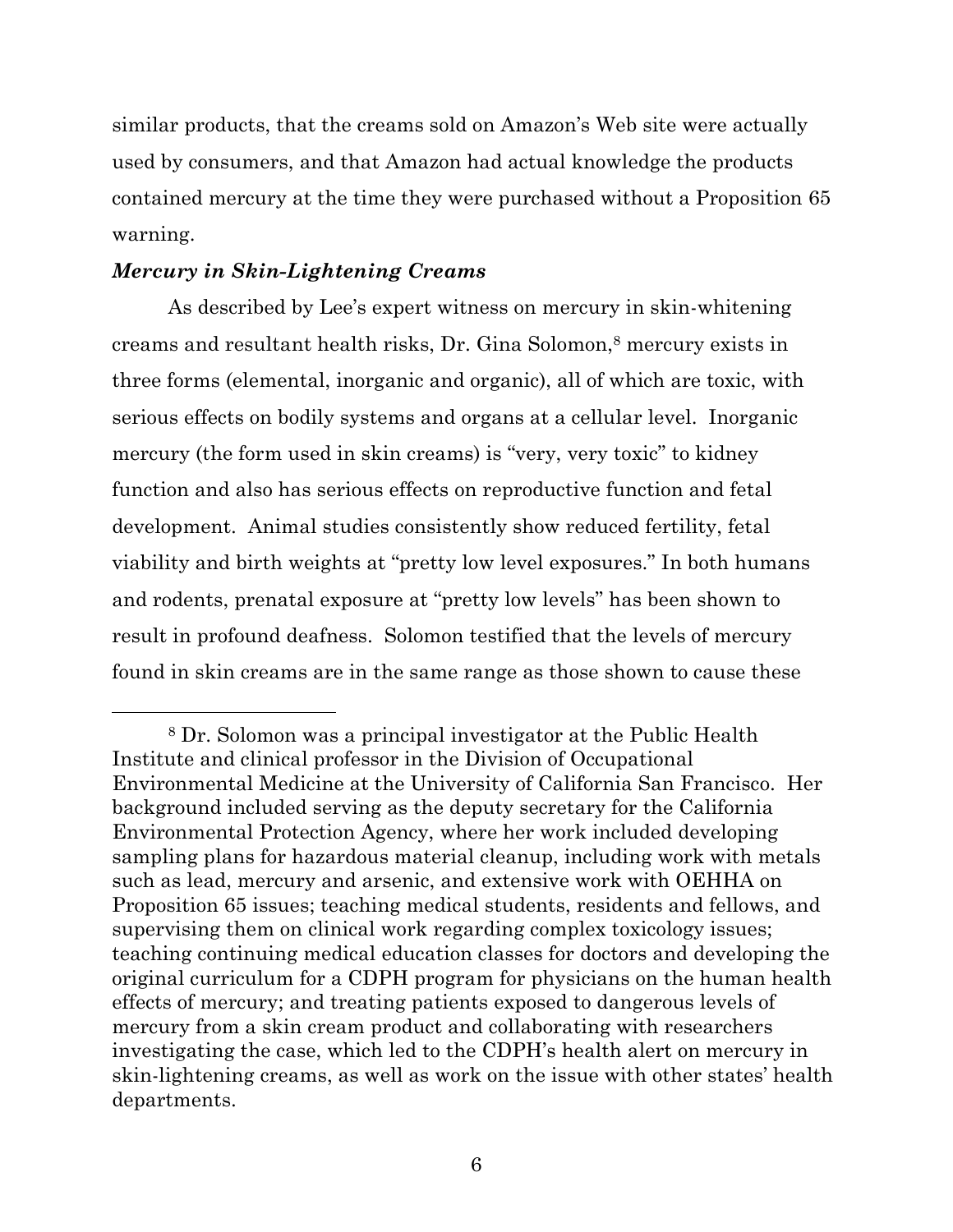adverse effects in rodents, which tend to be less sensitive than humans to many neurologic and reproductive effects.

The adverse effects of mercury are not limited to the direct users of the creams. The form of mercury used in skin-lightening creams—inorganic mercury—can release mercury vapor, especially in warm conditions.9 The CDPH has found mercury contamination resulting from use of skin creams requiring extensive decontamination of houses, including items such as washing machines, mattresses and sofas, and disposal of items like toys, towels, and bedding as hazardous waste. In the case of a family Solomon treated for mercury poisoning, mercury vapor was found emanating from the hands of the woman who used the cream, and decontamination of her hands took a month of repeated applications of a binding compound.

The primary users of skin-lightening creams are women, principally women of color. At the time of trial, the CDPH was conducting educational events in communities where the creams are known to be used, as well as a buyback program for people to return the creams and receive money to purchase substitutes.

Not all skin-lightening creams contain mercury: CDPH tests of more than 100 skin-lightening creams found seven that were positive for mercury.<sup>10</sup> Of a total of five ingredients known to whiten skin, the only one permitted in the United States is hydroquinone.

<sup>9</sup> Solomon explained that mercury exists in three different forms (elemental, inorganic and organic), which have different properties, but can "inter-covert" in different settings.

<sup>10</sup> None of the products tested in this study came from Amazon. The CDPH witness who testified at trial explained that they were collected from markets in targeted communities and online stores serving immigrant populations identified in the literature, or through poisoning investigations, as using these creams.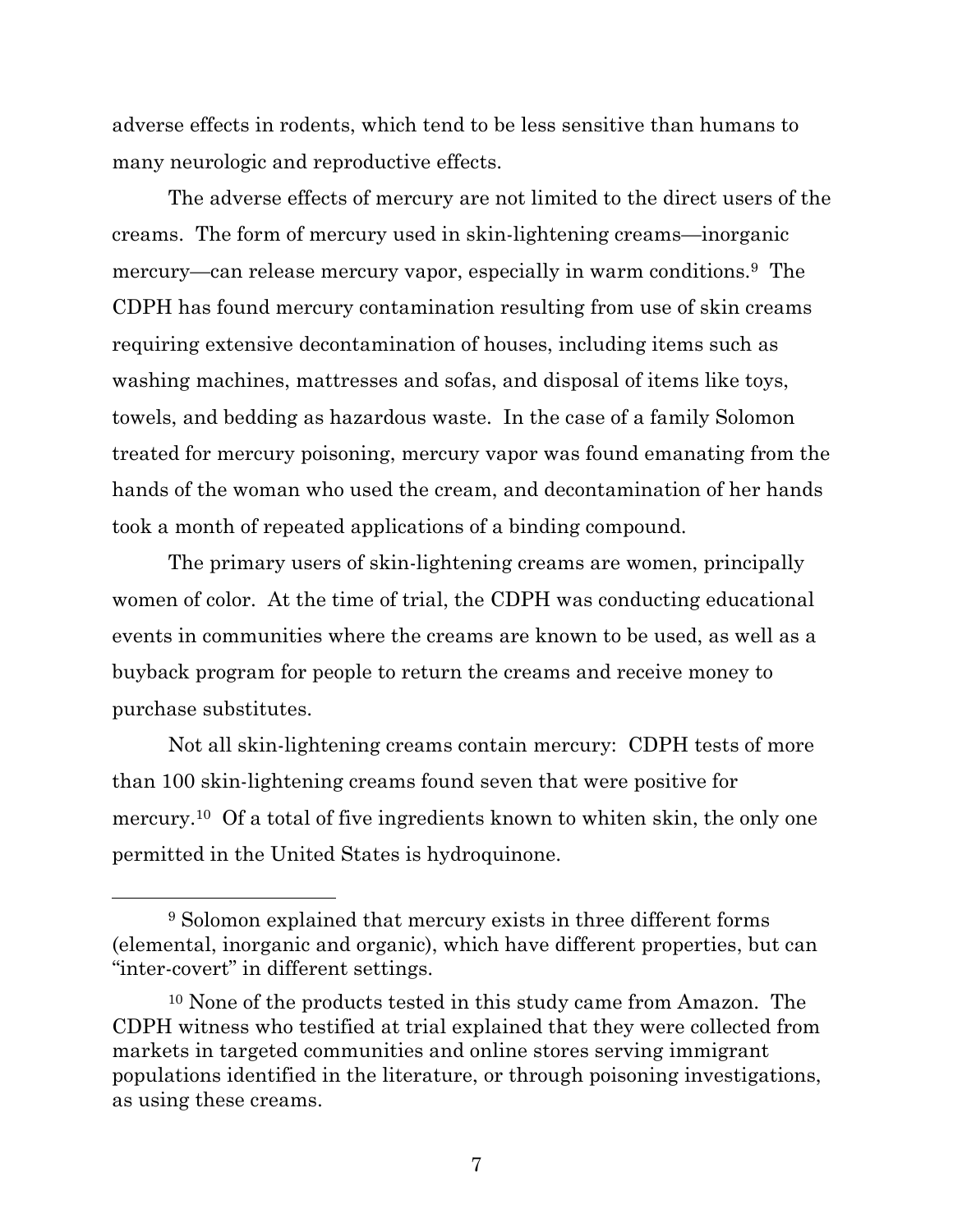Solomon testified that public health issues with skin-whitening creams involve creams imported from certain countries in Asia, Mexico, and in a few cases Africa; Lee's expert witness on cosmetic chemistry and Proposition 65 warnings, David Steinberg,<sup>11</sup> testified that in his experience most skinbleaching products containing mercury were made in Pakistan. Both testified that the claims made on listings on Amazon for the products Lee had tested—referring to removing dark spots, whitening skin and treating acne12—were "red flags" indicating the product was for skin bleaching and

<sup>11</sup> Steinberg was the president of a consulting company that deals with "regulations and chemistry of cosmetics and topical pharmaceutical products." His 50 years' experience in the cosmetic industry included working on product development involving the chemistry of cosmetics, advising cosmetics companies on product and regulatory issues, teaching and publishing on the chemistry of cosmetics, and lecturing on quality assurance for cosmetics; he had experience with mercury in cosmetics and specifically in skin-lightening products, and with issues under Proposition 65.

<sup>12</sup> On the Amazon Web site, a listing for "Faiza Beauty Cream" (ASIN B00V0LHLTM) claims to "remove freckles & dark spots"; another—with the same product image, but a different ASIN (B00WORM8R0) and different Universal Product Code claims to be "the only cream that cleans pimples, wrinkles, marks, hives even dark circles under the eyes and turns your skin white." The product listing for "Meiyong Super Extra Whitening Cream Seaweed Face life natural Algae" (ASIN B00CVJKBDE) includes "Help relieve acne, freckles and dark spots on the performance give a white skin." Monsepa Express Peeling Remove Dark Spots Face Cream (ASIN B0030K8GJY) claims it "eventually removes even the deepest types of freckles, dark spots, butterfly spatches and yellow spots from your face" and "is specially effective to eradicate and even out acne scars." Face Fresh Beauty Cream's (ASIN B00ZP38YQY) claims include, "Best whitening cream," "Anti Wrinkles," "lightening dark spots," and "Turns Your Skin White."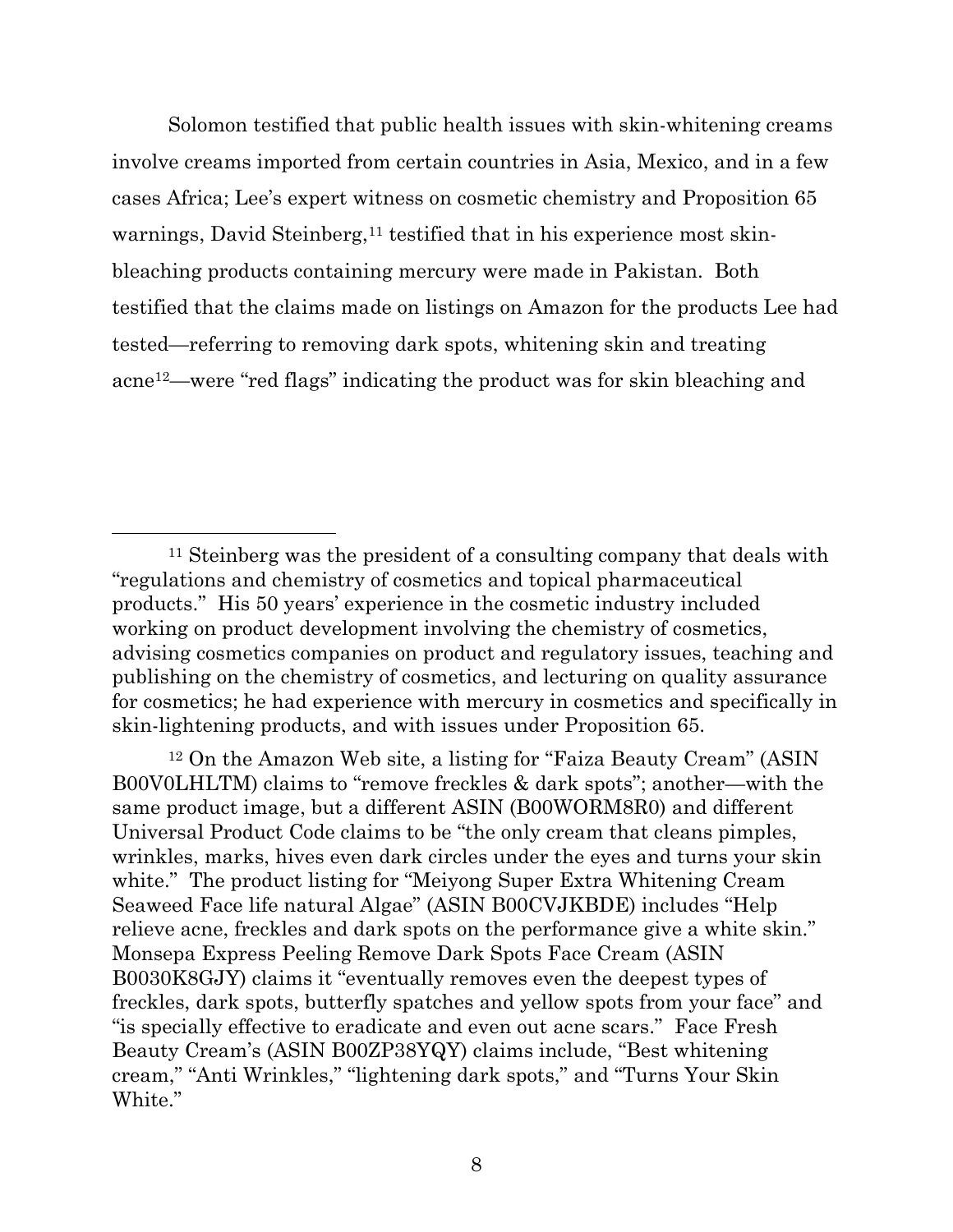might contain mercury.13 This was particularly the case where a product claimed to both whiten skin and treat acne, because mercury is the only ingredient known to do both.

Solomon testified that the mercury concentrations found in the creams tested in this case meant mercury was "definitely not" a "trace amount," but rather an intentionally added active ingredient; the concentrations were "absolutely inconsistent" with mercury being a trace contaminant. The range of concentrations in the tested samples, between 2,000 and 21,000 milligrams per kilogram (2,000 to 21,000 ppm or .2 to 2 percent), was consistent with active ingredients in other consumer products, such as 2 percent of the herbicide in RoundUp, 1 percent cortisone in anti-inflammatory skin cream or .2 percent sodium fluoride in toothpaste. Prior to her work on this case, Solomon had seen the 2014 CDPH press release warning consumers about mercury in certain skin-lightening creams, including Monsepa, and believed the product contained mercury because she considered product warnings from the CDPH highly credible; the test results Lee obtained in 2017 confirmed her opinion and showed the formula had not been changed despite the health alert.

Based on the test results and language used in the Amazon listings for the skin whitening creams, Solomon was certain all units of the products tested would contain mercury. Solomon testified that "very little actual testing" is necessary to answer the "yes or no" question whether an intentionally added ingredient is present in a product, and regulatory agencies "not infrequently" base a decision on a single sample or very few

<sup>13</sup> Amazon stipulated that all 27 products identified in the second amended complaint purported to be skin-lightening or skin-bleaching products.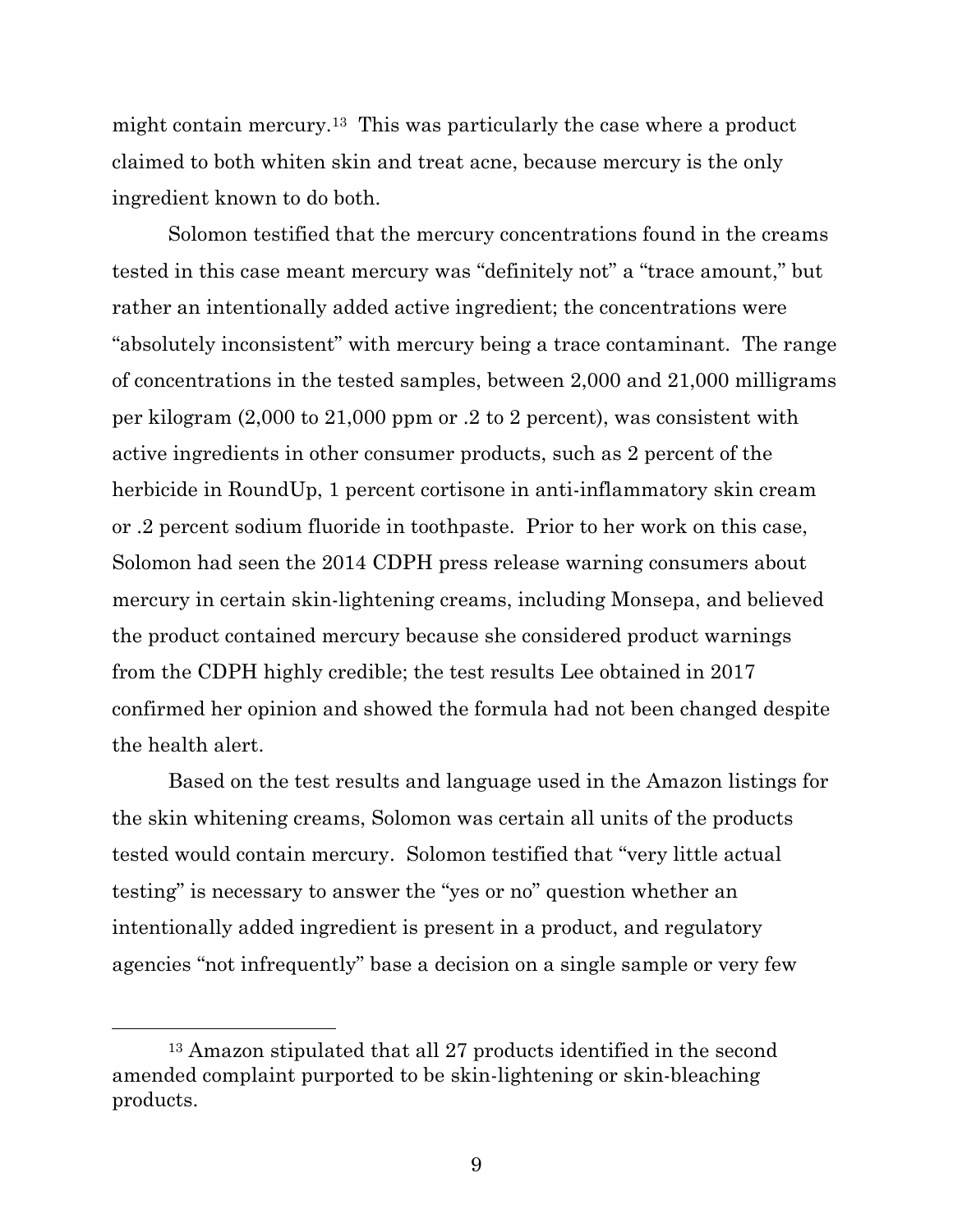samples. Factors such as how a product was stored and whether multiple manufacturers were used, could be relevant to a contamination issue, but would be irrelevant in determining whether an intentional ingredient was present because manufacturers are reluctant to change their formulas: They want consistency in the appearance, smell, and effect of consumer products, as consumers notice differences and do not like them. Solomon was careful to clarify that extrapolation from test results on one unit to other units of the same product was appropriate for "yes/no test results" for presence of mercury, not the exact concentrations detected.

Steinberg similarly testified that the test results in evidence were sufficient to conclude the products at issue contained mercury because there was no way the amount of mercury found in samples Lee had tested could be due to a trace contaminant that might vary between batches or lots; it had to be a deliberately added ingredient He testified that in making emulsions (the form of the skin creams at issue), at least three or four tests are usually run per batch for purposes of quality control and quality assurance, to ensure uniformity and confirm the product meets specifications and is free of contamination, and most companies test each batch before filling individual containers for consumer sales. Testing of multiple batches of each product is not necessary to determine whether mercury is an ingredient in a cosmetic product, however, because at levels seen in this case, it has to have been deliberately added. The high levels of mercury found in the five samples Lee had tested, together with the products' claims of skin whitening as the intended use, made Steinberg "very, very certain" other batches or lots of the same product would all contain mercury as an ingredient."

Steinberg acknowledged the possibility there could be variations in the chemical makeup of the products between batches; that he did not have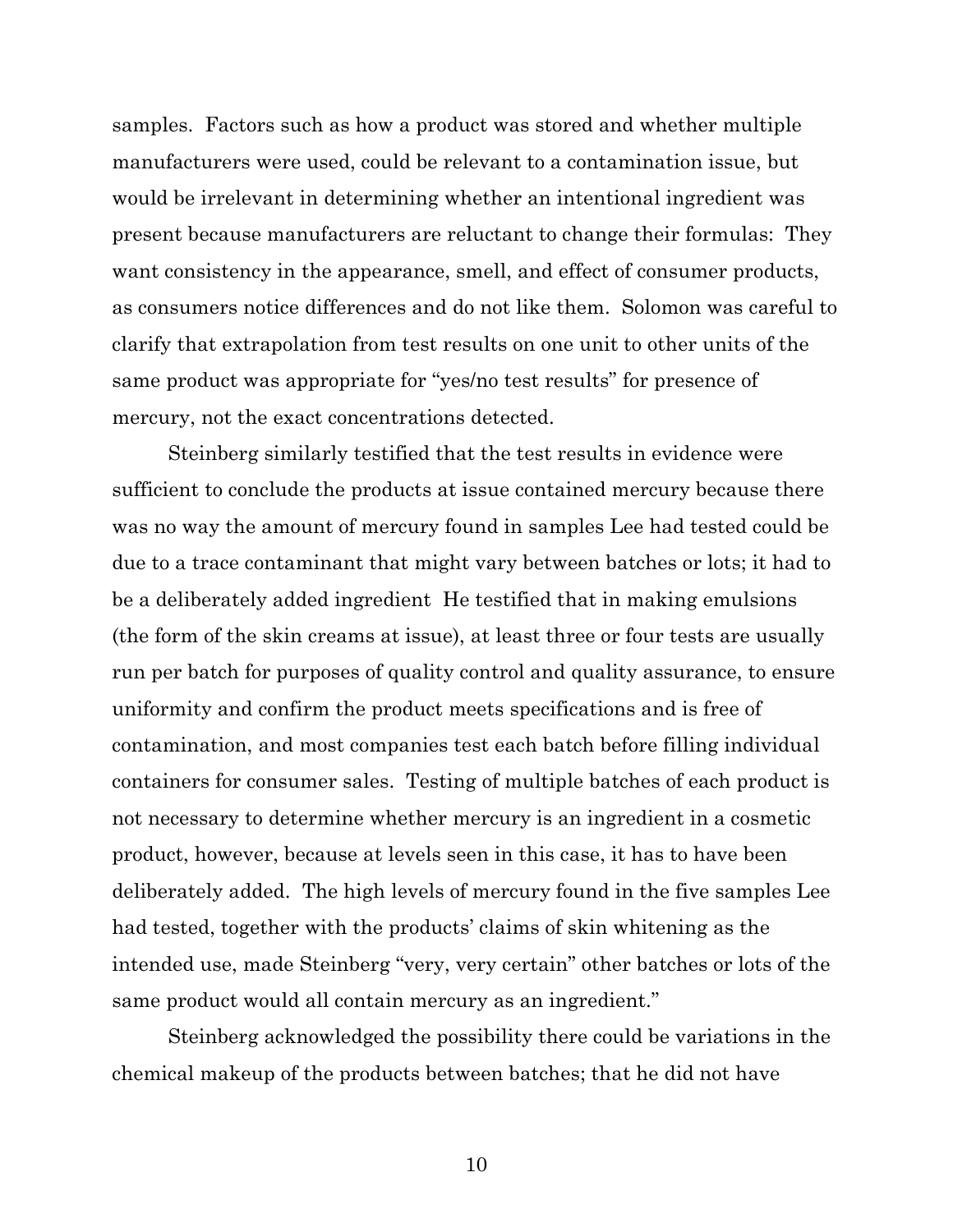information about the companies' specific manufacturing and packaging practices or know details such as when they began using mercury in their skin-bleaching products or whether they had another version of the product that used a different ingredient in place of mercury; and that some companies use different formulas in different countries for products branded and sold as the same product. He testified that if a company does not follow "current good manufacturing procedures" (cGMPs), which include matters such as manufacturing and testing methods and meeting product specifications, "all bets are off in terms of product consistency across units and batches and lots," and many variables could make a difference in this regard. Steinberg did not know whether the companies here followed cGMPs, but he had reason to believe the products were sourced in Pakistan and no reason to expect companies in Pakistan to follow cGMPs.

Nevertheless, Steinberg testified he could be "very certain" the products tested here contained mercury without analyzing every package because "cosmetic-like products" are manufactured in "larger amounts" with "a consistent formulation," mercury is the active ingredient, and cosmetic companies do not like to change formulations of creams "unless it's absolutely mandatory, or marketing just absolutely demands it, because it's very timeconsuming" and a significant added expense. A different chemical could not simply be substituted for mercury; the product would have to be "totally reformulate[d]" because the emulsion would not be stable.

Steinberg was shown a customer comment on the product page for the Monsepa cream Lee had tested saying the news had reported on January 9, 2014, that the product contained high levels of mercury, providing a link to the official alert on the CDPH Web site, and asking vendors to stop selling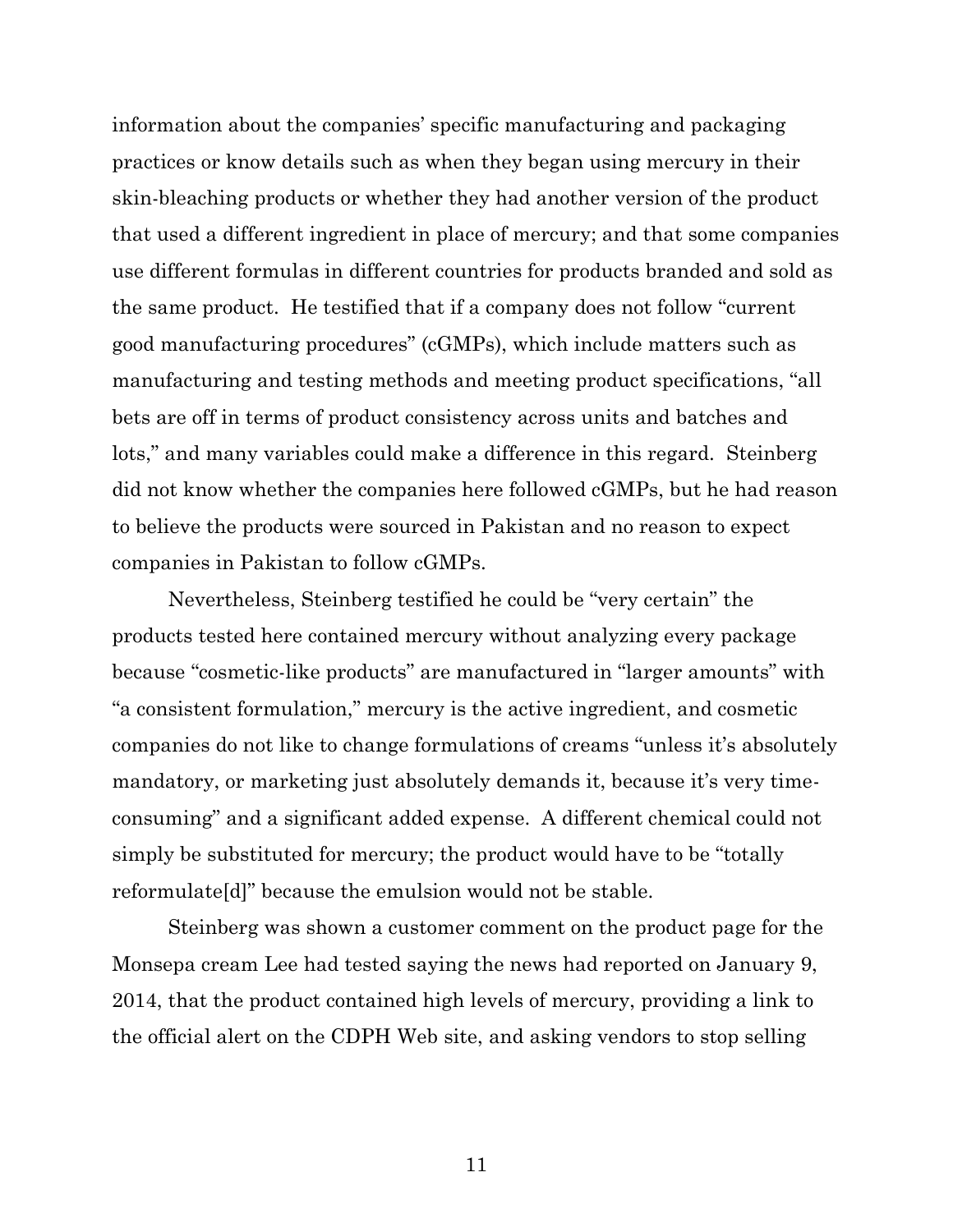it.<sup>14</sup> Steinberg testified he would advise a company that received a comment like this to immediately find out if there was mercury in the product. He further testified that as part of good business practices, it is important for a company offering cosmetics for sale on the Internet to monitor public health alerts and announcements by governmental agencies. His advice to a client that received the May 22, 2014, notice of violation Lee sent to Amazon would be to confirm whether the product it was manufacturing or selling contained mercury and, if so, recall the product and notify the FDA. Once Amazon was alerted to the presence of mercury in the creams, it should have immediately notified every purchaser of the product to discontinue use and halted sales of the product.

Dr. Patrick Sheehan, Amazon's expert witness on risk assessment and evaluation of health risks from chemical exposures,<sup>15</sup> agreed that mercury is a known ingredient in skin-lightening creams and that in each of the tested samples in this case, mercury was an ingredient, not a contaminate. He

<sup>14</sup> The comment expressed skepticism that the product was made in France (as was also stated on the bottle and packaging of the sample Lee had tested) because "the EU has strict cosmetic regulations." Steinberg had "serious doubt" the product was made in France based on his experience dealing with officials in France, who would not have permitted it, and his knowledge that "these types of products using these types of ingredients... have been restricted almost exclusively to Pakistan."

<sup>15</sup> Dr. Sheehan had worked in the field of risk assessment for 40 years, the last 19 of which he had been a consultant with a company called Exponent, advising clients on historic, current, and potential exposures and associated risks. He had taught part of a course on risk assessment at San Diego State University School of Public Health for about 20 years, worked with governmental committees on developing and defining methods to assess health risks, done more than 200 Proposition 65 risk assessments, and had experience evaluating mercury exposure in the contexts of site risk assessment, waste disposal, and a project involving removal of gas pressure regulators from homes.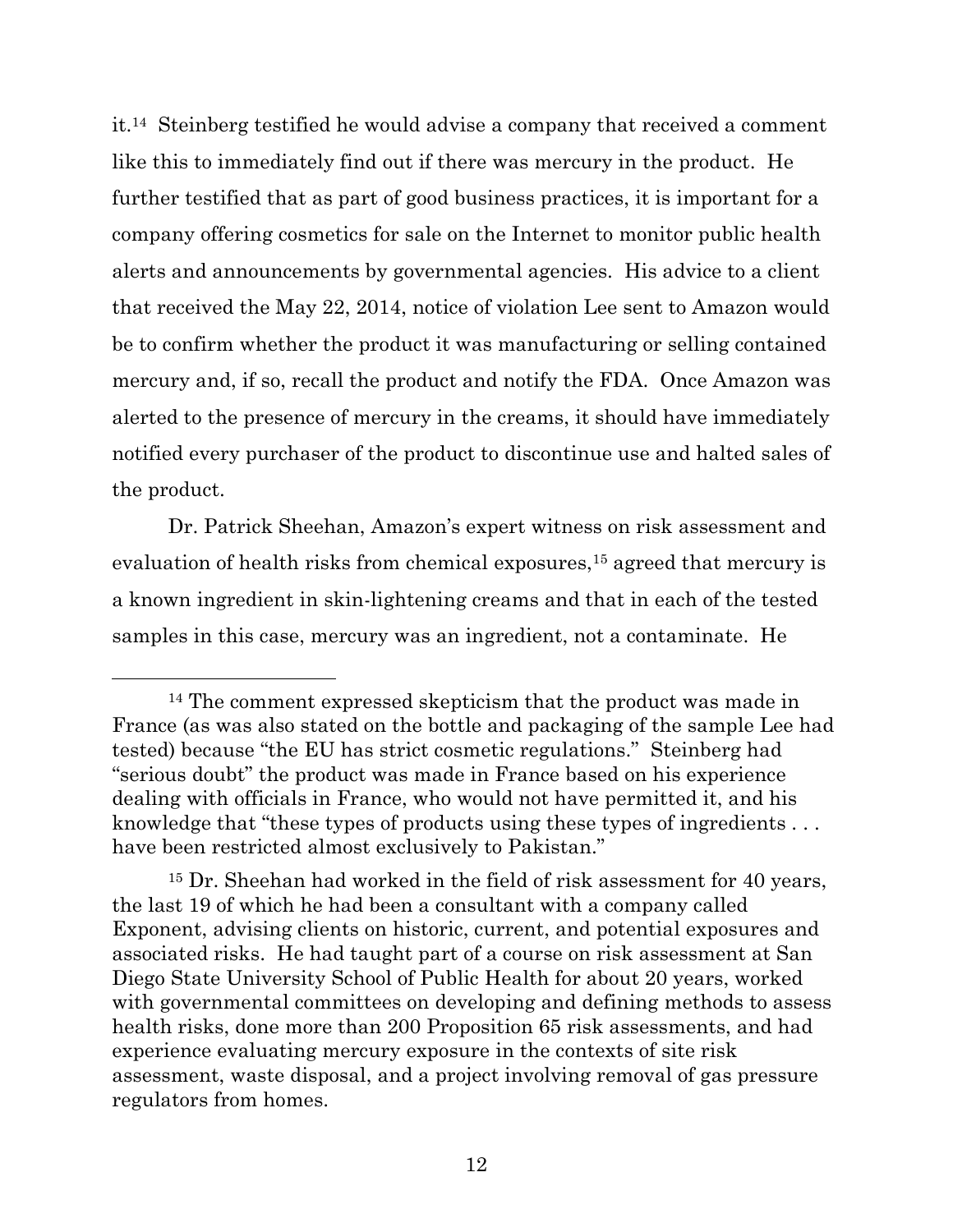testified, however, that these results could not be generalized beyond the units tested. Sheehan testified that test results from a single unit cannot be extrapolated even to other units in a batch because it is necessary to account for variability between units resulting from uneven distribution of chemicals within a batch, or between batches for products. Factors influencing variability include changes in ingredients or sources of the ingredients, changes or inconsistency in manufacturing processes and changes in the recipe for the product. Sheehan testified that the standard practice is to sample individual units within a batch to "understand the conditions of the individuals that make up that batch," then "do the same thing in all of the batches that are of interest within the time frame of the evaluation so that you can say with confidence what is a condition of the population that is made up of all of those batches of individuals within those batches."

According to Sheehan, the literature on skin-lightening creams reflects variability as to measurable added mercury, with some batches having no detectable mercury and others having levels "related to added mercury." Asked about the CDPH investigation in which seven of 120 samples of skinlightening creams tested positive for significant amounts of mercury, Sheehan testified the data suggested there would be detectable added levels of mercury in relatively few skin creams. He disagreed with Steinberg and Solomon because they only evaluated the individual units tested, with no effort to "assess variability among batches or among products." Asked if they followed "appropriate scientific method," Sheehan testified, "I don't believe they followed any method. They made some assumptions. So no, they did not follow any sort of standard method for characterizing variability within a product."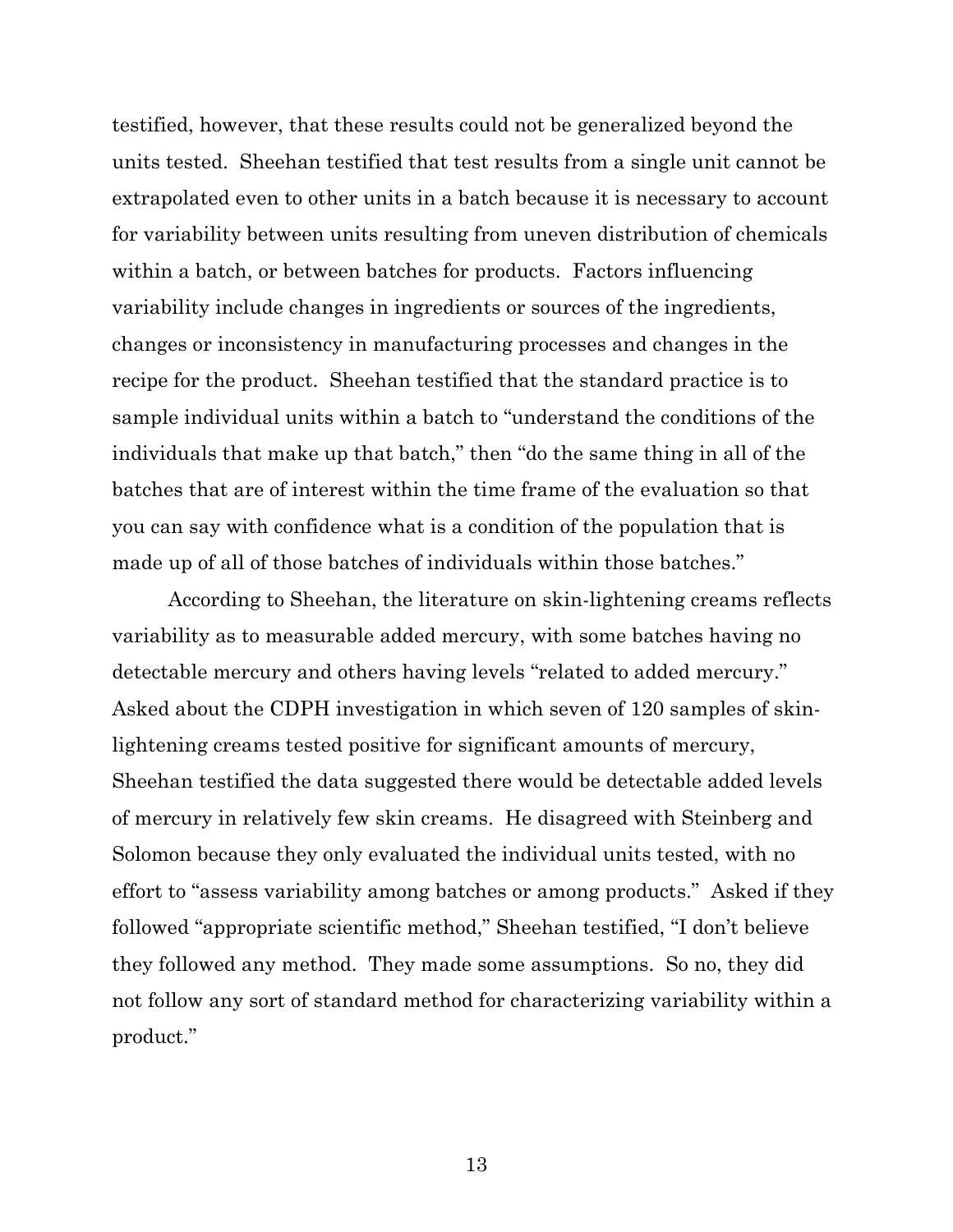Sheehan stated that Steinberg's "assumption" that "under good manufacturing practice one would expect to find mercury in different batches, if you found it in one batch" was not supported by the data and literature, which contain "examples where there was mercury detected at some batches of a lot and not in others." In Sheehan's view, it did not make any difference that mercury was an added ingredient in the skin-lightening creams for the same reason: The literature indicated that "any measurement in one batch . . . will not tell you what is happening within the population of that skin-lightening cream."

Sheehan acknowledged that a study he conducted on whether users of talcum powder in the 1960's and 1970's were exposed to asbestos was based on analysis of five individual containers, each a different product. He also acknowledged that at his deposition he did not recall having worked on a cream applied to the body other than sunscreen, which he declined to answer questions about, and that he had never previously been an expert in a case involving mercury and skin-lightening cream, advised a client regarding mercury in skin-lightening creams, done any work evaluating the presence or absence of mercury in cosmetics, or otherwise had experience with analyzing heavy metal exposure in creams.

#### *Amazon's Marketplace*

As described by Christopher Poad, Director of Amazon Business International, Amazon both sells products directly to customers through its "Amazon Retail" business and operates a "marketplace" through which thirdparty sellers sell products to customers. Approximately 2.5 million third parties list and sell approximately 600 million unique products on the Amazon Web site. In 2018, the total value of products sold on the Amazon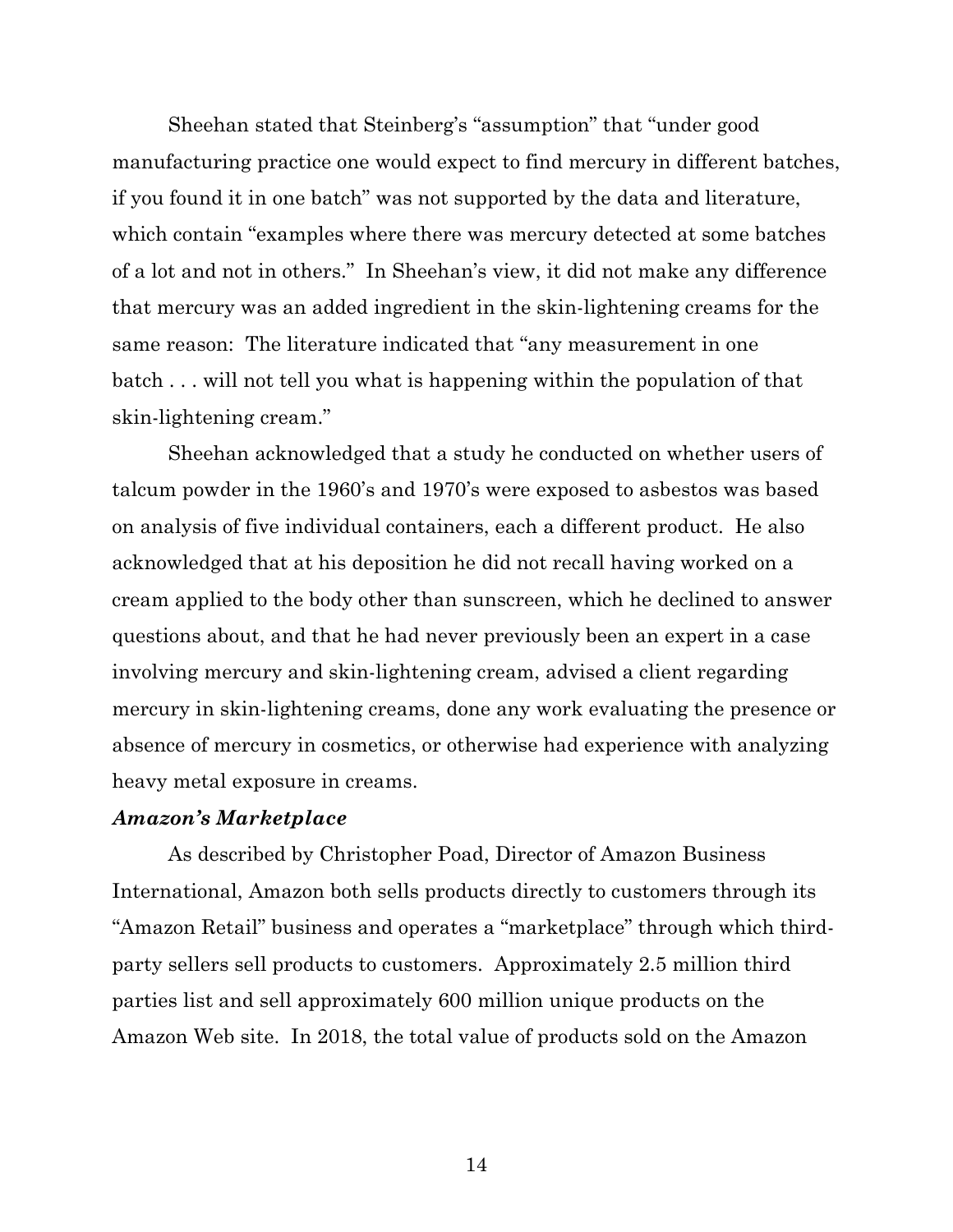Web site worldwide was approximately \$300 to \$350 billion, 50 to 55 percent of which (\$150 to \$175 billion) were sales by third parties.

Amazon provides third-party sellers with the ability to list their product for sale, provide a title, description and image for the listing, and have Amazon collect payment on the sellers' behalf. Sellers can choose to fulfill orders themselves, making their own arrangements for warehousing and shipping, or use Amazon's "Fulfillment by Amazon" or "FBA" service. With FBA, the third-party seller's products are stored in an Amazon fulfillment center (warehouse), then shipped to the customer by Amazon when the seller makes a sale. For third-party sales, ownership of the product is transferred from the seller to the customer without Amazon taking title. By contrast, for Amazon Retail, Amazon purchases the merchandise from a supplier, owns it, and then resells it to the customer.

The products at issue in this case were all placed on the Amazon Web site by third-party sellers, and at least one used the FBA service.

Third-party sellers are required to consent to Amazon's "Business Solutions Agreement," which details matters including indemnification and insurance requirements for sellers. Amazon charges fees to sell products on the marketplace, which it earns when the seller completes a sale and the product is shipped to the customer. Customers use the Amazon Web site to complete purchases and in most transactions, there is no communication between customers and third-party sellers; if there is, it goes through the Amazon platform. Amazon's Web site does not provide contact information for third-party sellers; it offers a "contact seller" option through which a customer can send a message, which Amazon forwards to the seller, and the seller can respond.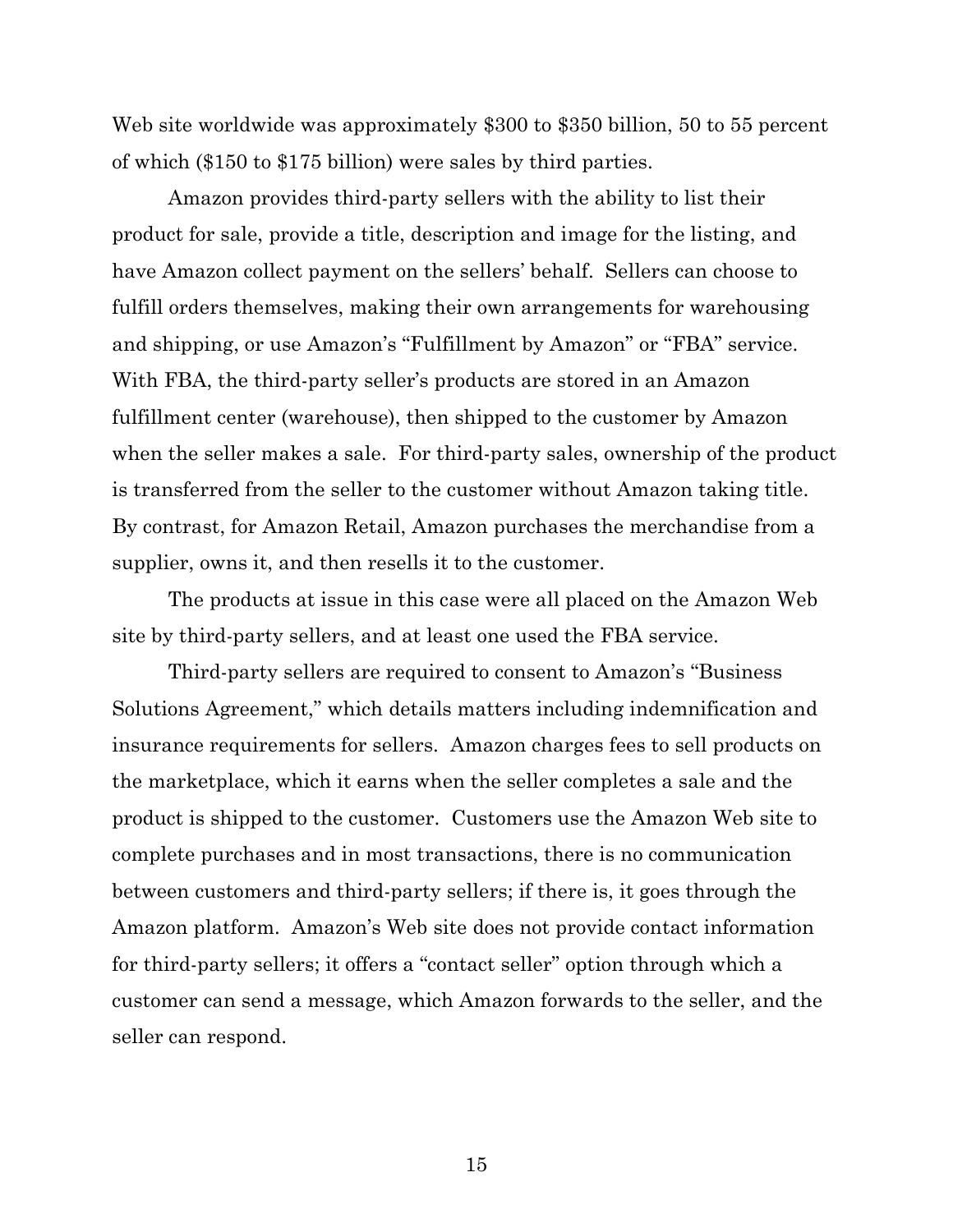Each unique product on the Amazon Web site has its own product description page. The content for this page, including product name, description, price, and quantity available for sale, is provided by the thirdparty seller. When a third party creates a new product listing, if the product does not already exist on the Web site, it is assigned a new ASIN. Materials for sellers "encourage and require" them not to create duplicate listings and it is not in their interest to do so, because if there are two pages for a single product, each will only get half as many people looking at it. Amazon has software that scans the product catalog for products that look identical, or "very, very similar," and merges such products onto a single page, and the customer service team is able to merge pages together if someone reports duplicates. According to Poad, it is not sufficient to look at product images to determine whether two are the same because manufacturers may change the contents without changing packaging and many use stock images for multiple products; instead, one must look at unique identifiers such as the Uniform Product Code, descriptions and titles.

During the process for setting up the product description page, sellers "have the ability to flag whether the product they are selling requires a Proposition 65 warning for California residents," and if they select this option, a warning is displayed on the product description page that links to a page in the customer help section of the Web site. In its "policies and agreements" for sellers, Amazon provides a list of examples of "prohibited listings" that includes "Products and ingredients that the [FDA] has determined present an unreasonable risk of injury or illness, or are otherwise unsafe, such as . . . [s]kin creams containing mercury."

Amazon's director of worldwide product compliance and safety, David Kosnoff, testified in his deposition that the Amazon product safety team in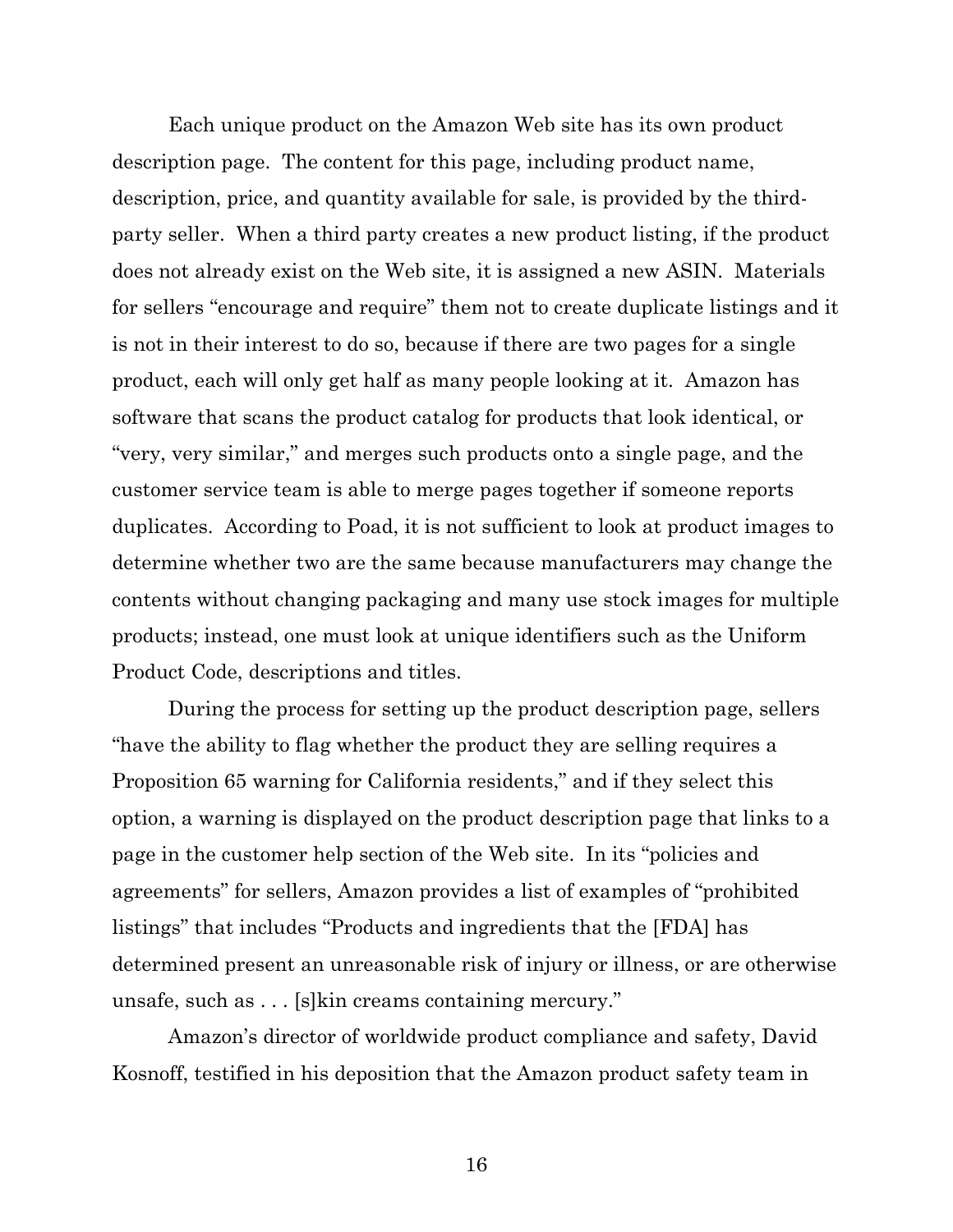Europe reviews products listed on RAPEX notifications and these products are removed from Amazon's European Web sites, but not necessarily those in other countries. If a product was listed on RAPEX in 2015, Amazon would have searched its European Web sites and, if the product was listed, would have taken down the listing and notified customers; the United States marketplace would not have been impacted. A recall in one country would not necessarily trigger recall in another because it can be difficult to determine whether products that appear identical in different countries are actually the same product.

Kosnoff testified Amazon would have been aware of the 2013 RAPEX notification for Faiza Beauty Cream. He did not know whether the product was listed on Amazon's European Web sites. He was aware a "very similar" product was listed on the United States Web site and did not believe any action would have been taken to notify the United States marketplace of the European recall. The record documents sales of Faiza Beauty Cream on the Amazon Web site through late 2015.

Face Fresh, which was also the subject of a 2013 RAPEX notification, was being sold on Amazon's Web site as of January 16, 2019.

After Lee's May 22, 2014, 60-day notice of violation, which listed Monsepa Express Peeling Night Face Cream as an example of "[s]kinlightening creams," on June 11, 2014, Amazon added a Proposition 65 warning to the listing for Monsepa Express Peeling cream (ASIN B0030K8GJY). Between these dates, there were five sales of this product (May 23, 29, 31, June 2, 6). Amazon removed the listing from the Web site on August 12, 2014.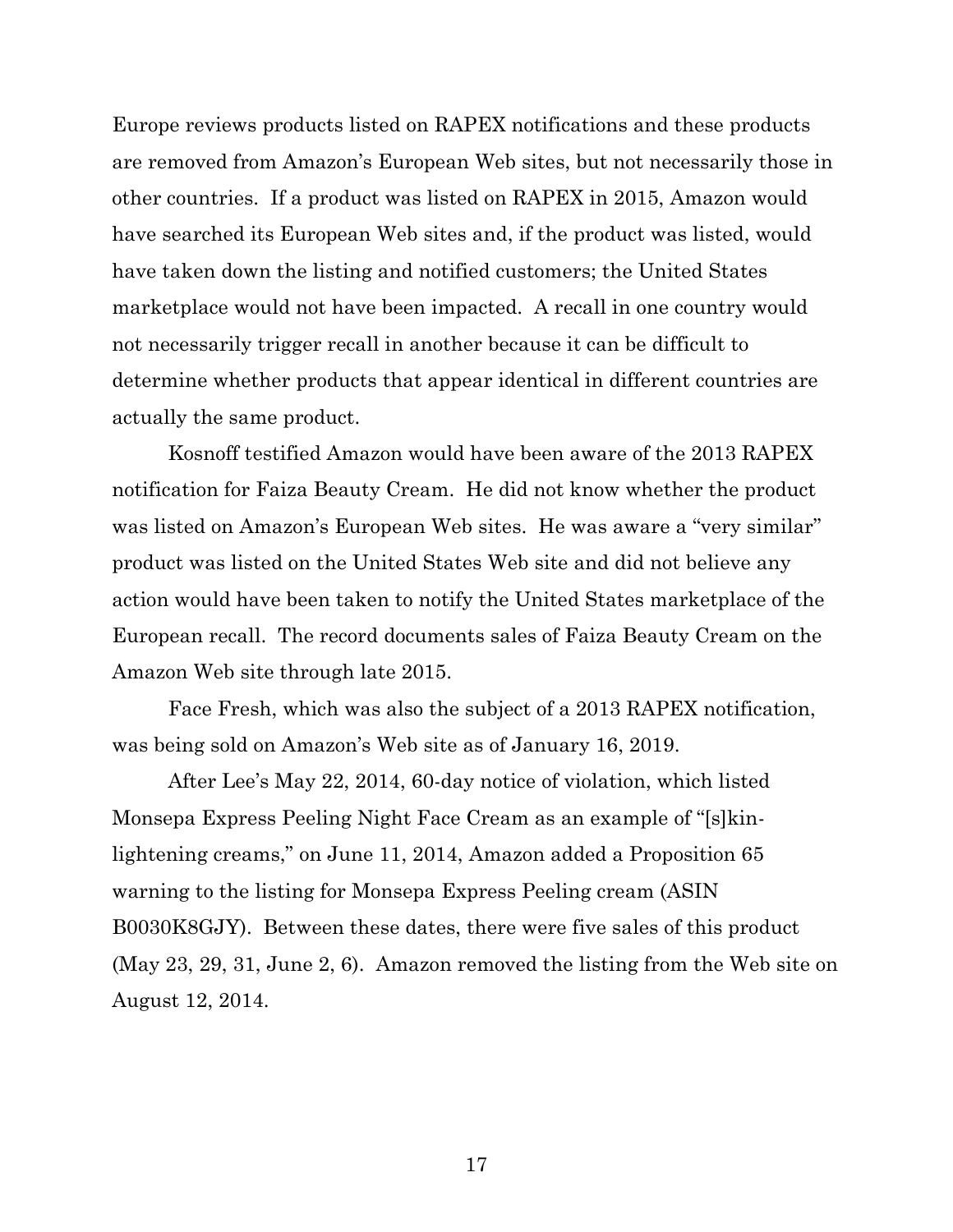#### **DISCUSSION**

We begin with the elements of the Proposition 65 claim because, as will be seen, the nature of this claim is critical to the question of immunity under section 230 of the CDA.

**I.**

The trial court found Lee did not prove that each of the 27 products identified in the second amended complaint contained mercury because Lee purchased and tested only one unit each of five products. <sup>16</sup> The court concluded the product detail pages from Amazon's Web site that Lee introduced into evidence did not establish the 27 products originally identified were the same products he tested because the pages were for only a few products and contained "multiple material differences, including different "product names, pictures, sellers, descriptions, ASINs and UPCs." The court therefore limited Lee's claims to "the four products he purchased on Amazon and tested."

Moreover, the court found Lee did not prove the test results showing mercury in one unit of a given product should be generalized to other units of that product or similarly named ones because Lee did not introduce evidence of "how, when, where or by whom any of the tested units were manufactured, filled, stored, or distributed, including any lot or batch information for the tested samples," leaving no scientific or evidentiary basis for determining whether other units of the same product or similar ones under the same

<sup>&</sup>lt;sup>16</sup> The trial court referred to Lee having tested four products purchased from Amazon's Web site, plus one unit of a fifth product purchased on www.aztopsel.com. As we understand the record, the five samples Lee had tested for this case were each from a product with a distinct ASIN, purchased on Amazon's Web site, although the two Meiyong products had the same product name and the Monsepa product was shipped from aztopsel.com.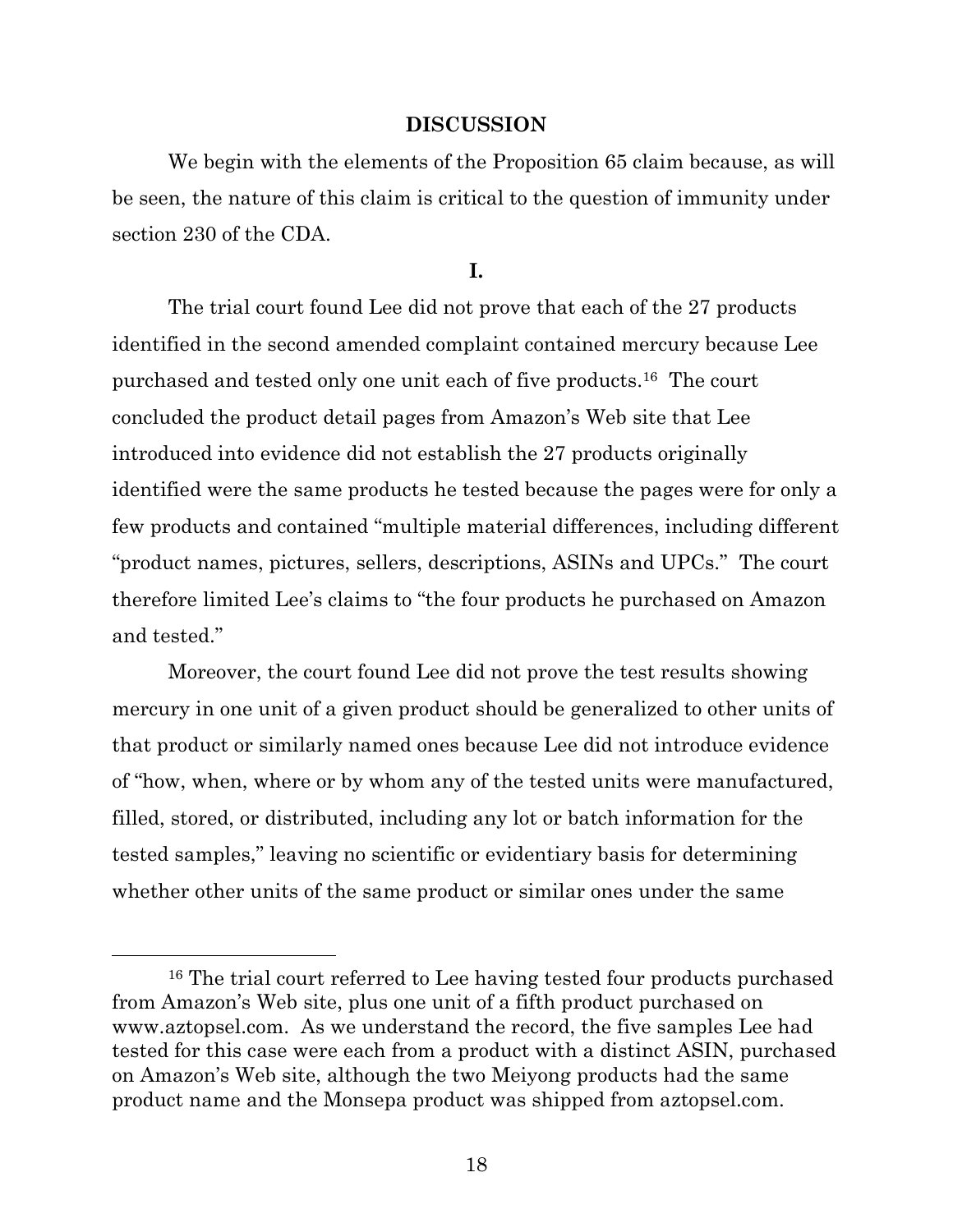brand name contained mercury. The court pointed to a comment on the laboratory report for one of the samples Lee had tested, which stated, "Please note that these results apply only to the sample(s) submitted for this report. Samples from a different portion of the same lot may produce different results." The court also observed that the RAPEX notices identified batch numbers for the product involved. The court rejected the opinions of Lee's expert witnesses that the test results Lee obtained could be generalized to untested units, finding them contradicted by the testimony of Amazon's expert witness and two of Lee's own witnesses.

Lee argues the trial court's conclusions are both legally and factually unsupported. Preliminarily, he points out that the trial court ignored his narrowing of the products at issue from the 27 identified by ASIN in the second amended complaint to four products appearing under 11 ASINs on Amazon's Web site, and argues the trial court erred in limiting the case to four ASINs for which laboratory tests were obtained. More fundamentally, he argues the trial court erred in concluding test results for one unit of a given product could not be extrapolated to other units of the same product for purposes of determining whether Proposition 65 warnings were required.

Amazon treats these issues as purely factual, to be reviewed under the substantial evidence test. Focusing on descriptions of this test as requiring us to "look only to the evidence supporting the prevailing party" and "discard evidence unfavorable to the prevailing party" (*Felgenhauer v. Soni* (2004) 121 Cal.App.4th 445, 449), Amazon argues the court's conclusions were supported by its witnesses' testimony—Poad's, as to each ASIN representing a distinct product, and Sheehan's (along with Steinberg's and Dr. Brian Lee's) as to a test of one unit being insufficient to demonstrate the presence of mercury in another unit of the same product.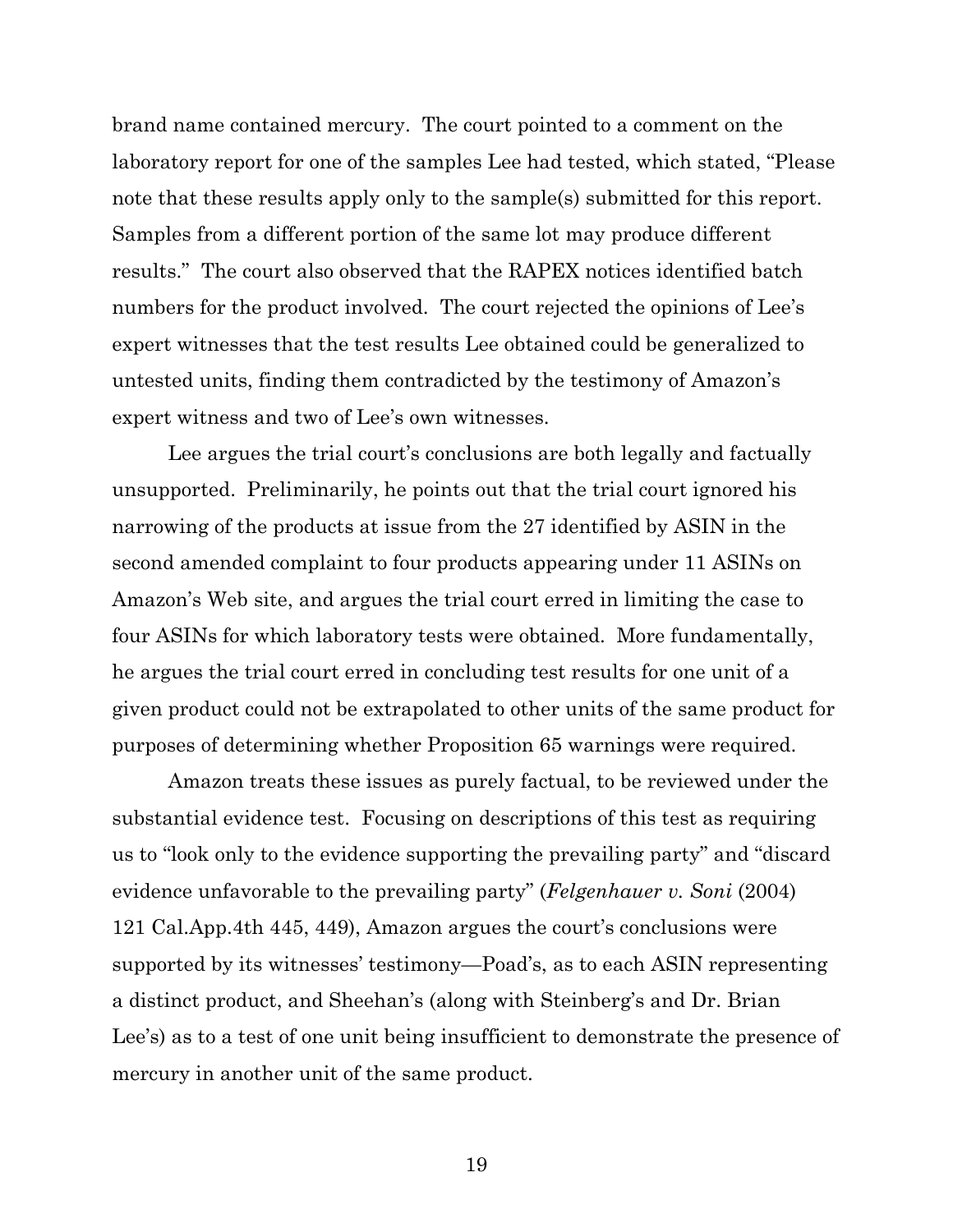To the extent these issues are purely factual, Amazon is of course correct that we review the trial court's decision under the substantial evidence test. " 'In determining whether a judgment is supported by substantial evidence, we may not confine our consideration to isolated bits of evidence, but must view the whole record in a light most favorable to the judgment, resolving all evidentiary conflicts and drawing all reasonable inferences in favor of the decision of the trial court. (*People v. Johnson* (1980) 26 Cal.3d 557, 576–578.) We may not substitute our view of the correct findings for those of the trial court; rather, we must accept any reasonable interpretation of the evidence which supports the trial court's decision.' " (*DiMartino v. City of Orinda* (2000) 80 Cal.App.4th 329, 336, quoting *Beck Development Co. v. Southern Pacific Transportation Co.* (1996) 44 Cal.App.4th 1160, 1203–1204.) Nevertheless, we do not defer to the trial court's decision entirely. (*DiMartino*, at p. 336.) "Substantial evidence is a deferential standard, but it is not toothless." (*In re I.C.* (2018) 4 Cal.5th 869, 892.) " ' "We may not uphold a finding based on inherently improbable evidence or evidence that is irrelevant to the issues before us. [Citation.]" [Citation.]' (*Richardson v. City and County of San Francisco Police Com.* (2013) 214 Cal.App.4th 671, 692.)" (*Daugherty v. City and County of San Francisco* (2018) 24 Cal.App.5th 928, 944.)

In particular, "expert testimony does not constitute substantial evidence when based on conclusions or assumptions not supported by evidence in the record (*Hongsathavij v. Queen of Angels etc. Medical Center* (1998) 62 Cal.App.4th 1123, 1137), or upon matters not reasonably relied upon by other experts (*Pacific Gas & Electric Co. v. Zuckerman* (1987) 189 Cal.App.3d 1113, 1135). Further, an expert's opinion testimony does not achieve the dignity of substantial evidence where the expert bases his or her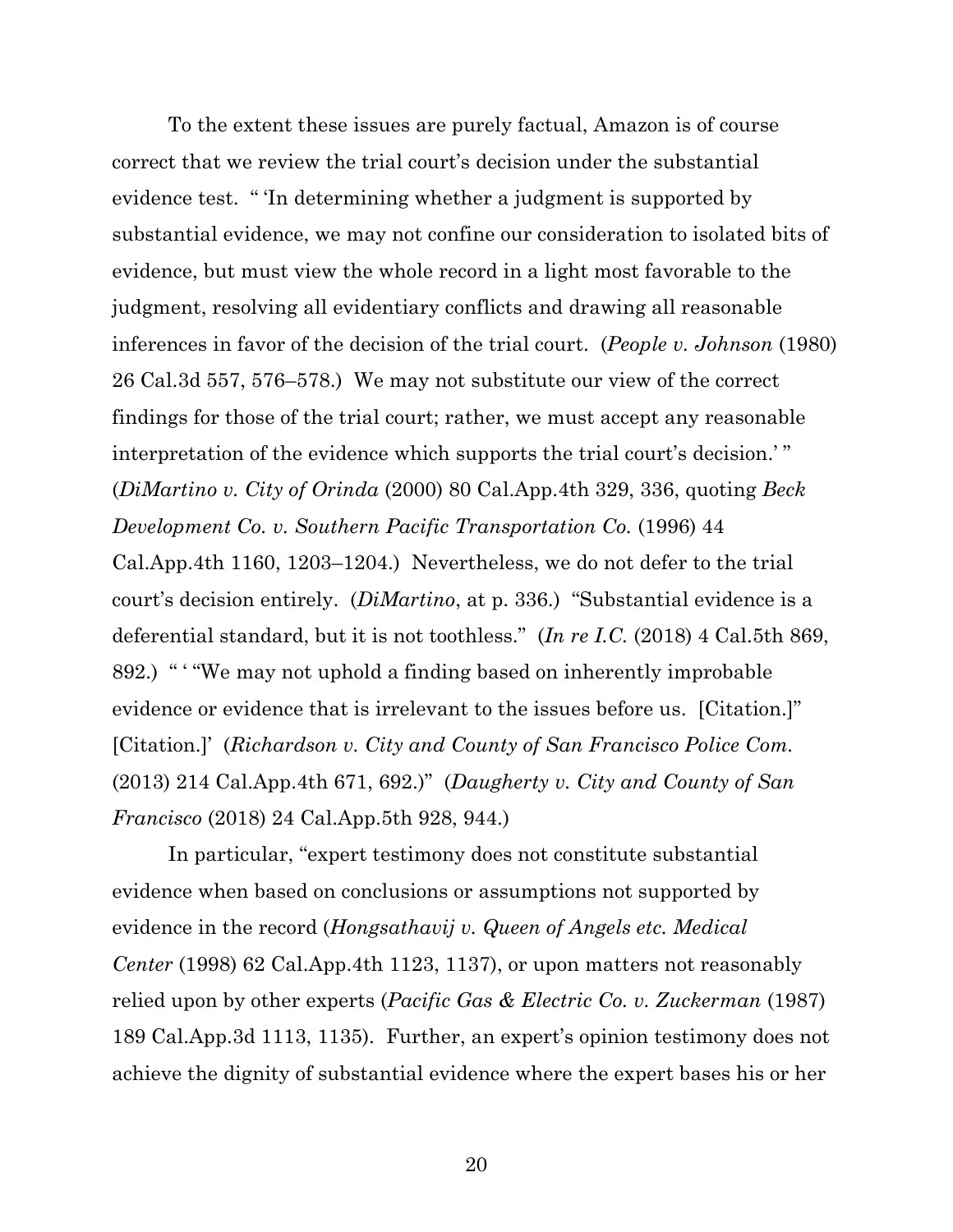conclusion on speculative, remote, or conjectural factors. (*Leslie G. v. Perry & Associates* (1996) 43 Cal.App.4th 472, 487.) When the trial court accepts an expert's ultimate conclusion without critically considering his or her reasoning, and it appears the conclusion was based on improper or unwarranted matters, we must reverse the judgment for lack of substantial evidence. (*Pacific Gas & Electric Co.* [at p.] 1136.) On the other hand, the trial court is free to reject testimony of a party's expert, so long as the trier does not do so arbitrarily. (*Howard v. Owens Corning* (1999) 72 Cal.App.4th 621, 633.)" (*People ex rel. Brown v. Tri-Union Seafoods, LLC* (2009) 171 Cal.App.4th 1549, 1567–1568.)

We turn first to the trial court's conclusion that a laboratory test finding a high level of mercury in one unit of a skin-lightening cream is an insufficient basis for concluding other units of the same product contain mercury. All the relevant experts—Steinberg, Solomon, and Sheehan agreed that because of potential variability in factors such as ingredients, supply sources, manufacturing processes, and storage conditions, multiple samples would have to be tested to ensure consistency of a product within a batch and across multiple batches. Such testing would be necessary, all agreed, to determine matters such as the *amount* of an intentional ingredient or presence of a contaminant.

The question in the present case, however, is whether the test results for one unit of a product could be sufficient to determine whether mercury was *present* in other units—not whether any specific amount was present, just whether it was present at all. Lee's experts testified that answering this "yes/no" question did not require testing more than one unit of each product, or considering variables such as manufacturing and packaging procedures, because the amount of mercury in the unit tested was so high that it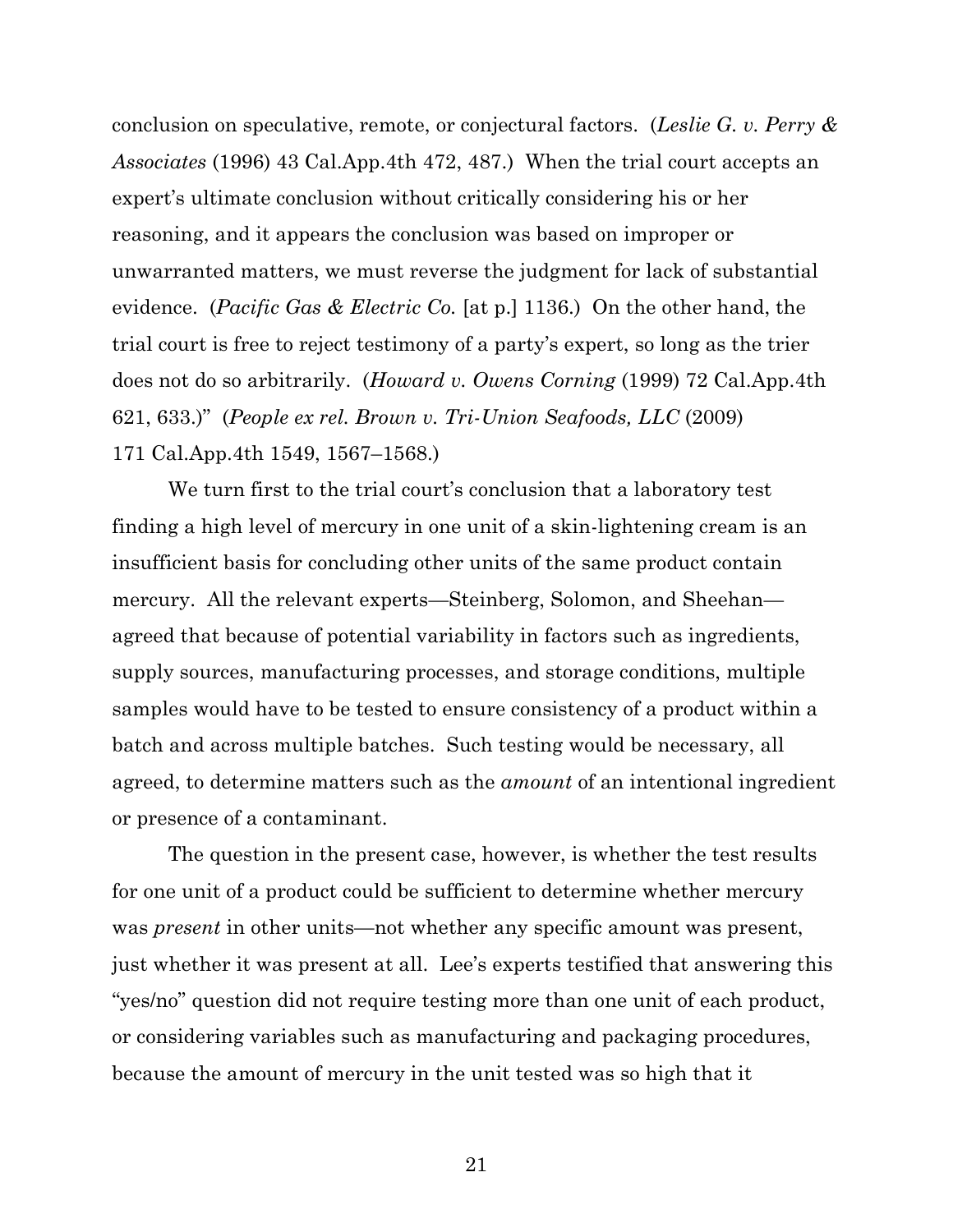demonstrated mercury was the intentionally added active ingredient—the ingredient used to achieve the product's intended purpose. Because it was the active ingredient, while there might be variation in the actual concentration of mercury from one unit or batch to another, there would not be units in which mercury was completely absent. Significantly, Sheehan, too, agreed that the levels of mercury found in the tested samples indicated it was an intentional ingredient, not a contaminant.

In rejecting Solomon's and Steinberg's conclusions as to generalizing the test results, the trial court first cited the deposition testimony of Dr. Brian Lee, who Lee had identified as an expert witness but did not present as a witness at trial, that "there is insufficient information to conclude that any untested unit contains mercury."

Dr. Lee testified at his deposition that his only assignment for this case was to determine "how much an exposure might occur to users." Asked whether he would be offering an opinion that any unit of a product at issue in the case contained mercury other than the 11 samples for which he was given lab test results, Dr. Lee first clarified that the questioner meant "all of the other units that are on the market," then responded, "No. I only know what is in these products. These may represent what's in the other products, but until you actually test what is in the products, there could be several batches."

The trial court's summary of Dr. Lee's deposition testimony makes it appear more definitive than it actually was. The questioner explained he was asking about "units" of a product, not "product," but Dr. Lee's response referred to "products," suggesting he was saying the products tested might or might not represent other products, not necessarily that one unit of a given product might or might not represent other units of that product (although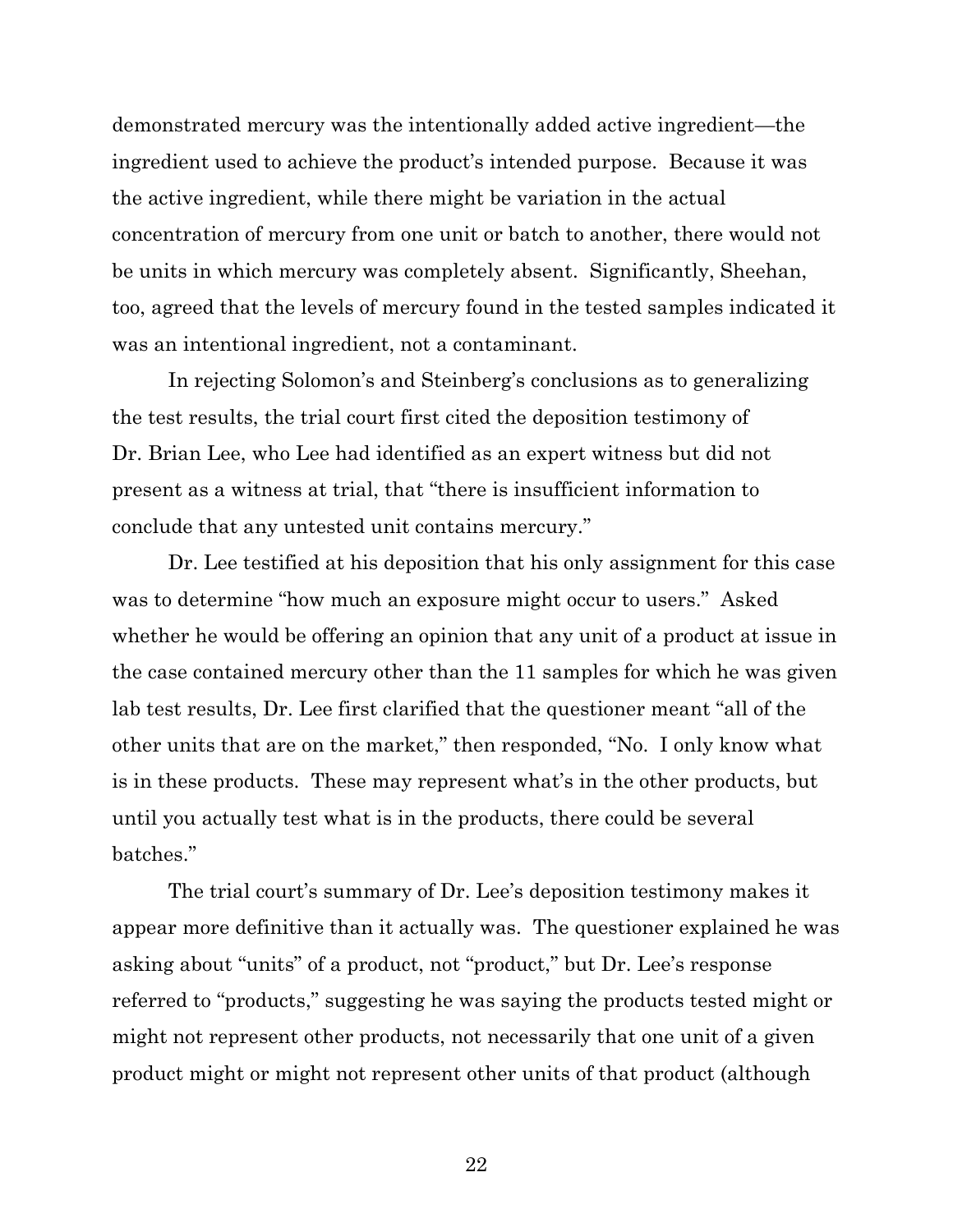his references to "batches" creates some ambiguity). Moreover, especially in light of his assignment to determine "how much an exposure might occur to users," the deposition excerpt read into the record at trial does not make clear whether Dr. Lee understood the question as asking about absolute presence or absence of mercury across units of a given product or about potential variability in the amount of mercury in one unit as compared to another, or whether he considered the significance, if any, of mercury being the active ingredient in the creams.

Dr. Sheehan was expressly asked whether it made any difference to him that mercury was an intentionally added ingredient and testified that it did not. His response, while not entirely clear, appears to concern variability among batches without explaining how variability would extend to complete absence of the product's active ingredient.<sup>17</sup> The trial court summarized Dr. Sheehan's testimony as stating that "there is variation in the mercury content of skin-lightening creams, even when one expects to find mercury, and that a scientific method is needed to generalize from one unit to other units and other batches." But as far as we are aware, Dr. Sheehan did not explain why this is so in the case of a product intended to address cosmetic issues for which mercury is an effective treatment and demonstrated—albeit in one or a small number of samples—to contain such high levels of mercury that it must be an intentional ingredient.

<sup>17</sup> Dr. Sheehan responded, "For the same general reason that I gave for the other, that is if you look at the literature, is if you find in one batch no skin-lightening creams and in another batch, you find some measurable added level of skin-lightening creams, it suggests that any measurement in one batch. It will not tell you what is happening within the population of that skin-lightening cream."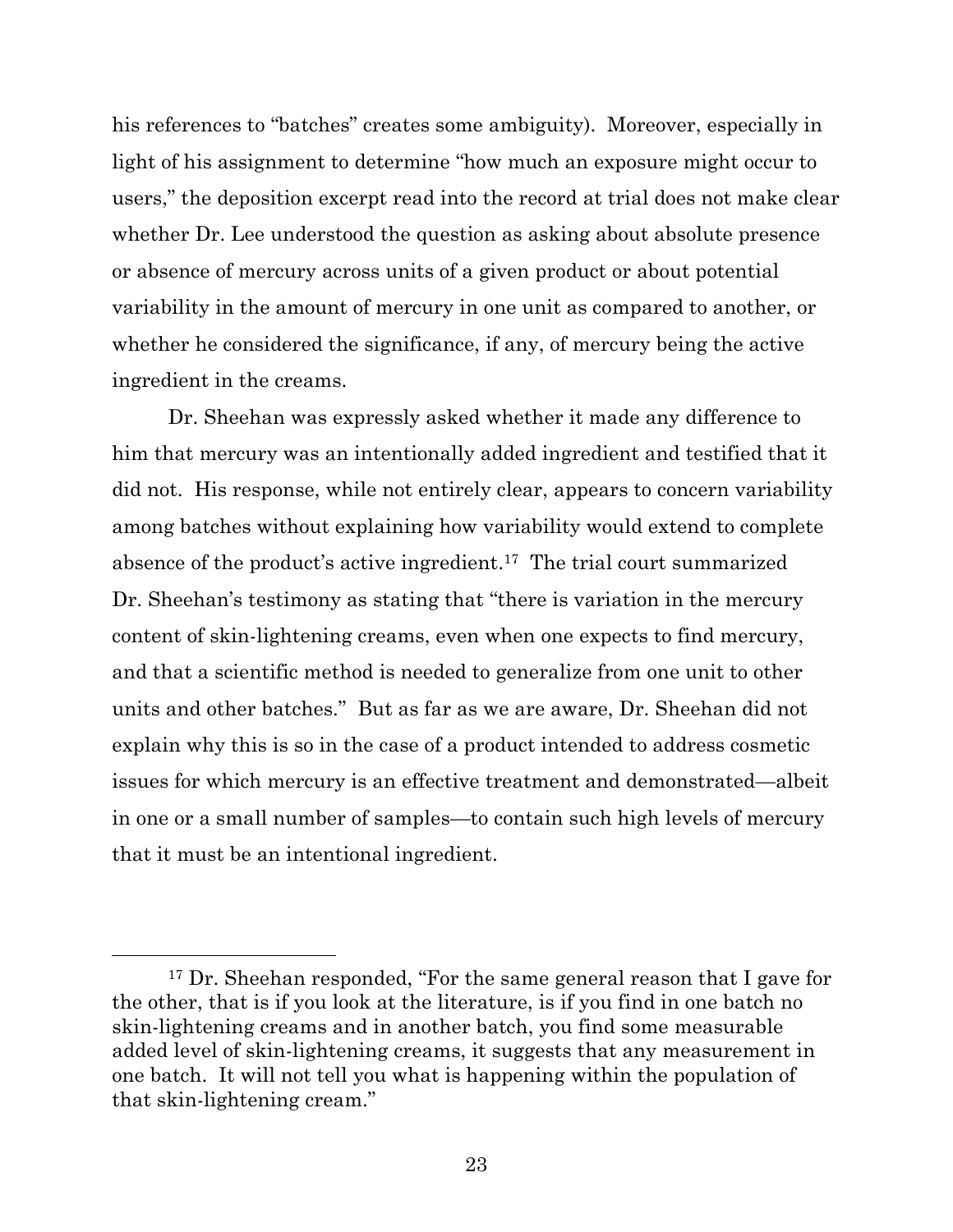The portions of Steinberg's testimony that the trial court saw as contradicting his own and Solomon's testimony that the test results could be generalized to the product line from which the sample was taken are not, in fact contradictory. The court noted Steinberg's testimony that "at least three or four tests per batch would be needed to ensure uniformity of a cosmetic product," that in order to predict consistency across units and batches, it is necessary to know whether a product was manufactured according to current cGMPs, and that, in effect, he did not expect cGMPs were followed for the products at issue. This testimony, however, addressed uniformity and consistency of the product. Steinberg expressly distinguished the testing necessary to ensure uniformity and consistency from that necessary to determine whether mercury is *present* in units of a specific skin-whitening product other than the unit tested where mercury is known to be the active ingredient in skin-whitening products because of its effectiveness in lightening skin, is the single ingredient known to also treat acne, as advertised for some of the creams at issue, and is found in high concentrations in one or a few samples of that specific skin-lightening product.

Amazon's statement that this is "a rare case where *all experts* on *both sides* agreed that it was not possible to extrapolate test results from a single unit of four products to all other units of that product line" is thus divorced from the record. This was Dr. Sheehan's testimony, but not Dr. Solomon's or Steinberg's; Lee's witnesses both testified that in the circumstances here, the tests *could* be generalized to other units of the product line from which the tested sample was taken.

The trial court also noted that the National Food Lab's report for the samples of Monsepa creams tested for the California Department of Justice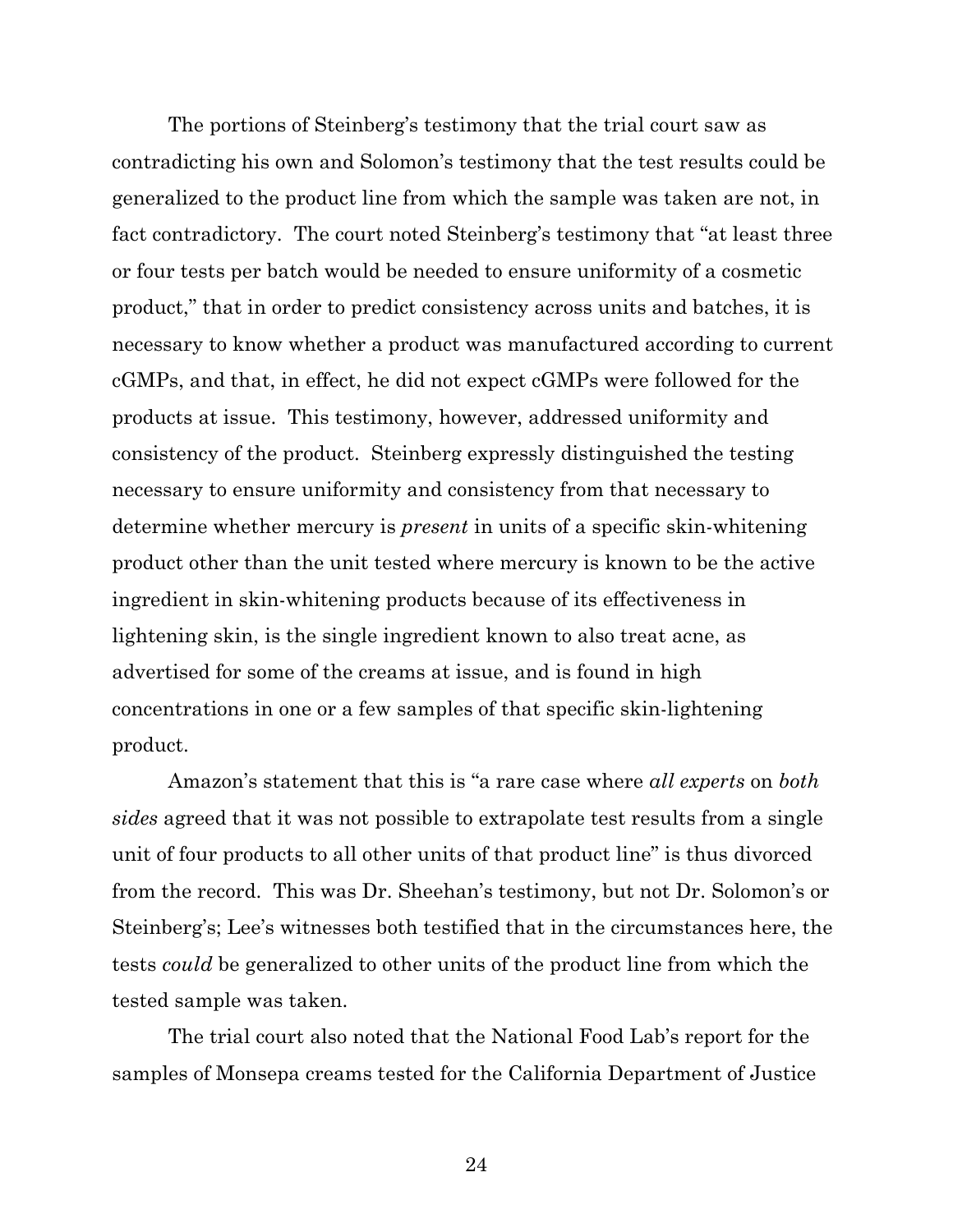in 2013 contained the comment, "Please note that these results apply only to the sample(s) submitted for this report. Samples from a different portion of the same lot may produce different results." This comment, again, refers to the undisputed potential for variability in uniformity and consistency across lots. It does not address the disputed question whether test results finding a high level of the active ingredient in a single sample can be generalized to conclude all samples of that product will have *some* amount of the active ingredient.

Finally, the trial court noted that the RAPEX notices "delineate batch numbers of any product involved within the notice(s)." The observation is only partially accurate. The RAPEX notice for Face Fresh Beauty Cream provided information in the spaces for "Type/number of model" and "Batch number/Barcode," <sup>18</sup> but the RAPEX notice for Faiza No. 1 Beauty Cream, in these spaces, stated "Unknown." Moreover, the warning issued and report of action taken for both RAPEX notices pertained to "the product," unlimited by batch number or otherwise. Both notices, for "Risk description," stated that "[t]he product poses a chemical risk because it contains mercury" and "[t]he product does not comply with the Cosmetics directive 76/768/EEC." Both notices reported the "[m]easures adopted by notifying country" as "Voluntary measures: Withdrawal of the product from the market."

In sum, the trial court's stated reasons for concluding that a laboratory test finding a high level of mercury in one unit of a skin-lightening cream is an insufficient basis for inferring other units of the same product contain mercury do not withstand scrutiny. The only evidence directly supporting

<sup>18</sup> The RAPEX notice for Face Fresh Beauty Cream, for "Type/number of model," stated, "Unknown Batch number: No 1192 - MFG 1 3 12 EXP 1 3 14" and for "Batch number/Barcode" stated, "1 41960 001908."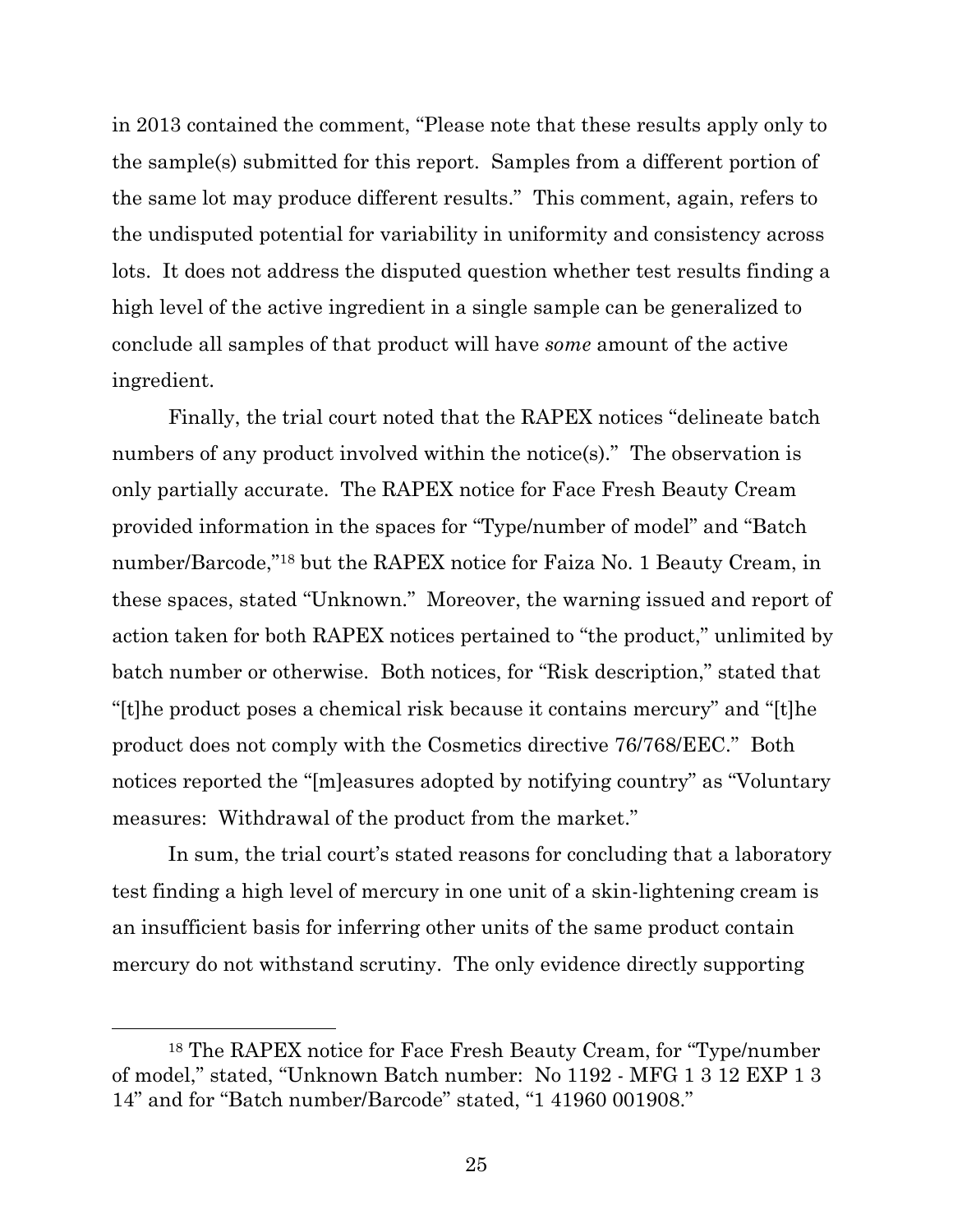the trial court's conclusion, Dr. Sheehan's testimony, failed to explain the basis for his rejection of the other experts' distinction between testing to determine uniformity and consistency of a product and testing to confirm the absolute presence or absence of the active ingredient in a product. Indeed, Dr. Sheehan's testimony on this point was inconsistent with the design of his own investigation of asbestos in talcum powder. Dr. Sheehan acknowledged that a study he conducted on whether users of talcum powder in the 1960's and 1970's were exposed to asbestos reported on the health risk from using talcum powder during that period based on analysis of five individual containers, each a different product. These five samples of five different products were the basis for what appears to be a broad conclusion in an article published in the peer-reviewed scientific literature that "[t]he absence of detectable asbestos fibers confirms the previous findings that most historical cosmetic talcum powder products did not produce asbestos fiber exposures." Additionally, while Solomon and Steinberg both had considerable experience with the specific subject of testing here—mercury in skin-lightening creams—Sheehan did not recall having worked on a cream applied to the body other than sunscreen and had no experience with mercury in cosmetics or heavy metals in creams.

Dr. Sheehan's testimony is also difficult to reconcile with the practice of governmental entities responsible for regulating harmful consumer products. A CDPH employee who helped write the January 2014 news release warning against use of certain skin-lightening creams testified that the sample of Monsepa Express Peeling cream that was the basis for the alert did not have batch or lot numbers or other such identifying information and the alert was issued "for any and all products that have this appearance in name." Dr. Solomon testified that "it's something regulatory agencies not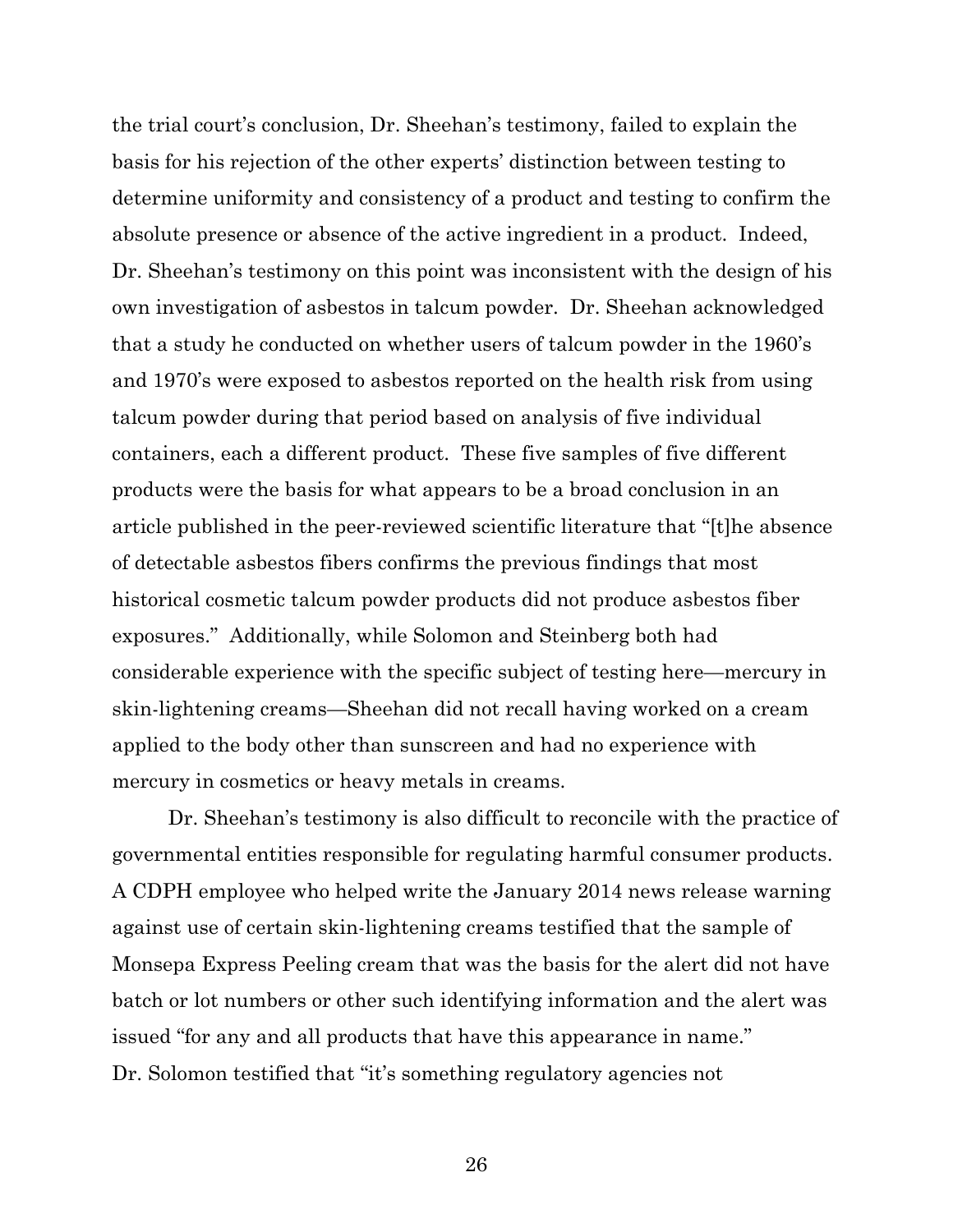infrequently will do based on a single sample or very few samples." This makes obvious sense where the issue is whether a product contains the chemical in question *at all*, and not the precise amount in any individual unit.

Proposition 65 imposes a duty to warn based on presence of a listed chemical in a product, without requiring uniformity across individual units in the precise amount of the chemical in a given unit. When the chemical at issue is the product's active ingredient, its complete absence in an individual unit would be fortuitous. "Proposition 65 is a 'right to know' statute requiring companies that expose consumers to carcinogens or reproductive toxins to provide a reasonable and clear warning. (Health & Saf. Code, § 25249.6.) It is a remedial law, designed to protect the public, and thus we construe its provisions broadly to accomplish that protective purpose. (*People ex rel. Lungren v. Superior Court* (1996) 14 Cal.4th 294, 314.)" (*Center for Self-Improvement & Community Development v. Lennar Corp.* (2009) 173 Cal.App.4th 1543, 1550–1551.) Once it is confirmed that a product contains a high level of a chemical listed as a toxin under Proposition 65 as an intentional ingredient (not as a contaminant), it would be inconsistent with the statutory purpose to require the kind of testing necessary to ensure product uniformity or consistency before enforcing the duty to warn.

Amazon's assertion that there was no evidence mercury was an intentional ingredient in these products is without basis in the record and directly inconsistent with even its own expert's testimony: Sheehan fully agreed that mercury was present in the samples tested in amounts demonstrating it was an ingredient, not a contaminant. Amazon points to the CDPH testing that found most skin-lightening creams on the California market did not contain mercury, but that does not refute the undisputed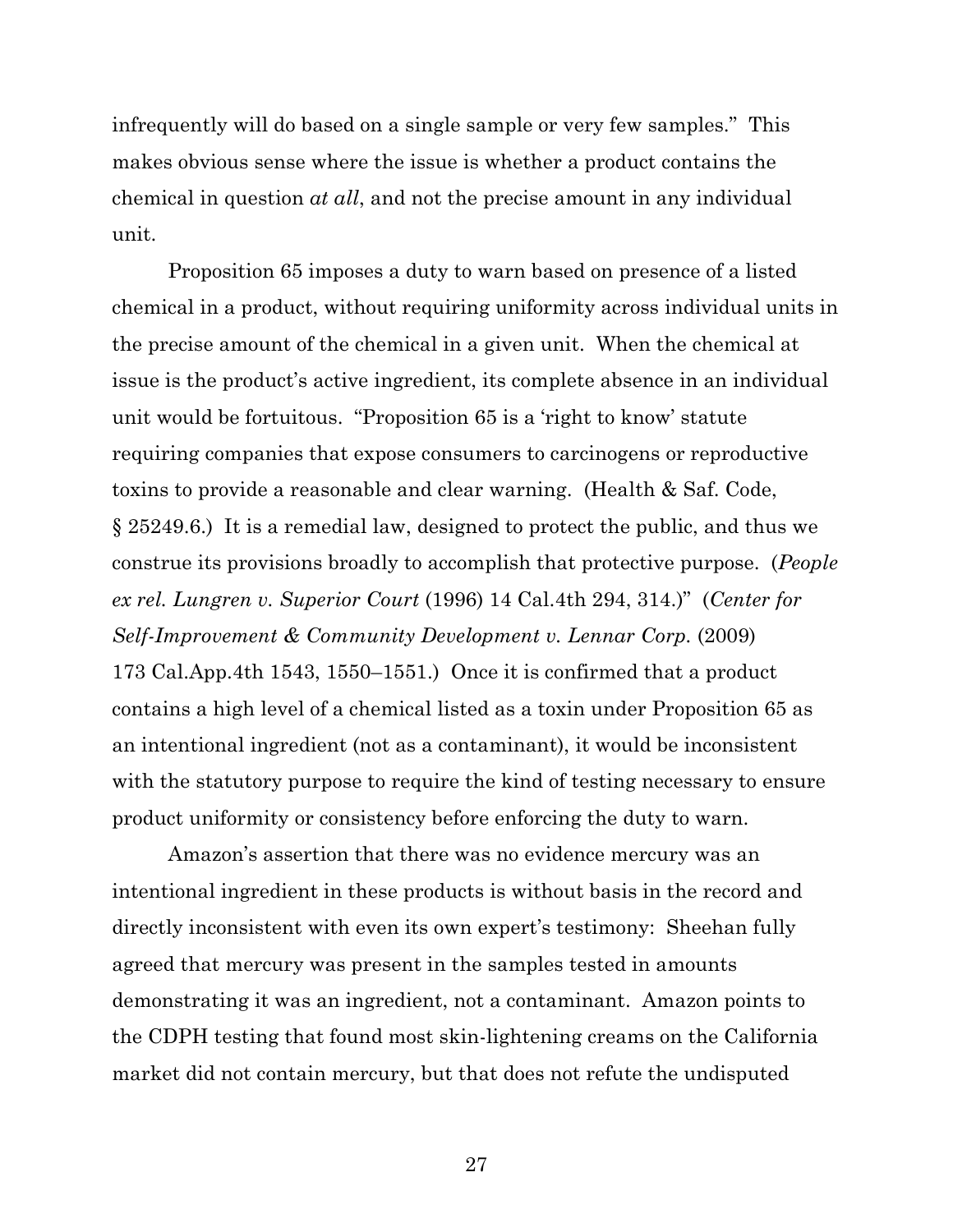evidence that the products at issue here tested positive for mercury, at very high levels.

Given the undisputed evidence that samples of five skin-lightening products purchased on Amazon's Web site contained high levels of mercury as an intentionally added ingredient, there is no basis for a conclusion that Lee failed to prove this element of his case with respect to these products, at a minimum. If Lee proved the other elements of his claim, it cannot be rejected—at least for these specific products—on the ground that he failed to prove the products contained mercury.

Beyond the products tested, a question remains. The trial court concluded Lee did not prove each of the 27 products listed by ASIN in the second amended complaint contained mercury because the evidence did not establish that they were the same products as the ones<sup>19</sup> tested. Lee subsequently limited his claims to 11 products that he claimed were the same as those tested despite having been assigned different ASINs. Given our rejection of the trial court's conclusion that Lee failed to prove the tested products contained mercury, if the remaining elements of his claims were also established as to these specific products, the trial court will have to determine whether the untested products within the identified group of 11 were in fact the same products as the ones tested.

## **II.**

As earlier stated, Proposition 65 provides that "[n]o person in the course of doing business shall *knowingly and intentionally* expose any

<sup>19</sup> The trial court referred to four products having been tested for this case. As earlier indicated, five samples were tested, one each for the Faiza, Monsepa, and Face Fresh creams, and two for Meiyong skin-lightening creams with the same name but assigned different ASINs on Amazon's Web site.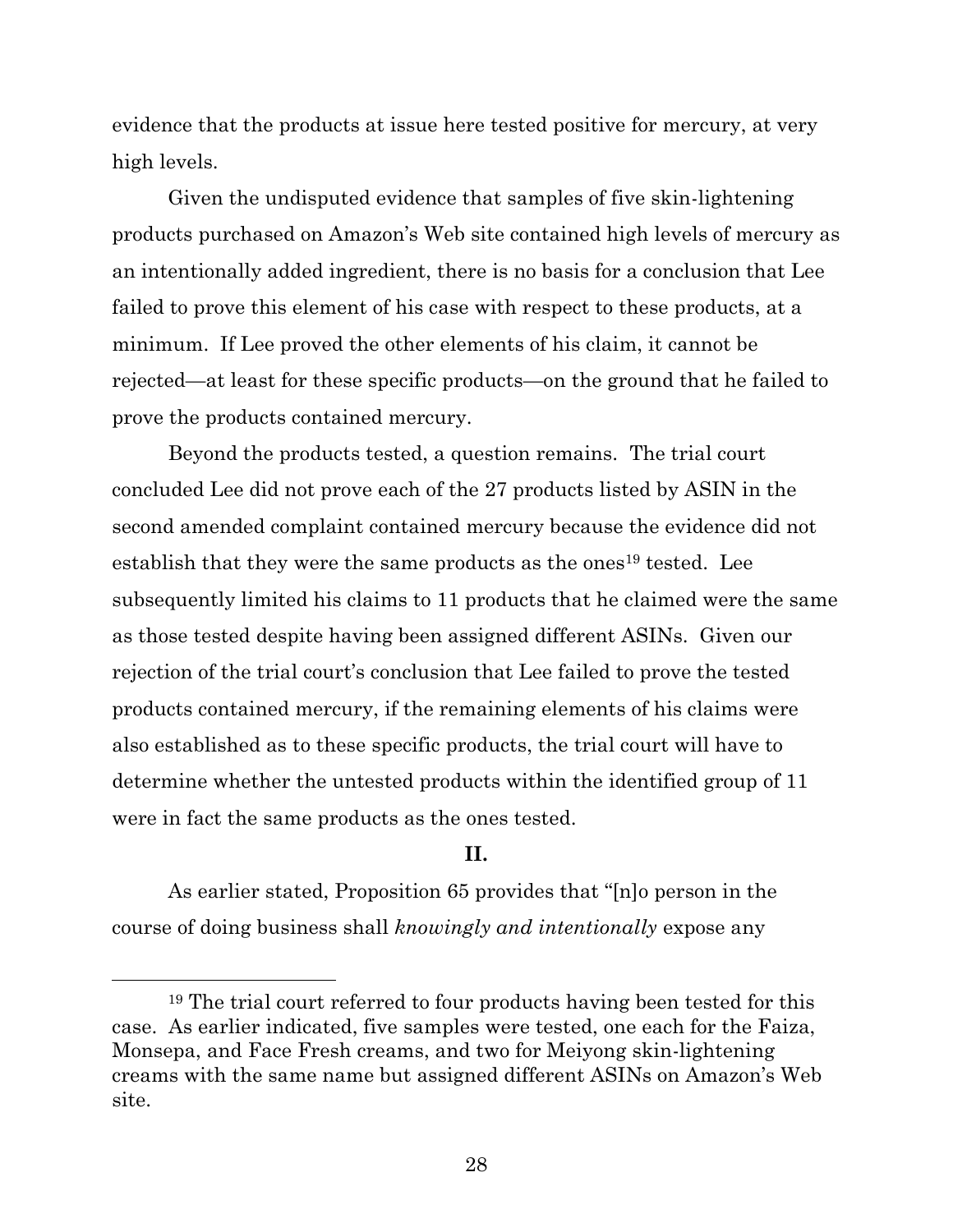individual to a chemical known to the state to cause cancer or reproductive toxicity without first giving clear and reasonable warning to such individual, except as provided in Section 25249.10." (Health & Saf. Code, § 25249.6, italics added.) Lee argues the trial court erred in requiring him to prove Amazon had actual knowledge that the products at issue contained mercury, maintaining that constructive knowledge is sufficient to trigger the duty to provide Proposition 65 warnings. In general, "[p]roof of actual knowledge focuses on what information a defendant must have been aware of, while proof of constructive knowledge rests on a defendant's duty to discover information." (*People v. ConAgra Grocery Products Co*. (2017) 17 Cal.App.5th 51, 84–85.) "Constructive knowledge" means "[k]nowledge that one using reasonable care or diligence should have, and therefore that is attributed by law to a given person." (Black's Law Dict. (11th ed. 2019) p. 1043, col. 1; *Castillo v. Toll Bros., Inc.* (2011) 197 Cal.App.4th 1172, 1197.)

Proposition 65 does not define the term "knowingly." (See Health & Saf. Code, § 25249.11 ["Definitions"].) The regulations define the term as follows: " 'Knowingly' refers only to knowledge of the fact that a discharge of, release of, or exposure to a chemical listed pursuant to Section 25249.8(a) of the Act is occurring. No knowledge that the discharge, release or exposure is unlawful is required. However, a person in the course of doing business who, through misfortune or accident and without evil design, intention or negligence, commits an act or omits to do something which results in a discharge, release or exposure has not violated [Health and Safety Code] Section 25249.5 or 25249.6 of the Act." (Regs., §§ 25102, subd. (n), 25600.1, subd. (h).) Neither Proposition 65 nor the regulations use the phrase "constructive knowledge" or language commonly associated with the concept,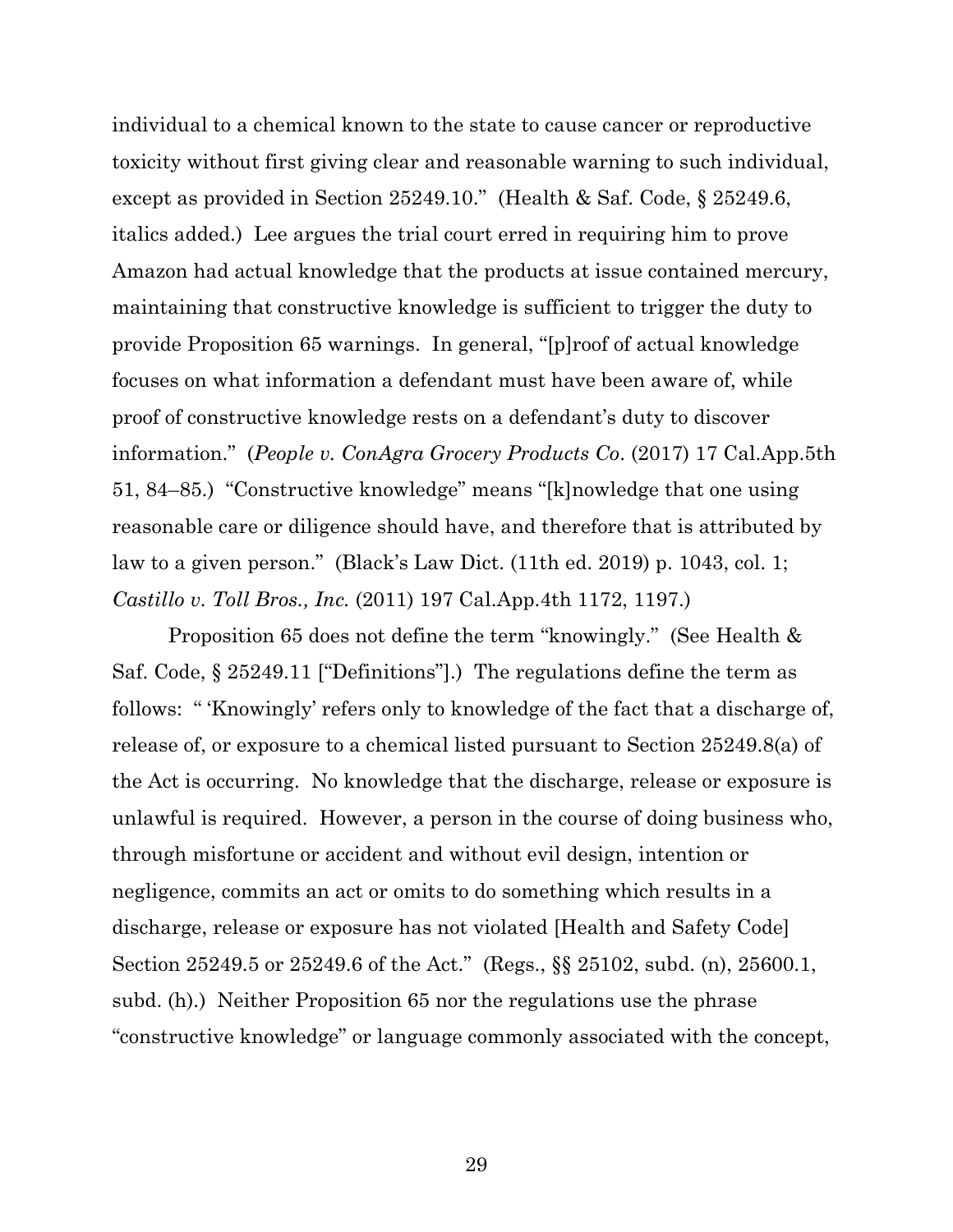such as "should know" or "reason to know." Nor do Proposition 65 or the regulations applicable to this case use the phrase "actual knowledge."<sup>20</sup>

The trial court provided little explanation of its determination that Proposition 65 requires proof of actual knowledge. In granting Amazon's motion in limine to exclude evidence of constructive knowledge, the court cited the "statute itself" and "the nature of the Prop 65 process including the notice aspects." In its statement of decision, the court stated, "Proposition 65 and its terms apply only to 'businesses that know they are putting one of the chemicals into the environment.' (*See Nicolle-Wagner v. Deukmejian* (1991) 230 Cal.App.3d 652, 659 [quoting with approval language from ballot argument in favor of Proposition 65].)"

*Nicolle-Wagner v. Deukmejian, supra,* 230 Cal.App.3d 652 (*Nicolle-Wagner*) was not concerned with the nature of the knowledge requirement in Proposition 65 and does not discuss any distinction between actual and constructive knowledge. The question in that case was whether Proposition 65 was intended to apply to naturally occurring carcinogens and reproductive toxins in food. Holding it was not, the court described the statutory language and ballot arguments for and against Proposition 65 as indicating the measure "sought to regulate toxic substances which are deliberately added or put into the environment by human activity....  $[\P]$ .... [T]he ballot argument in favor of Proposition 65 explains that '[Proposition 65] will not take anyone by surprise. [It] applies only to businesses that *know* they are putting one of the chemicals out into the environment . . . .' (Italics in original.)" (*Nicolle-Wagner,* at p. 659.) While the emphasis on "know," in

<sup>20</sup> As will be further discussed, a regulation adopted subsequent to the sales of the products at issue in this case refers to "actual knowledge" in limiting the situations in which retail sellers are required to provide warnings. (Regs., § 25600.2, subd. (e).)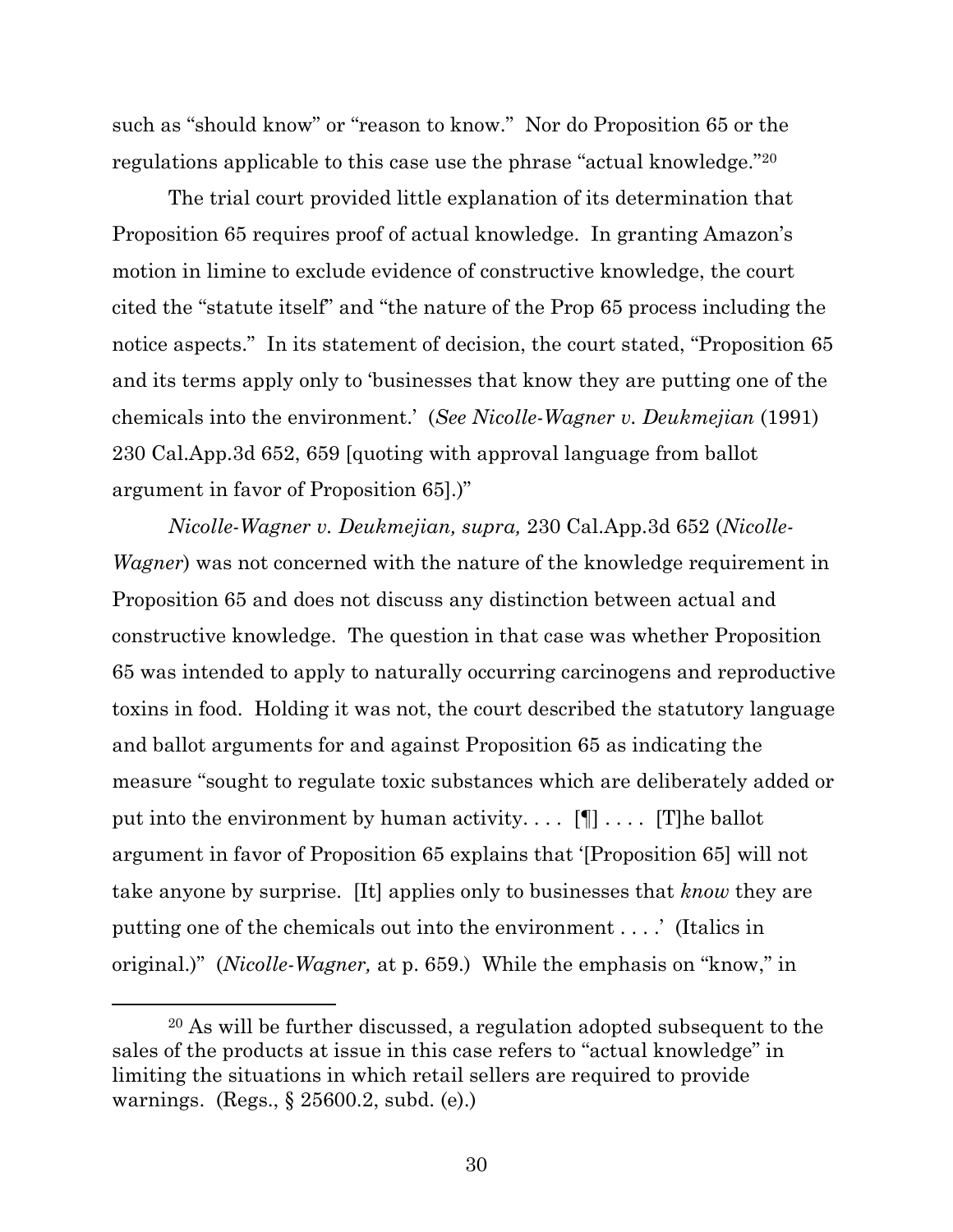context, might naturally be understood by a layperson as implying actual knowledge, in legal terms " 'knowledge' encompasses both actual knowledge *and* constructive knowledge." (*Tsasu LLC v. U.S. Bank Trust, N.A.* (2021) 62 Cal.App.5th 704, 718 (*Tsasu*).)<sup>21</sup>

Lee relies heavily on a 1988 agency interpretation of the statutory "knowingly and intentionally" language as including constructive knowledge.<sup>22</sup> "An administrative agency has the power to adopt regulations to effectuate the statutory purpose, provided the regulations are not in conflict with applicable statutes. (*Woods v. Superior Court* (1981) 28 Cal.3d

<sup>22</sup> Lee also relies on the provisions in the regulation defining "knowingly" that "[n]o knowledge that the discharge, release or exposure is unlawful is required" and "a person in the course of doing business who, through misfortune or accident and without evil design, intention or negligence, commits an act or omits to do something which results in a discharge, release or exposure has not violated [Health and Safety Code] Section 25249.5 or 25249.6 of the Act." (Regs., §§ 25102, subd. (n), 25600.1, subd. (h).) Lee observes that this regulation "contemplates that 'negligence' is actionable," but does not further explain how the definition bears on the question of actual versus constructive knowledge. The inference that constructive knowledge is sufficient if negligence is actionable makes obvious sense where the negligence is with respect to awareness of the presence of a listed chemical in a product (i.e., if the defendant, in the circumstances, should have known the chemical was present and remained ignorant due to negligence, a warning would be required). The inference seems less clear, however, if the negligence is in regard to exposure (e.g., selling the product). In any event, we do not see this point as critical to our analysis.

<sup>21</sup> The *Tsasu* court was called upon to determine whether the term "knowledge" in a provision of the Quiet Title Act meant solely actual knowledge or included constructive knowledge as well. Its first reason for adopting the later interpretation was that inclusion of constructive knowledge was "the result dictated by the statute's plain language. ([Citation]. [Civ. Code,] § 764.060 uses the term 'knowledge,' and 'knowledge' encompasses both actual knowledge *and* constructive knowledge. [Citations].)" (*Tsasu, supra,* 62 Cal.App.5th at p. 718.)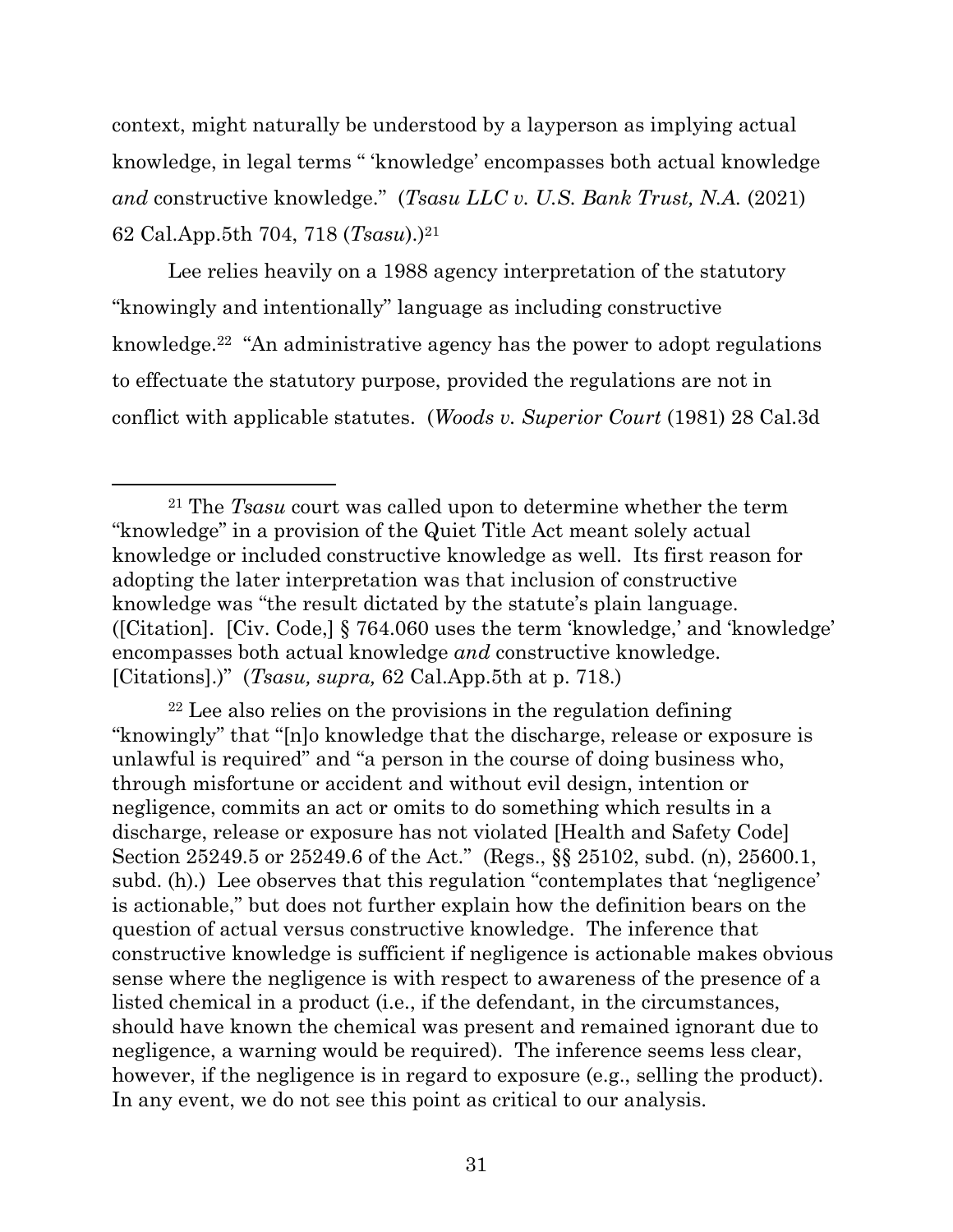668, 679; *Nicolle–Wagner, supra,* 230 Cal.App.3d [at p.] 658.) We defer to the technical skill and expertise of the administrative agency in interpreting the statutes. (*Ibid.*)" (*Mission Community Hospital v. Kizer* (1993) 13 Cal.App.4th 1683, 1691.)

The agency initially responsible for implementing Proposition  $65<sup>23</sup>$  in its November 1988 Revised Final Statement of Reasons for what was then section 12601 of title 22 (now tit. 27, § 25601) of the California Code of Regulations, interpreted the Proposition 65 requirement that exposures be "knowing and intentional" before a warning is required "to include exposures about which there is constructive knowledge." (OEHHA, Revised Final Statement of Reasons, 22 California Code of Regulations, Division 2 (Nov. 1988), p. 39 (1988 FSOR).)

Amazon points out that this section of the 1988 FSOR was discussing environmental exposures, which are distinct from consumer product exposures. But the agency's statement about constructive knowledge was not limited to environmental exposures. While it happened to be made in a section discussing environmental exposures, as it was responding to a comment about the definition of such exposures, the "knowing and intentional" language applies to all exposures, not just environmental ones.<sup>24</sup>

<sup>23</sup> The Governor originally designated the Health and Welfare Agency as the "lead agency" for Proposition 65, with authority to "adopt and modify regulations, standards, and permits, as necessary, in order to conform with and implement the purposes of the initiative statute." (*Nicolle-Wagner, supra,* 230 Cal.App.3d at p. 655.) The California Environmental Protection Agency's Office of Environmental Health Hazard Assessment (OEHHA) was designated the lead agency for implementation of Proposition 65 in 1995. (Regs., § 25102, subd. (o); Health & Saf. Code, § 25249.12, subd. (a).)

 $24$  At the time, the regulation defined " 'environmental exposures' as those which may foreseeably occur as the result of contact with an environmental medium . . . ." (1988 FSOR, *supra,* p. 39.) In response to a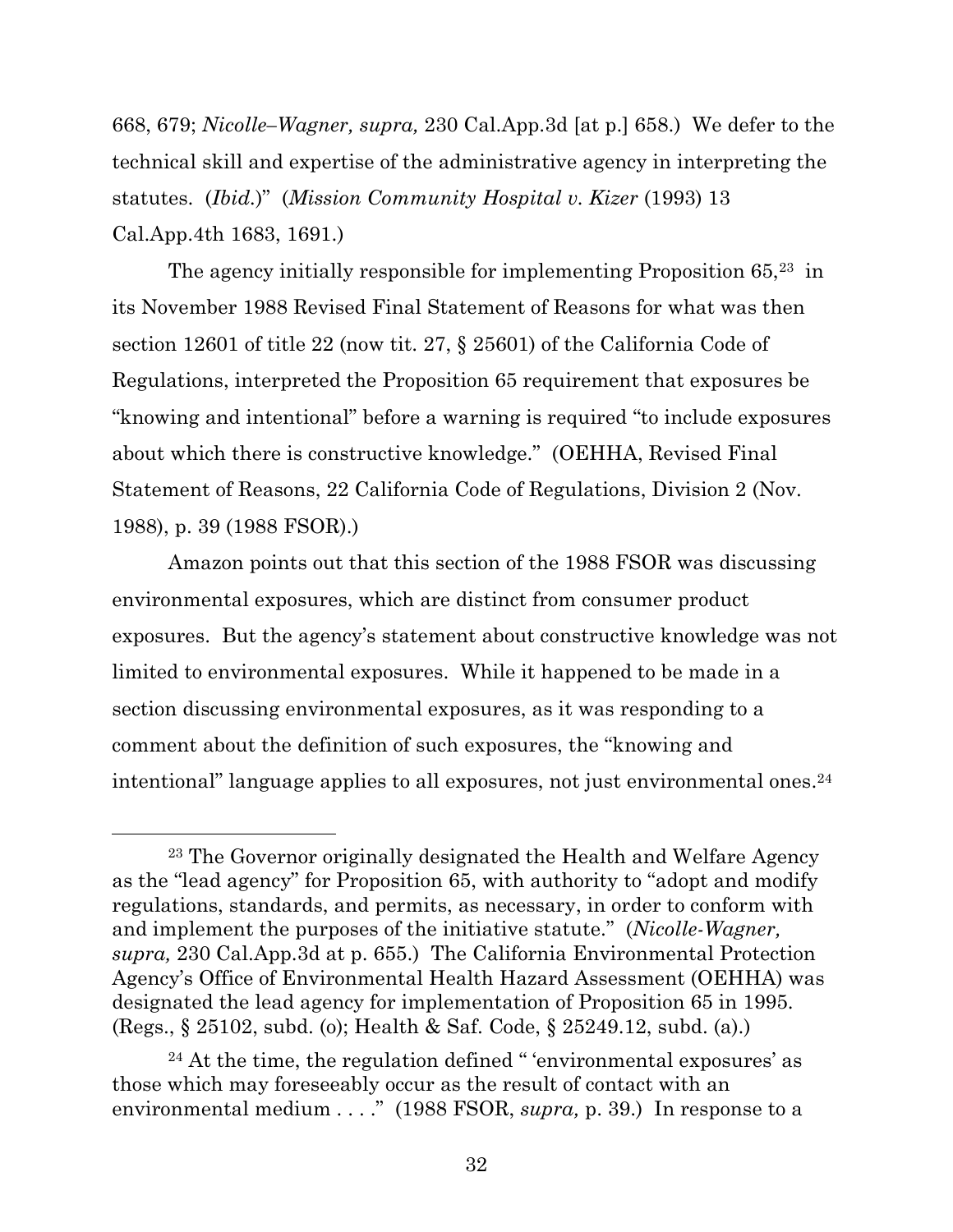Other portions of the 1988 FSOR also discuss constructive knowledge, thus making clear that the agency interpretation was not limited as Amazon suggests.<sup>25</sup>

concern that "requiring exposures to be foreseeable detracts from the requirement that exposures be knowing and intentional before a warning is required," the agency explained that it interpreted the "knowing and intentional" requirement to include constructive knowledge and its "[u]se of the term 'foreseeable' is intended to define the limits of that constructive knowledge and of exposures for which businesses can reasonably be held responsible." (*Id.* at pp. 39–40.) The current regulations do not include the terms "foreseeable" or "foreseeably" in the definition of "environmental exposure," providing simply that such exposure means "an exposure that occurs as the result of contact with an environmental source . . . ." (Regs., § 25600.1, subd. (f).) The definition of "consumer product exposure" included "reasonably foreseeable use of a consumer good," and still does. (1988 FSOR, p. 8; Regs., § 25600.1, subd. (e).)

<sup>25</sup> Regarding the statutory phrase "discharge or release into water or onto or into land" in Health and Safety Code section 25249.5, the agency had proposed a regulation regarding liability when a person in the course of doing business transfers a chemical to a person authorized to receive it, which a commentor viewed as an attempt to impose vicarious liability on a transferor who has no control over the transferee. (OEHHA, Final Statement of Reasons, 22 California Code of Regulations, Division 2, Safe Drinking Water and Toxic Enforcement Act of 1983 (R-48-87) § 12101 et seq. (Jan. 1988) p. 26 <https://oehha.ca.gov/media/downloads/crnr/art13fsorjan1988.pdf> [as of Mar. 11, 2022]; see Regs.,  $\S 25102$ , subd. (f).) The agency modified the proposed regulation to provide that "discharge or release" to a source of drinking water includes transfer "for the principal purpose of disposing of the chemical to land or water in a manner which, if committed by the transferor would violate § 25249.5" and explained: "This proposal does not impose vicarious liability for acts over which the transferor has no control. In fact, this provision envisions that the transferor *knows or reasonably should know* that the transferee will make an otherwise prohibited discharge, and can control that behavior simply by not making the transfer. Further, this provision does not conflict with the requirement that discharges or releases prohibited under the Act be committed 'knowingly.' The transferor would still have *actual or constructive knowledge* of the discharge of the listed chemical." (1988 FSOR, p. 27; see Regs., § 25102, subd. (f), italics added.)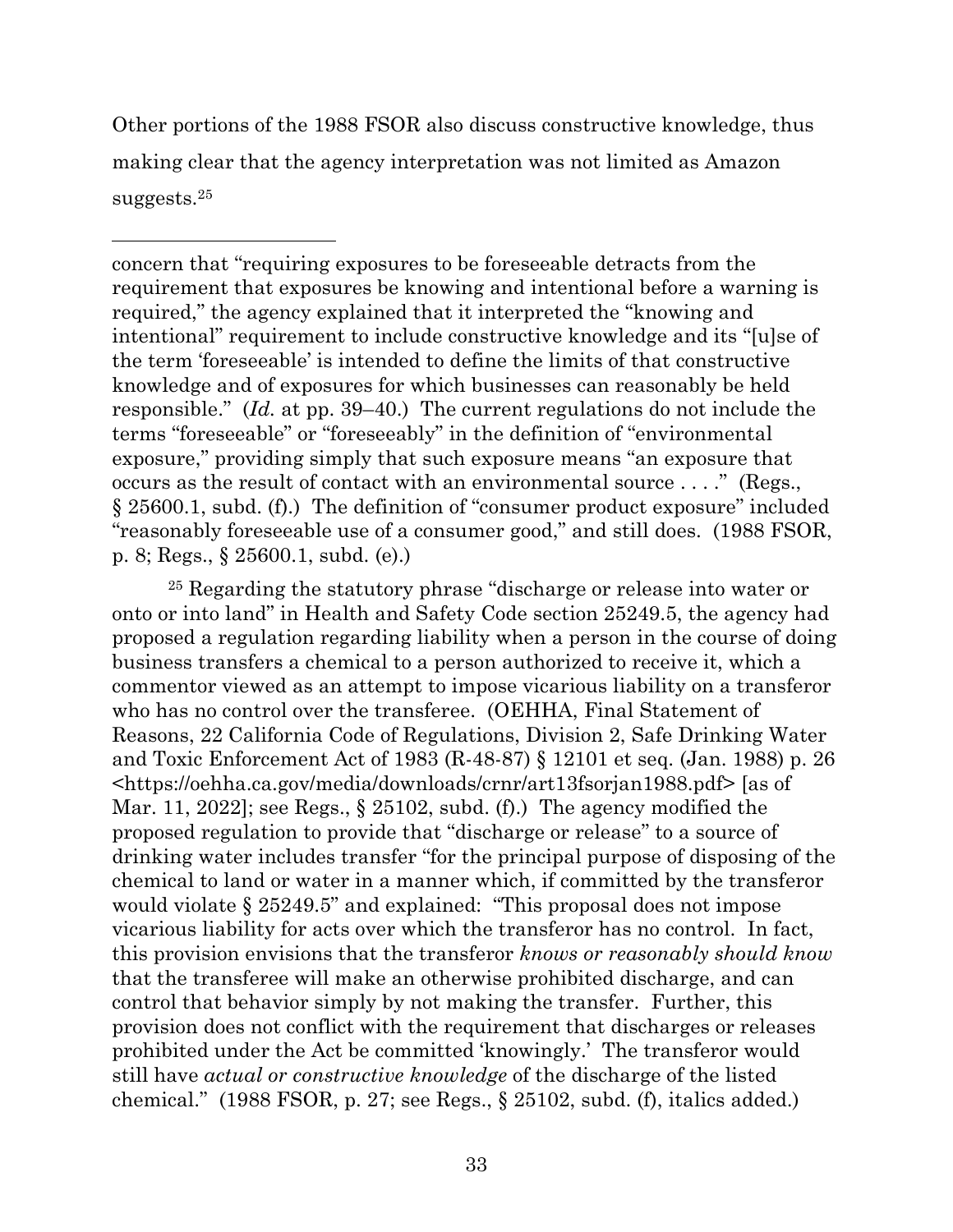Amazon does not expressly argue the agency has disavowed the general interpretation of "knowingly and intentionally" as including constructive knowledge. Instead, it points to a regulation adopted by OEHHA in 2016 which it says "clariffies] that 'knowledge' for downstream entities means actual knowledge." As relevant here, Regulations section 25600.2, subdivision (e) provides: "The retail seller is responsible for providing the warning required by Section 25249.6 of the Act for a consumer product exposure only when . . . [¶] . . . [¶] [t]he retail seller has *actual knowledge* of the potential consumer product exposure requiring the warning, and there is no manufacturer, producer, packager, importer, supplier, or distributor of the product who: [¶] . . . [i]s a 'person in the course of doing business' under Section 25249.11(b) of the Act, and [¶] . . . [h]as designated an agent for service of process in California, or has a place of business in California." (Regs., § 25600.2, subd. (e)(5), italics added.) "Actual knowledge," for purposes of this regulation, means "the retail seller receives information from any reliable source that allows it to identify the specific product or products that cause the consumer product exposure. Such knowledge must be received by the retail seller, its authorized agent or a person whose knowledge can be imputed to the retail seller. (Regs.,  $\S 25600.2$ , subd. (f)(1).) Further, "[w]here the source of a retail seller's knowledge is a notice pursuant to Section 25249.7(d)(1) of the Act, the retail seller shall not be deemed to have actual knowledge of any consumer product exposure alleged in the notice until five business days after the retail seller receives the notice. The notice must provide sufficient specificity for the retail seller to readily identify the product or products subject to the notice, in accordance with Article 9, section  $25903(b)(2)(D)$ ." (Regs., § 25600.2, subd. (f)(2).)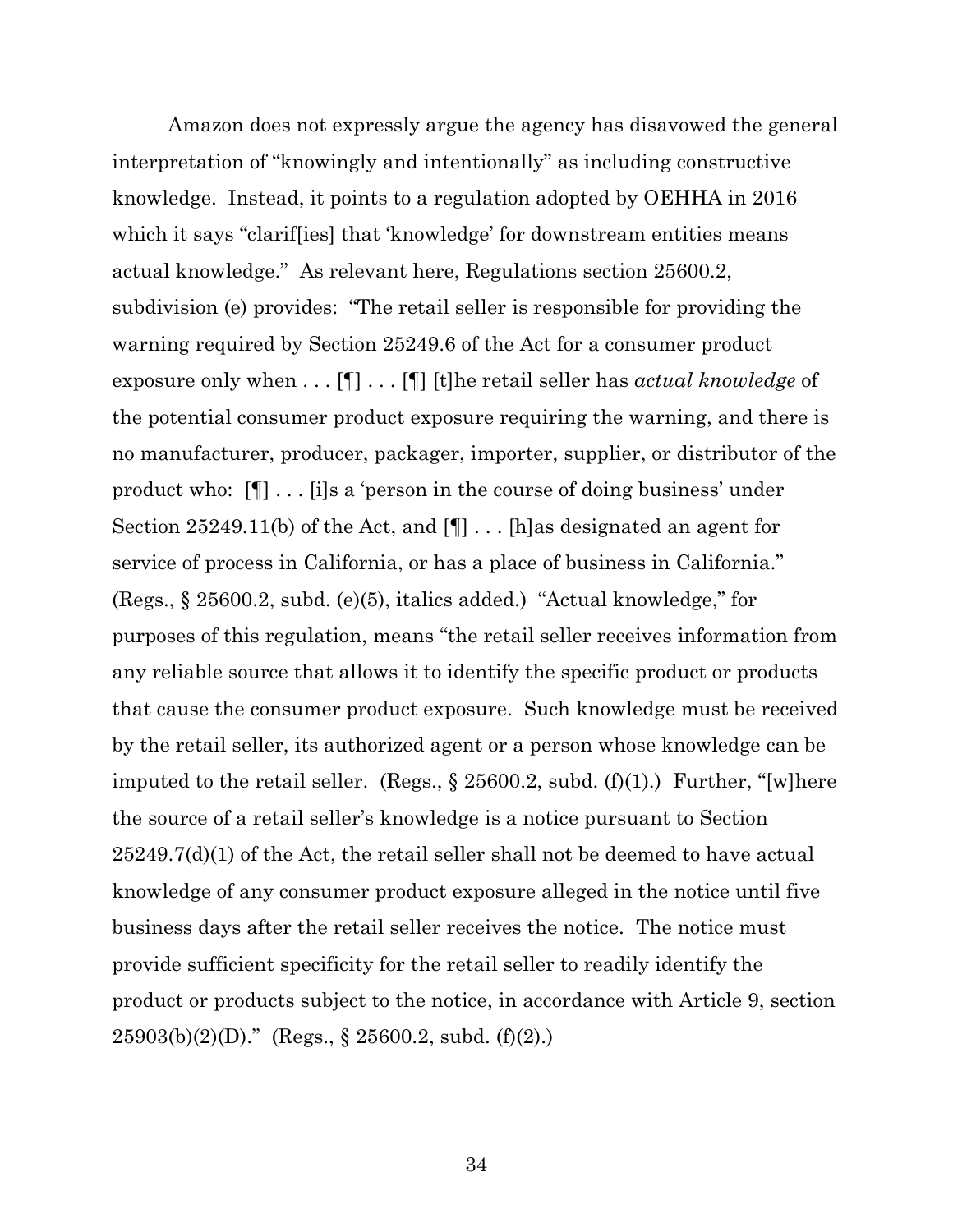These regulations were adopted in furtherance of the statutory directive in Health and Safety Code section 25249.11, subdivision (f), that "[i]n order to minimize the burden on retail sellers of consumer products including foods, regulations implementing Section 25249.6 shall to the extent practicable place the obligation to provide any warning materials such as labels on the producer or packager rather than on the retail seller, except where the retail seller itself is responsible for introducing a chemical known to the state to cause cancer or reproductive toxicity into the consumer product in question." (OEHHA, Final Statement of Reasons, Title 27, California Code of Regulations, Proposed Repeal of Article 6 and Adoption of New Article 6, Regulations for Clear and Reasonable Warnings (2016) p. 35 (2016 FSOR).)

The agency stated, "By adopting these new regulations, OEHHA intends to address many of the issues that have surfaced since the original regulations were adopted in 1988 by clarifying the relative responsibilities of manufacturers and others in the chain of distribution for products that are eventually sold at retail . . . ." (2016 FSOR, *supra*, p. 9.) As to retail sellers, the agency explained, Regulations "Section 25600.2 is based on the premises that (1) the consumer must receive the warnings mandated by [Health and Safety Code] Section 25249.6 of the Act before being exposed to a chemical known to cause cancer or reproductive toxicity; and (2) the primary responsibility for providing the warning for products, including foods, is with the manufacturer, producer, packager, importer, or distributor of those products. The regulations therefore recognize that those parties are primarily responsible for providing warnings. This is reasonable, as manufacturers usually will have greater knowledge than retailers of a product's chemical content and whether it causes chemical exposures that require a warning." (2016 FSOR, p. 35.)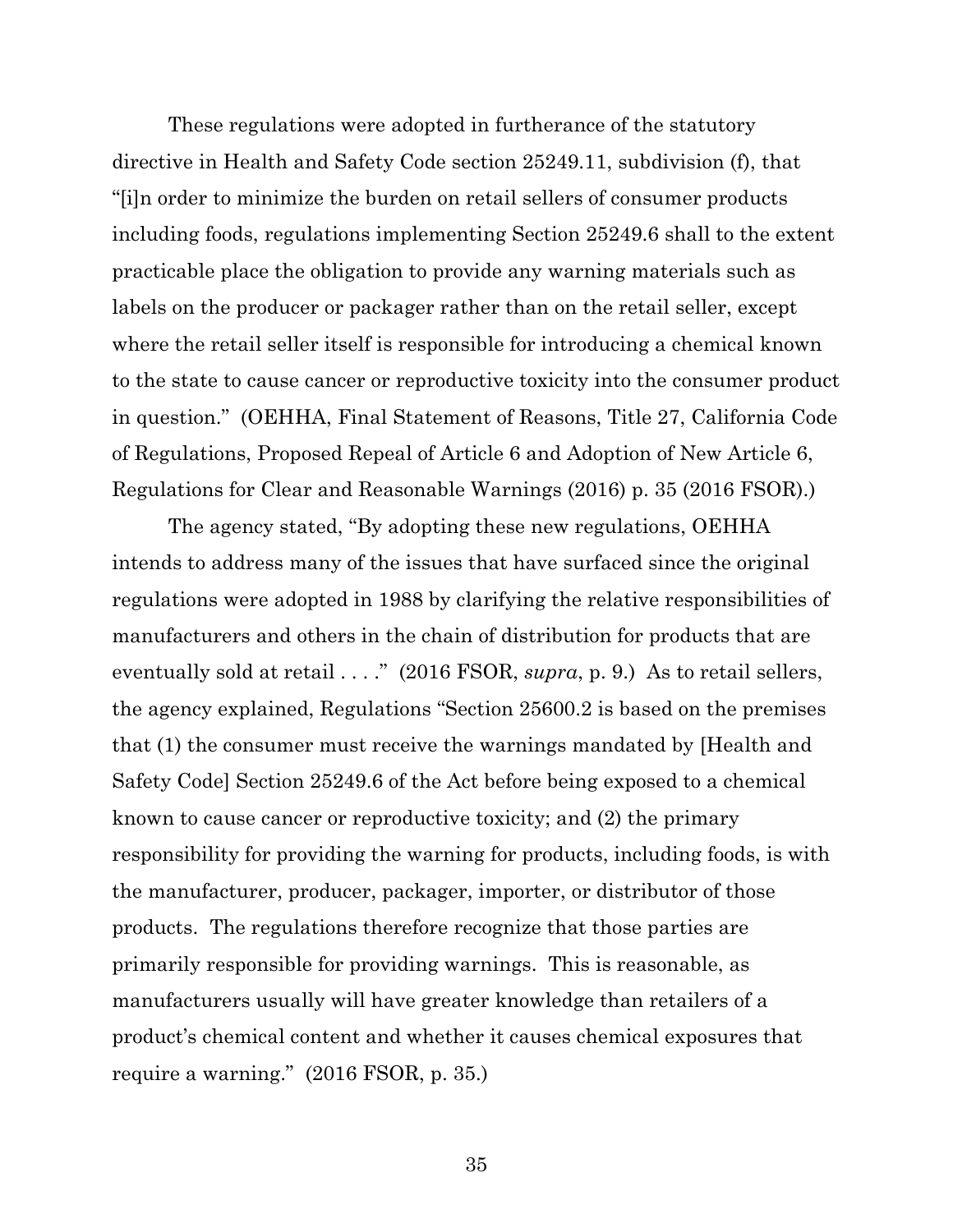Amazon, in the trial court, argued it was *not* a retail seller, and Lee therefore maintains Amazon forfeited any claim to the contrary and cannot rely upon the actual knowledge requirement pertaining to retail sellers. Amazon continues to argue it was not part of the chain of distribution at all and consequently was not responsible for providing Proposition 65 warnings, but adds that "[a]ssuming *arguendo* that Amazon is subject to this duty, the only classification that could apply is the end of the chain—i.e., the 'retail seller.'"

The trial court found it unnecessary to determine whether Amazon is a retail seller or whether Regulations section 25600.2, subdivision (e), applies retroactively to this case (as the product sales at issue preceded the 2016 amendments) because of the broad definition of parties required to provide Proposition 65 warnings ("person in the course of doing business") and the fact Amazon did not claim to be a "retail seller" without responsibility for warnings pursuant to the 2016 regulation (Regs., § 25600.2, subd. (e)). Yet the court relied on the definition of "actual knowledge" in this regulation in finding Lee failed to establish Amazon had actual knowledge that the products contained mercury.

The trial court was clearly correct to reject Amazon's claim to be outside the chain of distribution. Proposition 65 imposes the duty to provide warnings on any "person in the course of doing business," which unquestionably includes Amazon's activities here. As the trial court explained, "there is no language in section 25249.l l(f) ['definitions' for Proposition 65] or the new regulations expressly limiting the duty to provide a Proposition 65 warning only to a 'manufacturer, producer, packager, importer, supplier, or distributor of a product,' or a 'retail seller' (under more limited circumstances described in C.C.R. § 25600.2(e)), or limiting the broad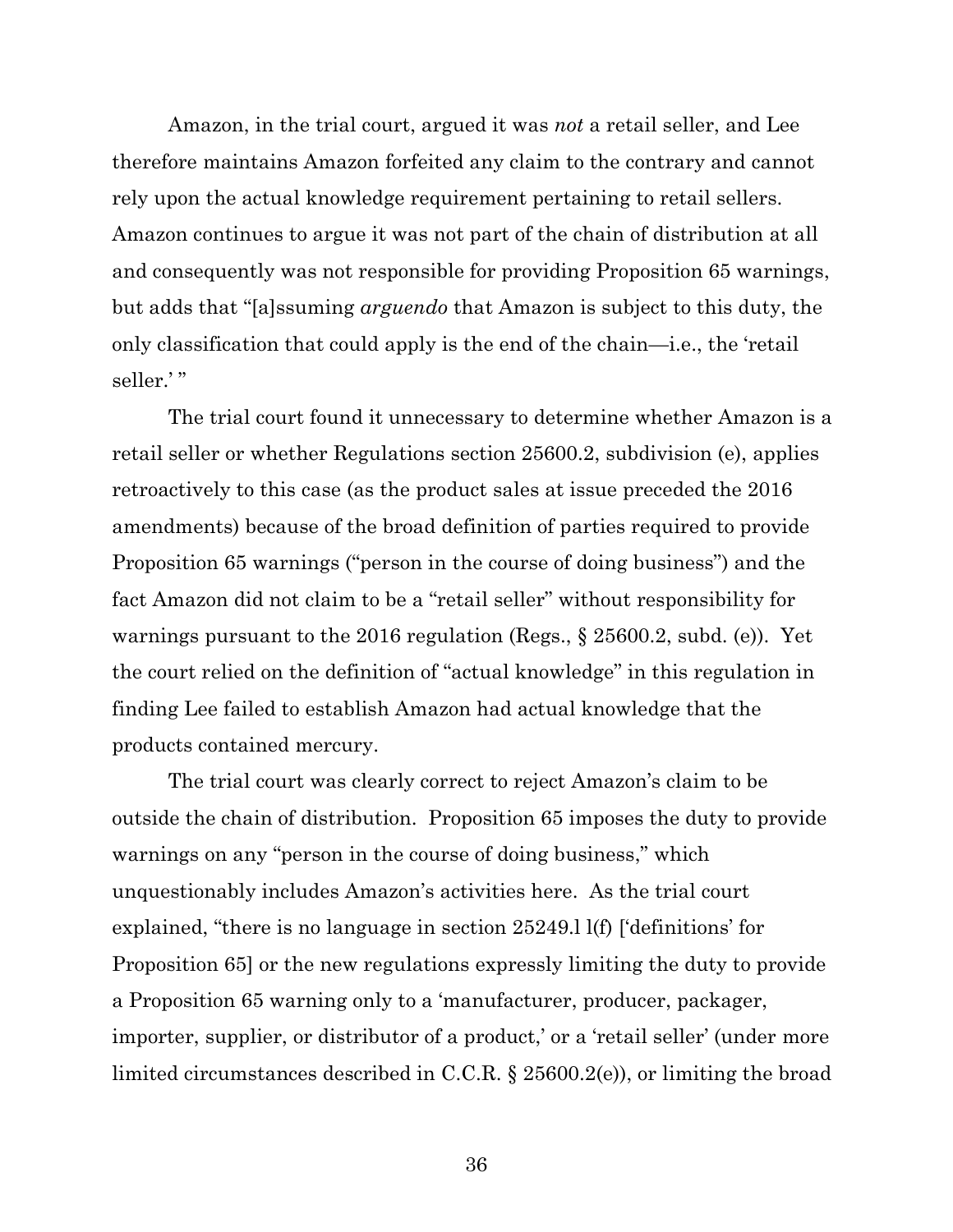language in the operative statute imposing the warning requirement on any 'person in the course of doing business' who 'knowingly and intentionally expose[s] any individual' to a listed chemical. (Health & Saf. Code § 25249.6.) The phrase 'person in the course of doing business' is broadly worded and not limited to parties in the chain of distribution of a product or whose status is defined in the regulations. (See Health & Saf. Code, § 25249.11(b).)" Amazon manages and oversees all aspects of third-party sales on its Web site, including accepting payment and providing refunds to customers on sellers' behalf, providing the only channel for communication between customers and sellers, earning fees from sellers for each completed sale and, for sellers utilizing the FBA program, storing the products and arranging for their delivery to customers. There can be no question Amazon was, in the words of one court, "pivotal in bringing the product here to the consumer." (*Bolger v. Amazon.com* (2020) 53 Cal.App.5th 431, 438 (*Bolger*).)

This leaves two questions regarding Amazon's reliance on Regulations section 25600.2, subdivision (e): Does the regulation even apply to this case, in which the salient events preceded adoption of the regulation? And, if so, is Amazon a "retail seller" within the meaning of the regulation?

The 2016 regulations became operative on August 30, 2018 (<https://oehha.ca.gov/proposition-65/crnr/notice-adoption-article-6-clear-andreasonable-warnings> [as of Mar. 11, 2022]). Although the product sales at issue in this case predated even the date the regulations were adopted, much less their operative date, Amazon argues the regulations apply retroactively because they simply clarified existing law. *Western Security Bank v. Superior Court* (1997) 15 Cal.4th 232 (*Western Security*), the authority Amazon relies upon, explains that while "statutes do not operate retrospectively unless the Legislature plainly intended them to do so," "a statute that merely *clarifies,*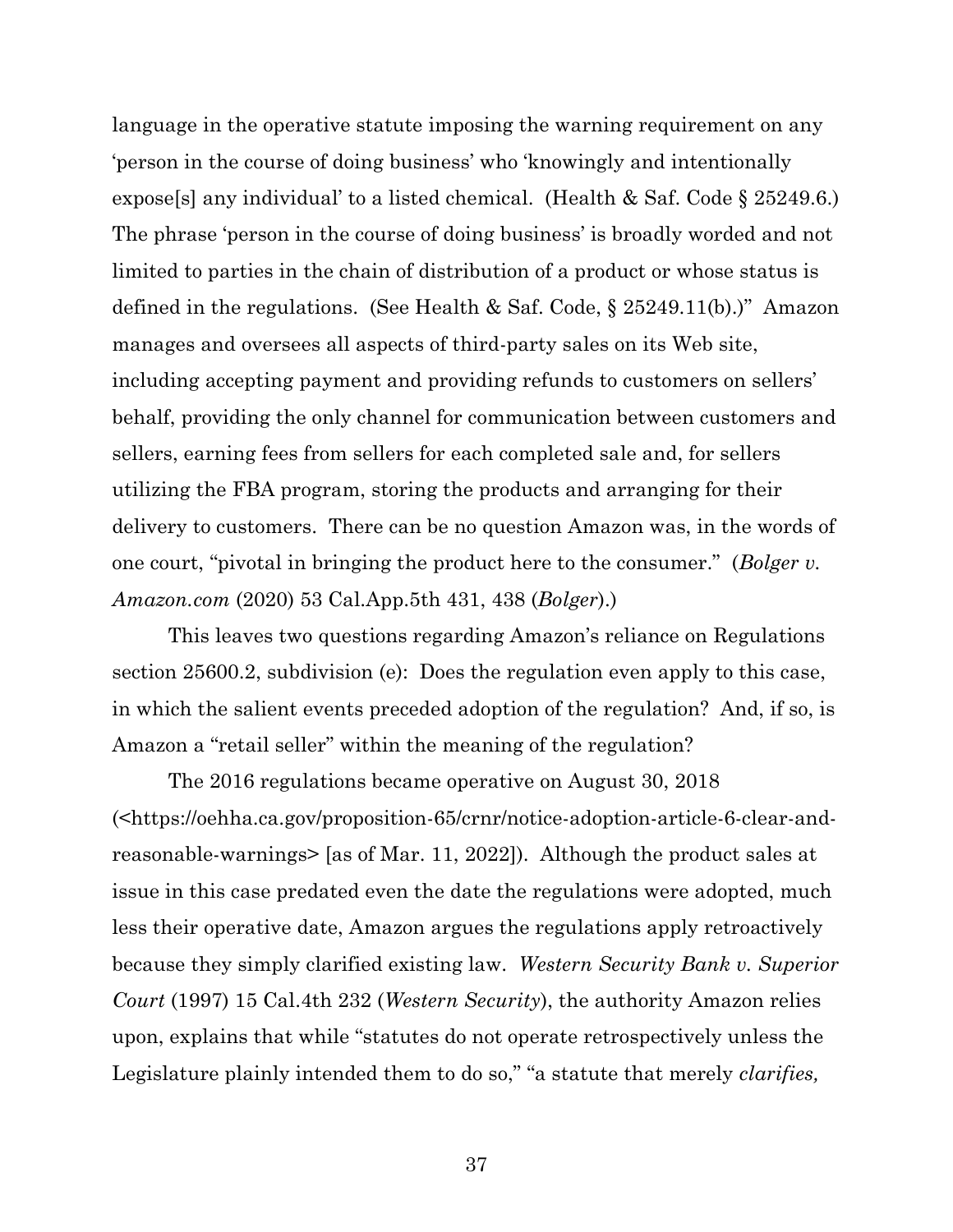rather than changes, existing law does not operate retrospectively even if applied to transactions predating its enactment." (*Id.* at p. 243.)

*Western Security* involved a conflict between the antideficiency statute prohibiting judgments for any loan balance remaining after a lender's nonjudicial foreclosure and the rule that the obligation of the issuer of a letter of credit is independent of any underlying contract between the issuer's customer and the letter's beneficiary. After a Court of Appeal ruled that the issuer of a letter of credit could decline to honor it after notice it would be used to satisfy a deficiency after a nonjudicial foreclosure sale, the Legislature adopted a bill expressly intended to abrogate the Court of Appeal decision and confirm the beneficiary's right to rely upon both the real estate collateral and the letter of credit. *Western Security* held the new legislation had "no impermissible retroactive consequences" because the Legislature made clear it was "a clarification of the state of the law before the Court of Appeal's decision," intended to "apply to all existing loans secured by real property and supported by outstanding letters of credit." (*Western Security, supra,* 15 Cal.4th at pp. 237–238.)

The "clarification" provided by Regulations section 25600.2, subdivision (e), is entirely different. As we have said, the regulation was adopted as a means of implementing the Legislature's directive that the agency adopt regulations minimizing the "burden on retail sellers of consumer products" by "to the extent practicable plac[ing] the obligation to provide any warning materials such as labels on the producer or packager rather than on the retail seller," except as specified. (Health & Saf. Code, § 25249.11, subd. (f); 2016 FSOR, *supra*, p. 35.) Prior regulations had not addressed the allocation of responsibility. OEHHA described Regulations section 25600.2 as "a new, mandatory regulation addressing the relative responsibility of product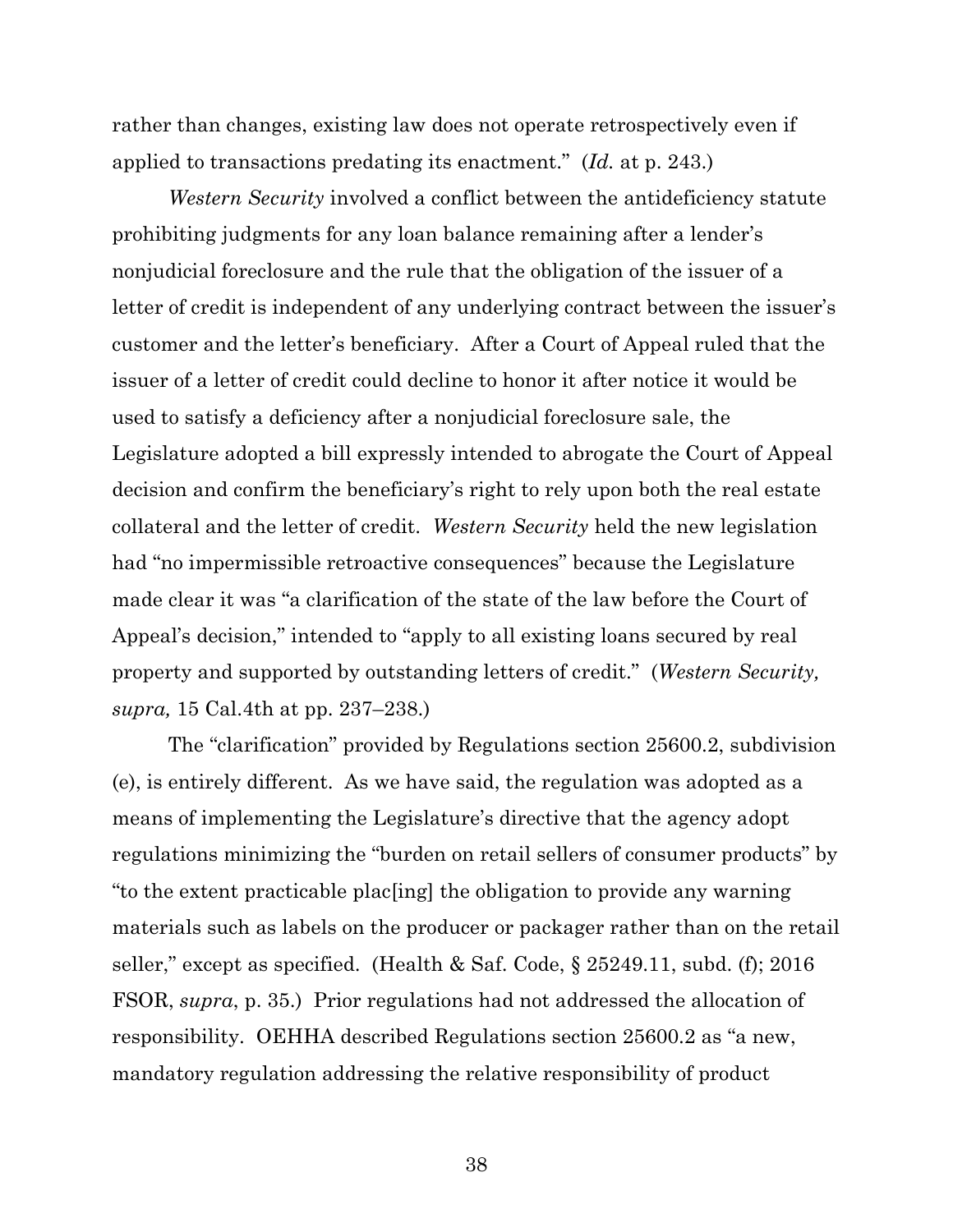manufacturers and others in the chain of distribution, versus the product retail seller." (2016 FSOR, pp. 8–9.) The specific requirements of this new regulation "clarified" these relative responsibilities in the sense that they had not previously been spelled out, not as an expression of what had always been required. Given the high level of detail in the regulation—from delineation of the specific circumstances in which a retail seller is responsible for providing warnings to the definition of, and parameters for attributing, actual knowledge—it is impossible to view the regulation as merely clarifying the law that previously existed.

Moreover, OEHHA chose to make the 2016 regulations operative two years after they were adopted. (Gov. Code,  $\S$  11343.4, subd. (b)(2).)<sup>26</sup> This two-year period is expressly addressed in regulations concerning " 'safe harbor'" warnings (warnings that comply with content and method of transmission requirements "that have been determined 'clear and reasonable' by the lead agency"). (Regs.,  $\S 25600$ , subds. (a) & (b).) Subdivision (b) of section 25600 of the Regulations provides that a warning for a consumer product manufactured prior to August 30, 2018, is "deemed to be clear and reasonable if it complies with" the prior regulation. The 2016 FSOR explained that the two-year implemental period was intended to "avoid the difficulties and expense involved for manufacturers and retail sellers to locate all products bearing the old warnings." (2016 FSOR, *supra*, pp. 13–14.) The delayed effective date applied to all the 2016 regulations, and is clearly

<sup>26</sup> With specified exceptions, a regulation required to be filed with the Secretary of State becomes effective on the quarterly basis established in Government Code section 11343.4, subdivision (a). One of the exceptions is where "[a] later date is prescribed by the state agency in a written instrument filed with, or as part of, the regulation . . . ." (Gov. Code,  $§ 11343.4, subd. (b)(2).)$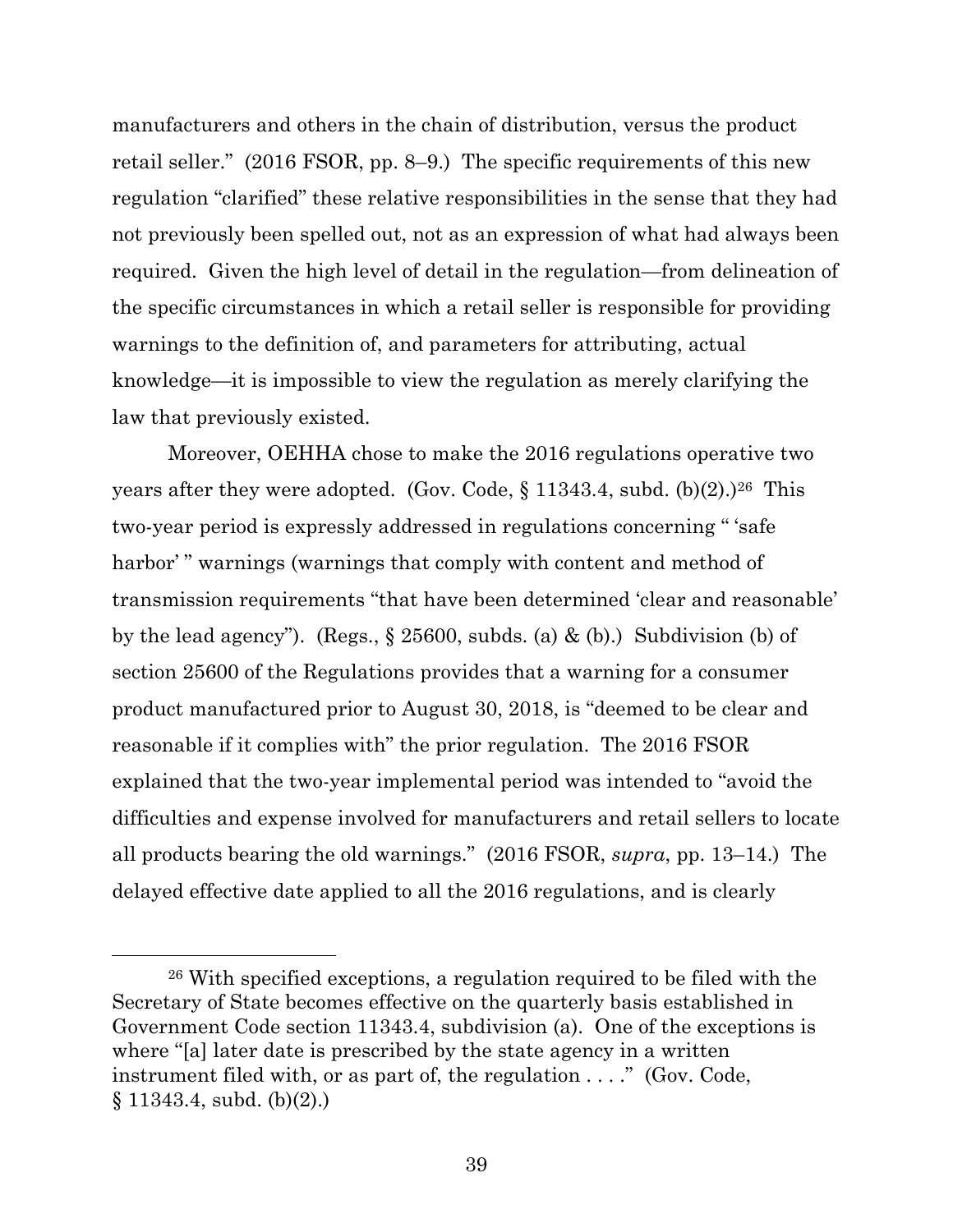inconsistent with any intent that the new regulations be applied retrospectively.

Amazon, therefore, cannot rely on Regulations section 25600.2, subdivision (e), to support the trial court's determination that Lee was required to prove actual knowledge.

Nor does Regulations section 25600.2 indicate Proposition 65, in general, contains an actual knowledge requirement. In fact, the introduction of an express "actual knowledge" requirement for retail sellers in the 2016 regulation is itself an indication that actual knowledge was *not* previously required to trigger the obligation to provide Proposition 65 warnings. By specifying that retail sellers are responsible for providing warnings only if they have actual knowledge of the potential consumer exposure (and no upstream entity can readily be compelled to provide the warning), Regulations section 25600.2, subdivision (e)(5), implicitly indicates there are circumstances in which constructive knowledge is sufficient to require provision of a warning. It is a familiar rule of statutory interpretation that "[a] construction making some words surplusage is to be avoided." (*Dyna-Med, Inc. v. Fair Employment & Housing Com.* (1987) 43 Cal.3d 1379, 1387.) The same rules of construction apply to initiative measures. (*Williams v. Superior Court* (2001) 92 Cal.App.4th 612, 622.) If OEHHD viewed all references to knowledge in the Proposition 65 regulations as meaning actual knowledge, it would not have needed to include an express "actual" knowledge requirement in Regulations section 25600.2, subdivision (e). The purpose of this regulation was to distinguish retail sellers' obligations from those of entities higher on the chain of distribution. One of the ways it does so is by requiring "actual knowledge" where the statutory phrase "knowingly"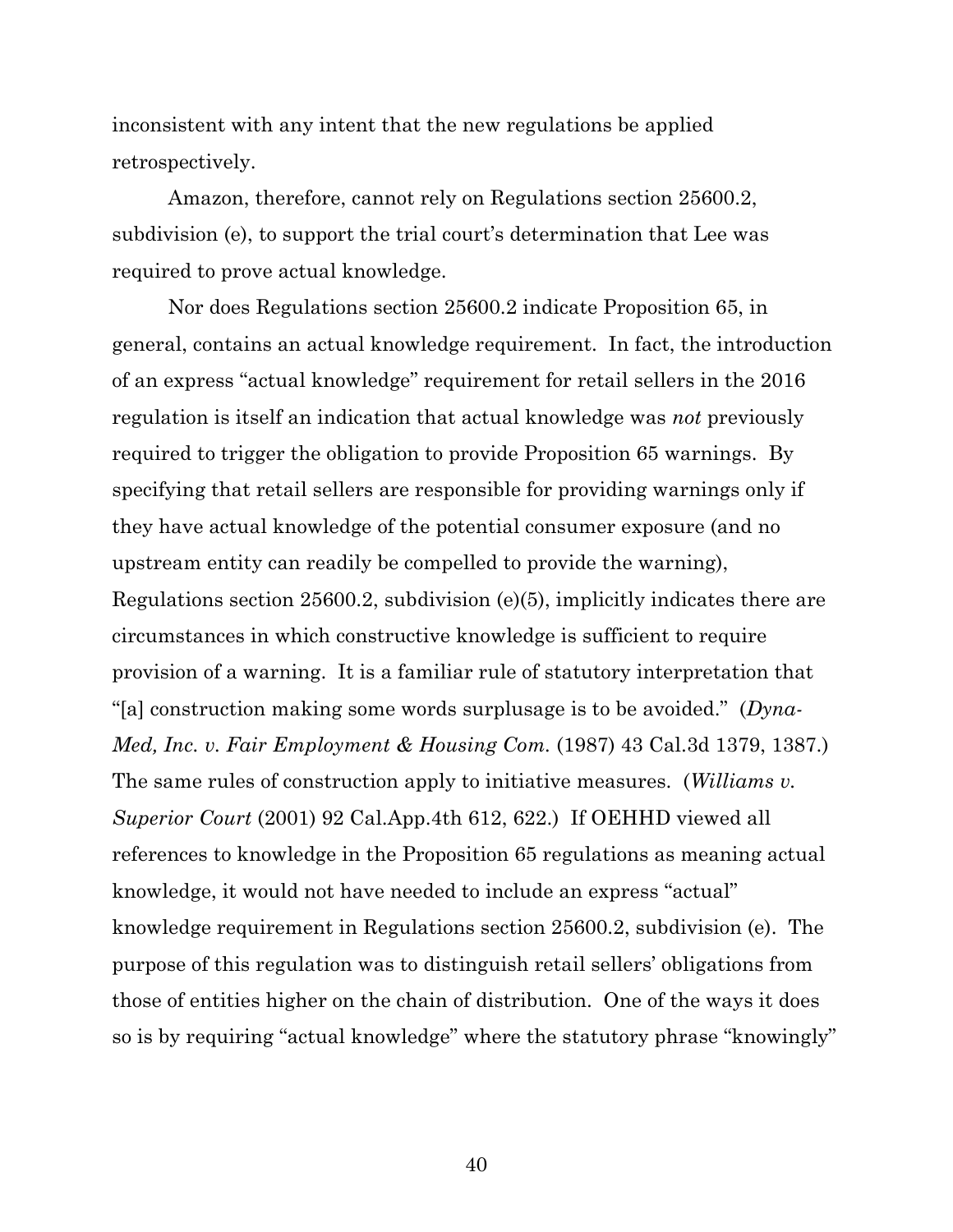would otherwise connote—and had been interpreted as including—actual *or* constructive knowledge.

The critical question, of course, is whether the *electorate* intended "knowingly and intentionally" to mean solely actual knowledge or constructive knowledge as well. As we have said, because Proposition 65 is "a remedial law, designed to protect the public," we construe its provisions "broadly to accomplish that protective purpose." (*People ex rel. Lungren v. Superior Court, supra*, 14 Cal.4th at p. 314; *Center for Self-Improvement & Community Development v. Lennar Corp., supra*, 173 Cal.App.4th at pp. 1550–1551.)

The preamble to Proposition 65, section 1 of the law proposed to the voters, makes clear the measure was driven by the voters' desire for greater protection against hazardous chemicals, specifically including information about exposures, strict enforcement and deterrence of actions threatening public health and safety. The preamble states: "The people of California find that hazardous chemicals pose a serious potential threat to their health and well-being, that state government agencies have failed to provide them with adequate protection, and that these failures have been serious enough to lead to investigations by federal agencies of the administration of California's toxic protection programs. The people therefore declare their rights: [¶] (a) To protect themselves and the water they drink against chemicals that cause cancer, birth defects, or other reproductive harm. [¶] (b) *To be informed about exposures to chemicals that cause cancer, birth defects, or other reproductive harm*. [¶] (c) *To secure strict enforcement of the laws controlling hazardous chemicals and deter actions that threaten public health and safety*. [¶] (d) To shift the cost of hazardous waste cleanups more onto offenders and less onto law-abiding taxpayers. [¶] The people hereby enact the provisions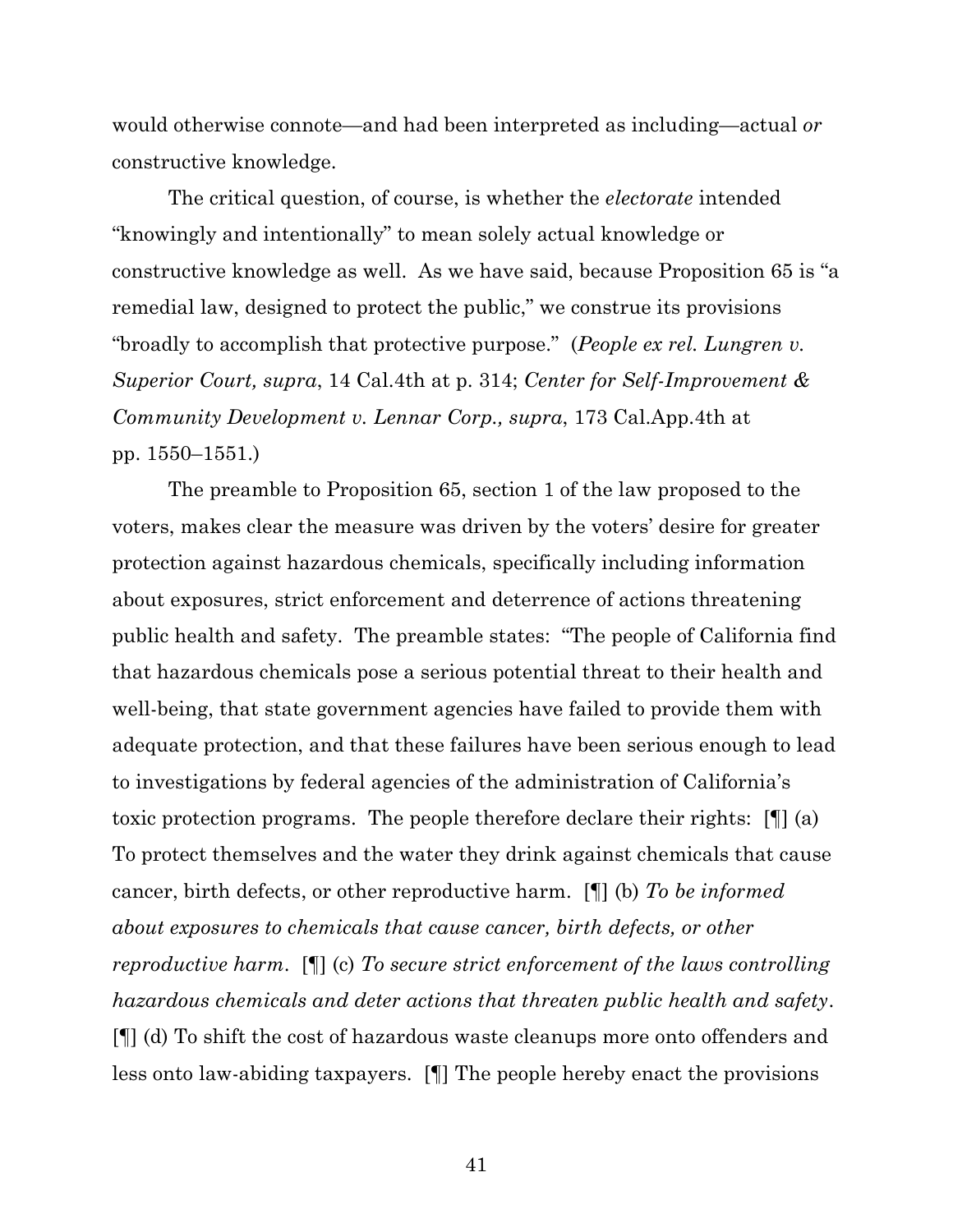of this initiative in furtherance of these rights." (Ballot Pamp., Gen. Elec. (Nov. 4, 1986) text of Proposition 65, p. 53, italics added.) (Hereafter Ballot Pamp.)

The public policy reflected in these findings and stated purposes militates in favor of an interpretation of the "knowingly and intentionally" requirement of Health and Safety Code section 25249.6 as including constructive knowledge. (See *Tsasu, supra,* 62 Cal.App.5th at p. 719 ["defining 'knowledge' in [quiet title statute] to encompass both actual and constructive knowledge is the result dictated by public policy"].) Interpreting section 25249.6 to require warnings only when a person in the course of doing business has actual knowledge that he or she will expose any individual to a listed chemical would significantly limit the reach of the statute and create incentives to avoid information that might reveal potential sources of exposure.

*Tsasu* offers an illustration, albeit in a different context. Pursuant to the statute at issue in that case, a third party acting in reliance on a quiet title judgment retains its property rights, even if that judgment is subsequently invalidated as void, if the third party "qualifies as a 'purchaser or encumbrancer for value . . . without knowledge of any defects or irregularities in [the earlier quiet title] judgment or the proceedings.' ([Code Civ. Proc.,] § 764.060.)" (*Tsasu, supra,* 62 Cal.App.5th at pp. 716–717.) Among its reasons for construing "knowledge" in the statute as including both actual and constructive knowledge, the *Tsasu* court explained that limiting "knowledge" to actual knowledge "creates wholly perverse incentives because it discourages prospective buyers from checking the record of title or from heeding 'warning signs' necessitating further inquiry—lest they acquire actual knowledge of a defect or irregularity with a quiet title judgment that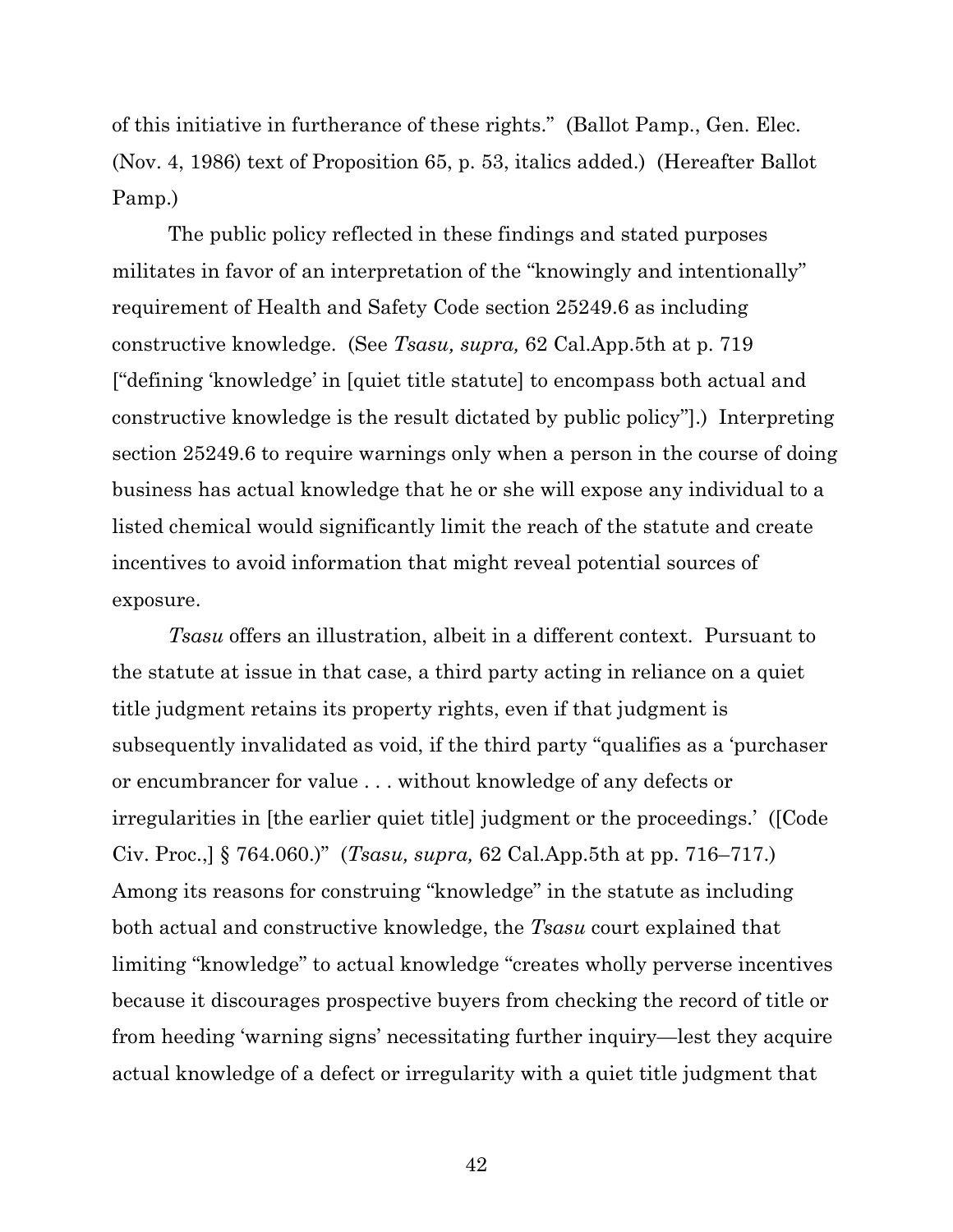would strip them of section 764.060's protection. Such incentives are inimical to the entire system of real property law in California, which places upon real estate buyers a duty to inquire into the validity of their prospective ownership claim [citation], and to heed—not ignore—any ' "reasonable warning signs" ' [citations]." (*Id.* at pp. 719–720.) The court declined to interpret the statute as limited to actual knowledge, in part, because the statute was not intended to "encourage recklessness or willful ignorance." (*Id.* at p. 720.)

In the context of Proposition 65, limiting the obligation to provide warnings to actual knowledge would create incentives for businesses to avoid information that might alert them to the presence of hazardous chemicals and potential for exposures. This result would be inimical to the protective purpose of the law generally, and specifically to the voters' stated purposes of furthering the dissemination of information about exposures to toxic chemicals, strict enforcement of laws controlling hazardous chemicals and deterrence of actions that threaten public health and safety. (Ballot Pamp., *supra,* p. 53.)

Amazon argues the trial court's interpretation of Health and Safety Code section 25249.6 as requiring actual knowledge is supported by cases "confirm[ing] that a duty to disclose a fact cannot arise without actual knowledge of the fact." The cases it relies upon, however, are not particularly helpful. In *San Diego Hospice v. County of San Diego* (1995) 31 Cal.App.4th 1048, the plaintiff sought recission of a release on a theory of fraudulent nondisclosure of facts the defendant of which the defendant allegedly had imputed knowledge. (*Id.* at p. 1055.) The court explained that in order to establish the duty to disclose underlying the claim, the plaintiff must show "the material fact is known to (or accessible only to) the defendant" and "*the*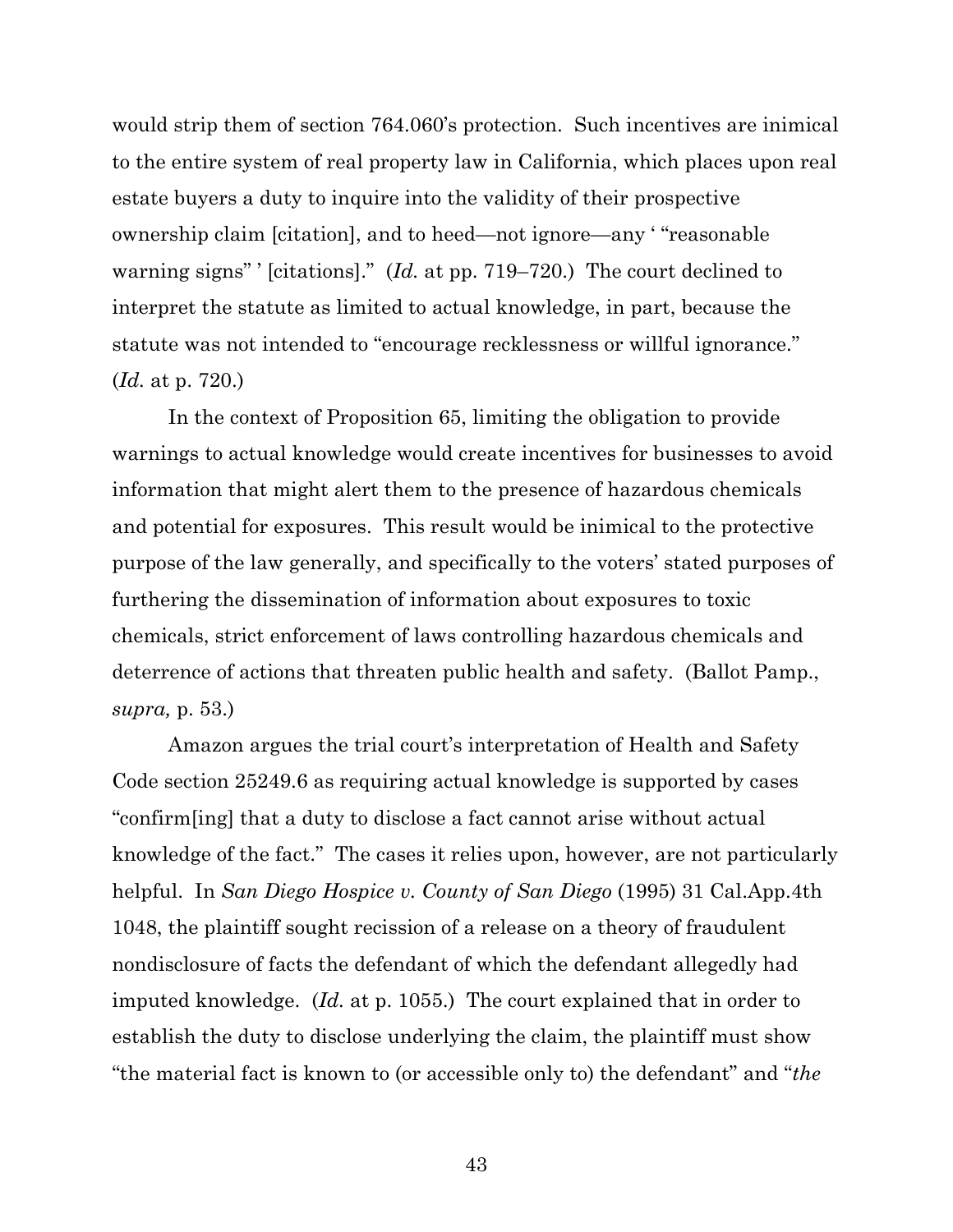*defendant knows the plaintiff is unaware of the fact and cannot reasonably discover the undisclosed fact*." (*Ibid*.) Because the duty to disclose "requires some element of scienter—knowledge of the other party's ignorance," it could not arise if the material facts were not "*actually* known" to the defendant: "We cannot perceive how it is possible for a principal to know the other party is ignorant of something of which the principal is equally ignorant." (*Id.* at pp. 1055–1056.) This reasoning, specific to the scienter element of the tort claim at issue, has no bearing on the meaning of the knowledge requirement in a statute requiring warnings of potential exposures to hazardous chemicals.

The other case Amazon cites is no more apt. *Santiago v. Firestone Tire & Rubber Co.* (1990) 224 Cal.App.3d 1318 involved employees' claims under Labor Code section 3602, subdivision (b), which provides an exception to the general rule that workers' compensation is the sole and exclusive remedy for injured workers, permitting an action for damages against the employer where the employee's injury is aggravated by the employer's " 'fraudulent concealment of the existence of the injury and its connection with the employment.'" *(Santiago.* at p. 1323.) *Santiago* held the employees were required to show the employer had actual knowledge of the employees' injuries and fact they were caused by their employment, rejecting the argument that constructive knowledge should apply based on a detailed analysis of the "history of Labor Code section 3602, the language of the statute, and the cases construing it." (*Id.* at pp. 1331–1334.) Amazon quotes the *Santiago* court's statement that " 'defendant obviously could not be charged with concealing matters which it did not know.'" (*Id.* at p. 1334.) But the issue in the present case is not *concealment* of facts, and the holding that fraudulent concealment necessarily requires actual knowledge says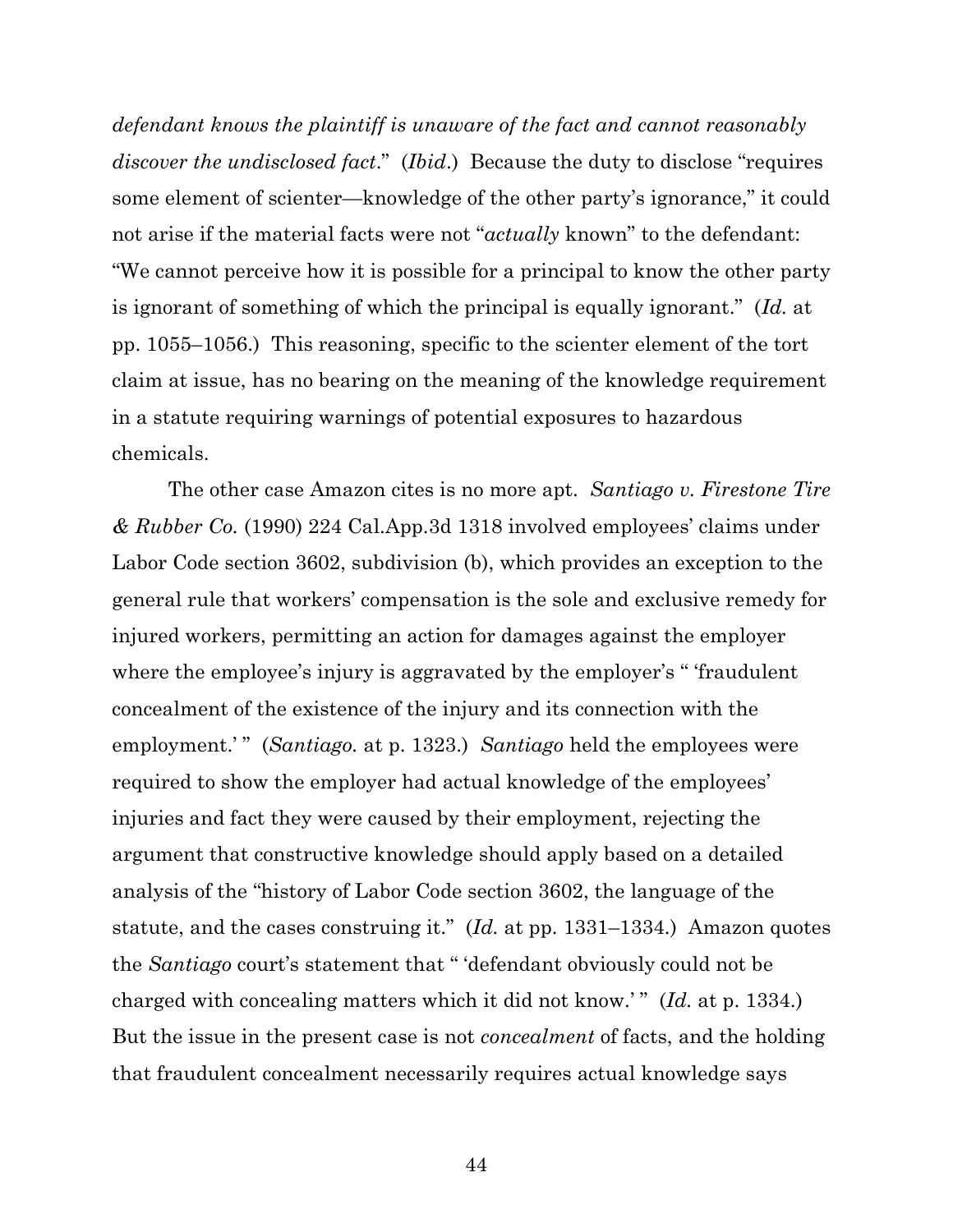nothing about the statutory meaning of "knowingly" with respect to the obligation to provide warnings of potential exposures under Proposition 65. There is nothing rationally or logically inconsistent with a requirement that a business provide warnings—or be liable for failure to do so—if it knows *or has sufficient reason to know* it is exposing "any individual" to a listed toxic chemical.

Amazon finds support for its argument that Health and Safety Code section 25249.6 requires actual knowledge in the fact that this provision uses the phrase "knowingly *and intentionally*" while section 25249.5, which prohibits discharge of chemicals into water, uses only "knowingly." Relying on the rules of statutory interpretation that instruct us to, if possible, give significance to every word and avoid a construction that renders some words surplusage (*Moyer v. Workmen's Comp. Appeals Bd.* (1973) 10 Cal.3d 222, 230), Amazon argues we cannot ignore the inclusion of "intentionally" in Health and Safety Code section 25249.6. With this much, we agree. But we do not agree with Amazon's conclusion that the phrase "knowingly and intentionally" "imposes a higher level of knowledge" than the word "knowingly" alone.

As we have said, neither Proposition 65 nor the regulations define "intentionally." " ' "When a term goes undefined in a statute, we give the term its ordinary meaning.' " (*De Vries v. Regents of University of California* (2016) 6 Cal.App.5th 574, 590–591.) 'In divining a term's "ordinary meaning," courts regularly turn to general and legal dictionaries.' (*Id.* at p. 591; *People v. Hodges* (1999) 70 Cal.App.4th 1348, 1355.)" (*Upshaw v. Superior Court* (2018) 22 Cal.App.5th 489, 504.)

There is overlap in dictionary definitions of the terms "knowingly" and "intentionally"; definitions of the former sometimes refer to the latter and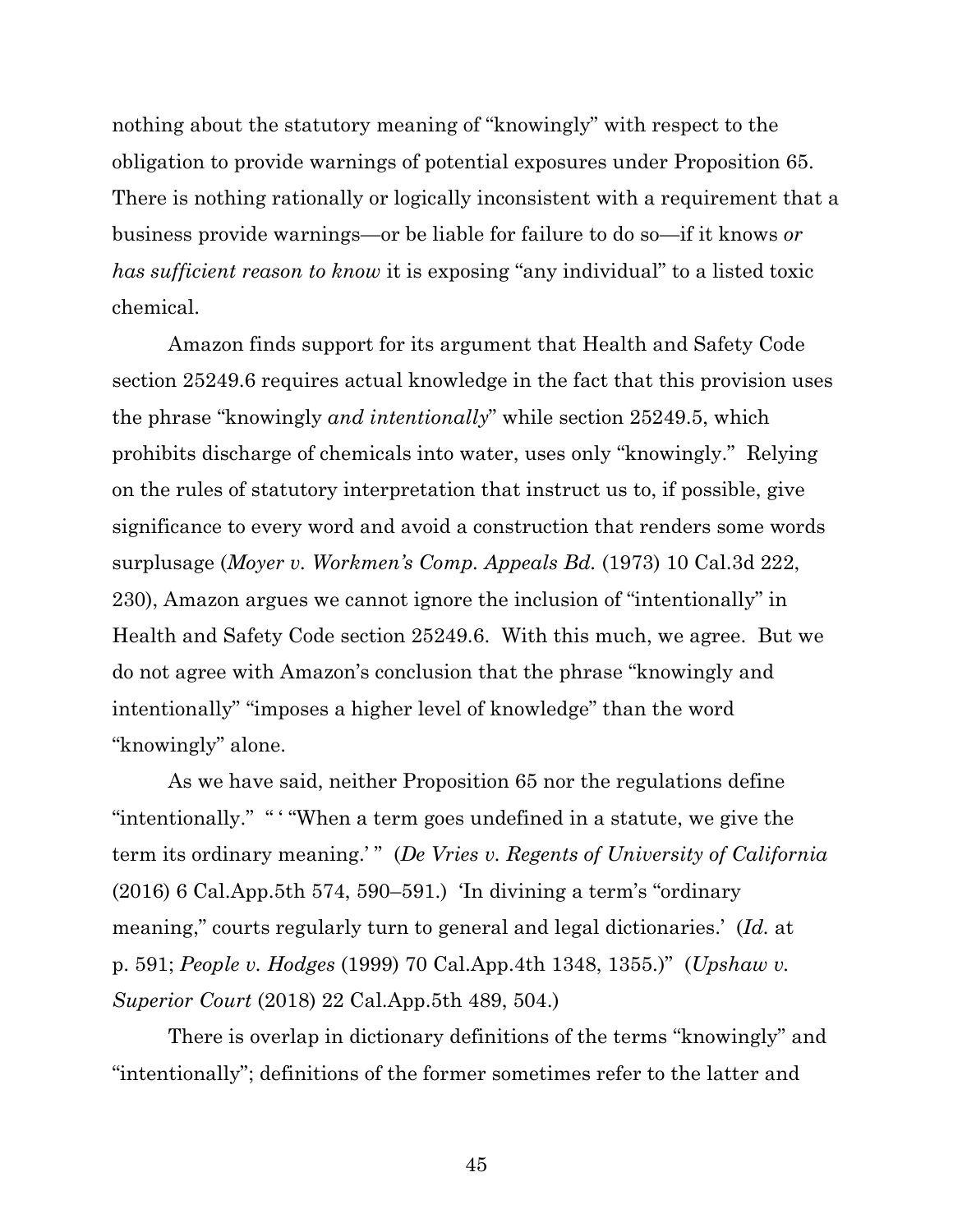each is considered a synonym of the other.<sup>27</sup> But definitions of "knowingly" tend to focus on awareness<sup>28</sup> while definitions of "intentionally" tend to focus on purpose.<sup>29</sup>

<sup>27</sup> For example, the Oxford English Dictionary (3d ed. 2015) (OED) includes "intentionally" in its definition of "knowingly" (OED Online <https://oed.com/view/Entry/104167?redirectedFrom=knowingly#eid> [as of Mar. 11, 2022]); Merriam-Webster's Thesaurus lists "intentionally" and "knowingly as synonyms for each other. (Merriam-Webster's Thesaurus Online <https://www.merriam-webster.com/thesaurus/intentionally> [as of Mar. 11, 2022]; <https://www.merriam-webster.com/thesaurus/knowingly> [as of Mar. 11, 2022].)

<sup>28</sup> For example, "knowingly" is defined by the OED as "[w]ith knowledge or awareness (of what one is doing, of a fact, etc.); consciously, intentionally." (OED Online <https://www.oed.com/view/Entry/104167?redirectedFrom=knowingly#eid> [as of Mar. 11, 2022]) and by Merriam-Webster Unabridged Dictionary (Merriam-Webster) as "with awareness, deliberateness, or intention" (Merriam-Webster Dict. Online <https://unabridged.merriamwebster.com/unabridged/knowingly> [as of Mar. 11, 2022]). Black's Law Dictionary defines "knowing" as "[h]aving or showing awareness or understanding; well-informed" and "[d]eliberate; conscious," and "knowingly" as "[i]n such a manner that the actor engaged in prohibited conduct with the knowledge that the social harm that the law was designed to prevent was practically certain to result; deliberately." It explains: "A person who acts *purposely* wants to cause the social harm, while a person who acts *knowingly* understands that the social harm will almost certainly be a consequence of the action, but acts with other motives and does not care whether the social harm occurs." (Black's Law Dict. *supra,* p. 1042, col. 2.)

 $29$  Examples include "with intention, on purpose" (OED Online <https://www.oed.com/view/Entry/97497?redirectedFrom=intentionally#eid> [as of Mar. 11, 2022]) and "in an intentional manner: with intention: purposely" (Merriam-Webster Dict. Online <https://unabridged.merriamwebster.com/unabridged/intentionally> [as of Mar. 11, 2022). Black's Law Dictionary, *supra*, page 965, defines "intentional" as "[d]one with the aim of carrying out the act."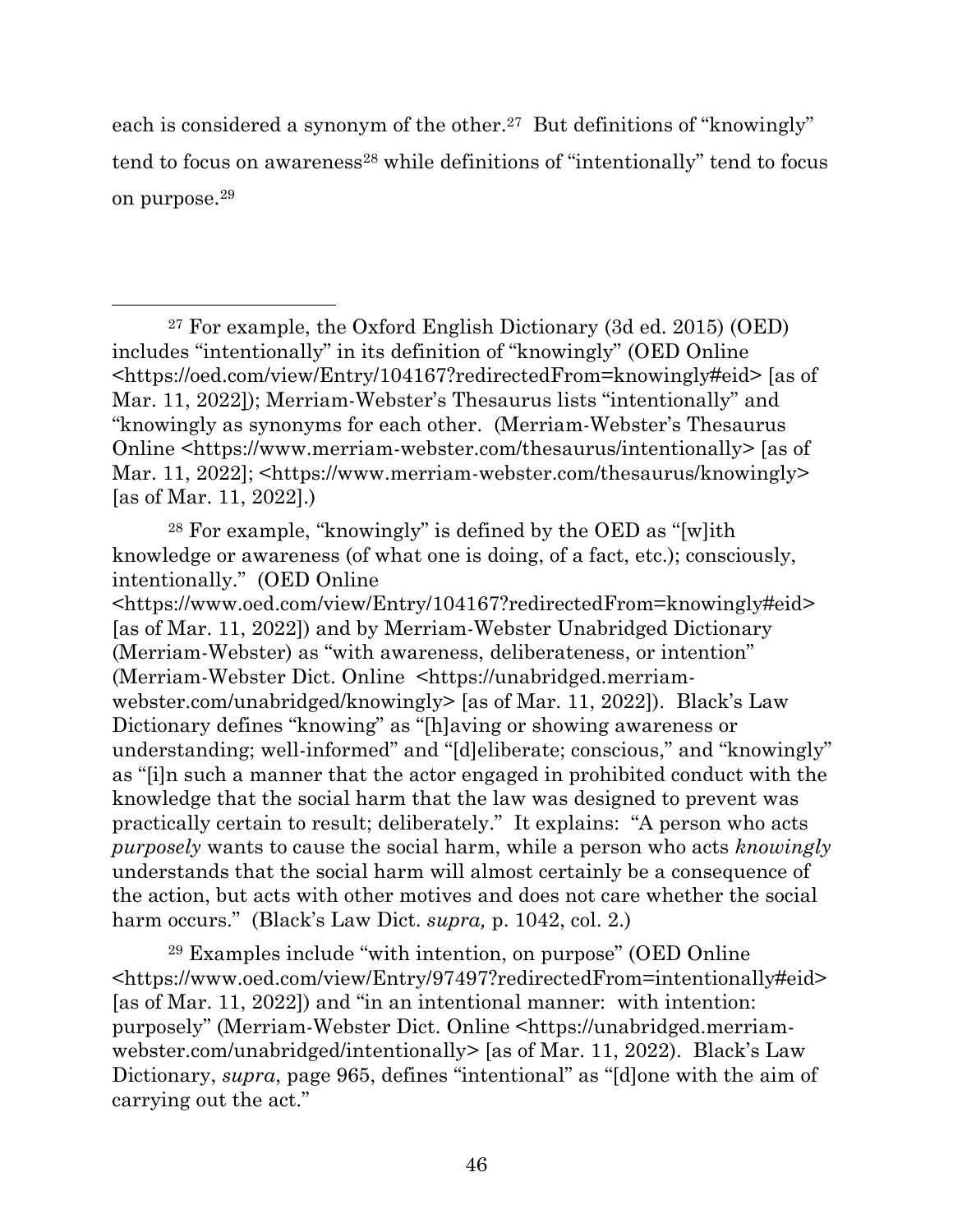To give significance to each word used in Health and Safety Code section 25249.6, it is more reasonable to view "intentionally" as adding this concept of purpose than as giving "knowingly" a different meaning than it would have when used on its own. We see no basis for reading "intentionally" in section 25249.6 as essentially modifying "knowingly" to require a higher level of knowledge than "knowingly" would otherwise convey. As we have said, an actual knowledge requirement would narrow the scope of section 25249.6, contrary to the purpose of Proposition 65. (See *California Manufacturers & Technology Assn. v. State Water Resources Control Bd.*  (2021) 64 Cal.App.5th 266, 281–282 [statutory term with alternative definitions construed as intended to carry the meaning more consistent with legislative purpose].) The inclusion of "intentionally" in this statute, as opposed to section 25249.5, is an insufficient basis for the interpretation Amazon seeks.<sup>30</sup>

Finally, Amazon points to the absence in Proposition 65 of language often used to indicate a statute contemplates constructive knowledge. (E.g.,

<sup>30</sup> One explanation for the distinction in language between these two statutes might lie in the different degree of regulation each provides. Health and Safety Code section 25249.5 is an outright prohibition against contamination of drinking water. In prohibiting businesses from "knowingly" discharging or releasing listed chemicals into water or land where they probably will pass into a source of drinking water, this statute appears to contemplate liability when the business is aware that the discharge or release it causes contains the listed toxin and is likely to reach a source of drinking water, regardless of whether it intends this result. Health and Safety Code section 25249.5 is less restrictive, requiring warnings but not prohibiting the act that causes exposure to the chemical. In keeping with this lower level of regulation, the statutory requirement is triggered only where the defendant is not only aware but also intends to take the action that results in the exposure—in the case of a consumer product, intends to take the action that moves the product toward the consumer.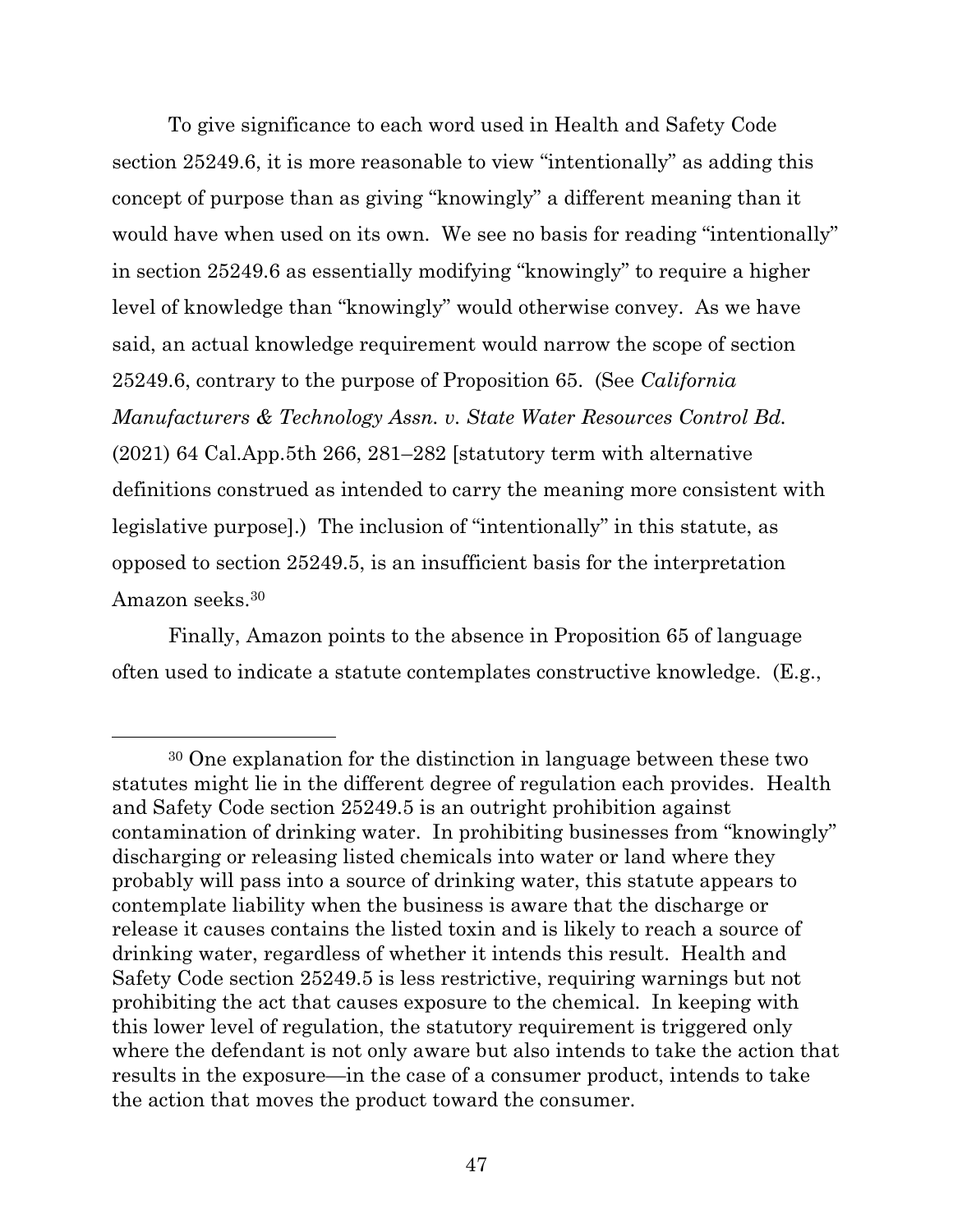Labor Code,  $\S 2810$  ["A person or entity shall not enter into a contract or agreement for labor or services . . . where the person or entity knows or should know that the contract or agreement does not include funds sufficient to allow the contractor to comply with all applicable . . . laws . . ."]; Civ. Code, § 3426.1 [" 'Misappropriation' means: [¶] (1) Acquisition of a trade secret of another by a person who knows or has reason to know that the trade secret was acquired by improper means"].) While the presence of such language may compel a conclusion that the statute encompasses constructive knowledge, its absence is not dispositive. (E.g., *PacifiCare Life & Health Ins. Co. v. Jones* (2018) 27 Cal.App.5th 391, 417–418 [upholding regulation defining "knowingly," in statute delineating unfair and deceptive insurance business practices, as including constructive knowledge]; *Tsasu, supra,*  62 Cal.App.5th at pp. 717–721 [construing "knowledge" in quiet title statute as including constructive knowledge].)

We conclude the trial court erred in ruling that Lee was required to prove Amazon had actual knowledge the products at issue contained mercury and excluding evidence of constructive knowledge. Of course, this error would be of no consequence if Lee is correct that the record demonstrates substantial evidence of actual knowledge *as a matter of law*. Lee argues Amazon had actual knowledge of the mercury in the Faiza and Face Fresh skin-whitening creams from the RAPEX notices and for the Monsepa cream from Lee's notice of violation. He does not contend Amazon had actual knowledge as to the Meiyong products.

Lee's argument is strongest with respect to the Monsepa cream. Lee asserts that a notice of violation necessarily establishes actual knowledge, citing the definition of Regulations section 25600.2, subdivision (f)(2), which expressly treats a notice of violation as a source of a retail seller's actual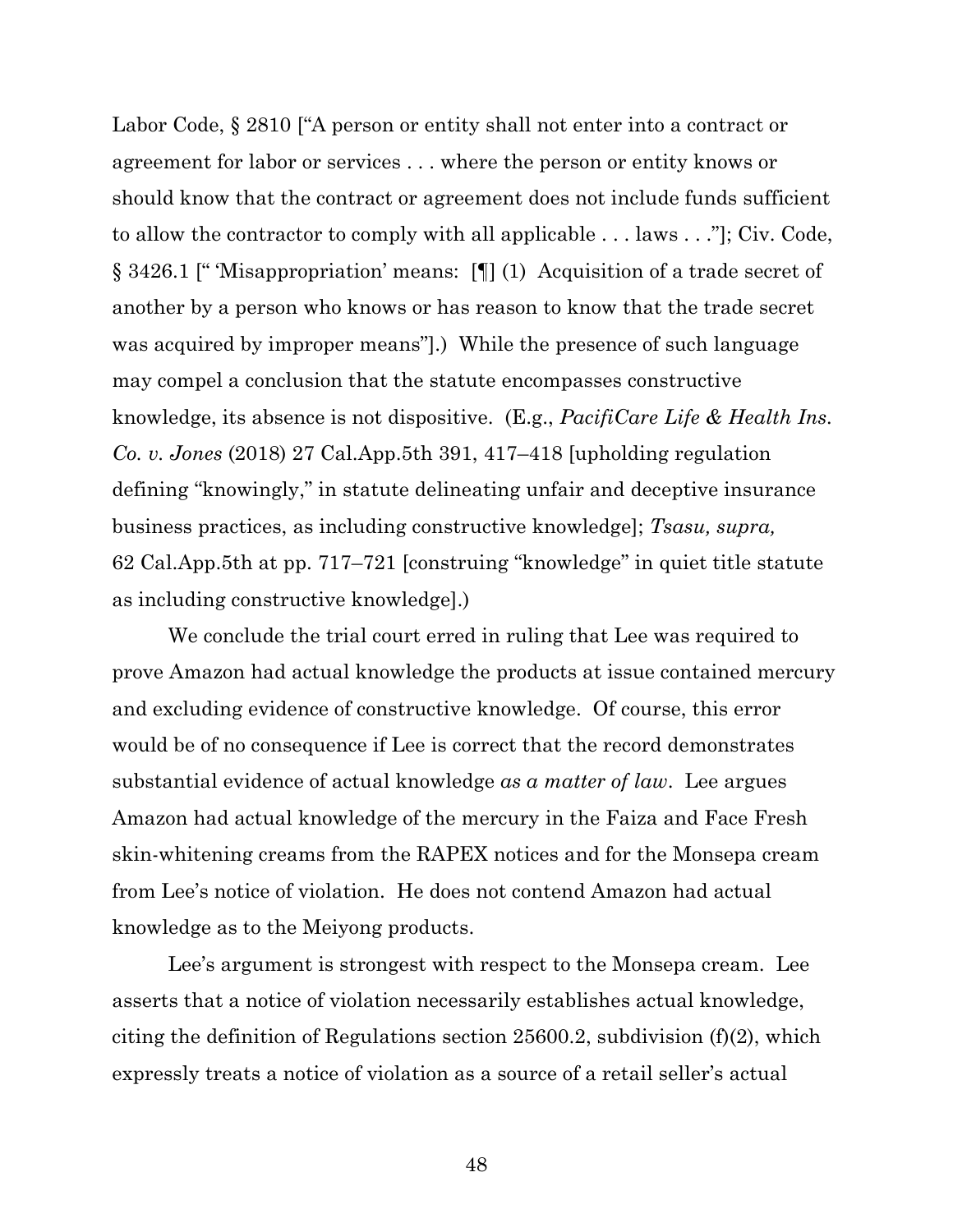knowledge.31 As we have said, Regulations section 25600.2 is not applicable to the present case. But "[p]roof of actual knowledge focuses on what information a defendant must have been aware of" (*People v. ConAgra Grocery Products Co*., *supra,* 17 Cal.App.5th at pp. 84–85), and the notice of violation was directly served on Amazon.

Amazon does not dispute the general proposition that a notice of violation establishes actual knowledge, but it argues the notice in the present case was insufficient to do so. The notice of violation named Amazon and aztopselstore.com (the distributor of Monsepa cream) as violators, specified the chemical ("Mercury"), routes of exposure ("Ingestion, Dermal, Inhalation") and type of harm ("Developmental Toxin"), and identified the products as "[s]kin-lightening creams" with "Monsepa Express Peeling Night Face Cream, 15 mL size" as an example. Amazon argues the reference to "[s]kinlightening creams" did not provide notice as to any specific product, and the CDPH's investigation, which found mercury in only seven of over a hundred skin-lightening creams tested, demonstrated most such creams do not contain mercury. Amazon further argues the fact that the notice of violation named "Monsepa Express Peeling Night Cream" was insufficient to establish knowledge because the product Lee had tested for this litigation has a

<sup>31</sup> The regulation states that " '[a]ctual knowledge' means the retail seller receives information from any reliable source that allows it to identify the specific product or products that cause the consumer product exposure" and "[w]here the source of a retail seller's knowledge is a notice pursuant to [Health and Safety Code] Section 25249.7(d)(1) of the Act, the retail seller shall not be deemed to have actual knowledge of any consumer product exposure alleged in the notice until five business days after the retail seller receives the notice. The notice must provide sufficient specificity for the retail seller to readily identify the product or products subject to the notice, in accordance with Article 9, section  $25903(b)(2)(D)$ ." (Regs., § 25600.2, subd. (f)(1), (2).)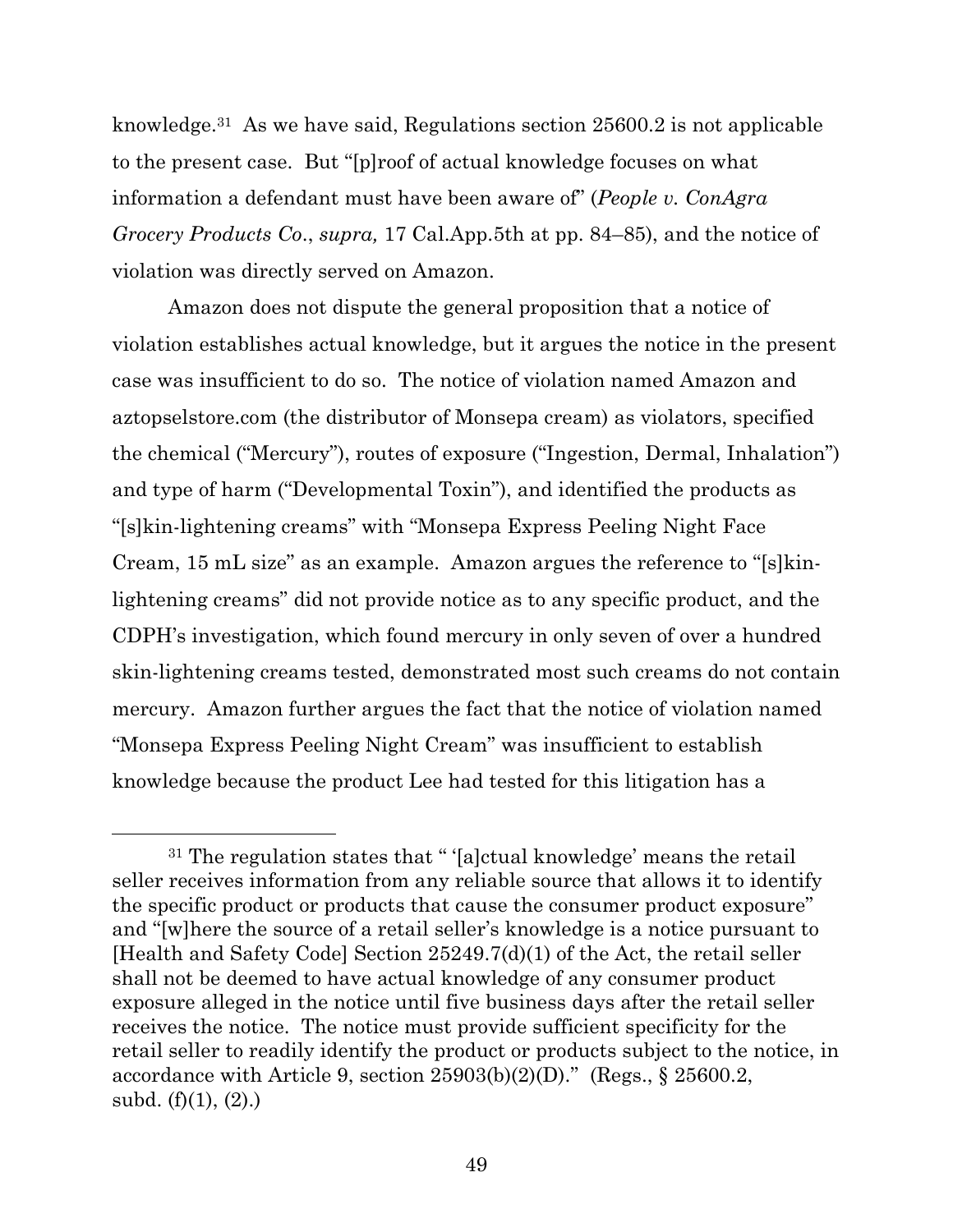different name ("Monsepa Express Peeling" per packaging; "Monsepa Express Peeling Remove Dark Spots Face Cream" on Amazon listing).

Amazon's argument is not persuasive. As Lee points out, the regulations require a notice of violation to provide "the name of the consumer product or service, or the specific type of consumer product or services, that cause the violation, with sufficient specificity to inform the recipients of the nature of the items allegedly sold in violation of the law and to distinguish those products or services from others sold or offered by the alleged violator for which no violation is alleged." (Regs.,  $\S$  25903, subd. (b)(2)(D).) OEHHA has explained that this regulation is meant to avoid identification of the products at issue in "very broad terms, such as 'various aerosol, paint, adhesive and/or automotive products, including but not limited to,' " that are "inadequate to describe the nature of the violation that is claimed." (OEHHA, Final Statement of Reasons, Adopt Section 12908, Notices of Violation, title 22, Division 2, California Code of Regulations, p. 10.) On the other hand, the agency stated, "[c]learly it would be sufficient simply to say 'aerosol spray paint,' 'car wax' or 'paint thinner.' Such a description would at least identify the category of products that will be the subject of the action, and would enable the public agency to focus the investigation." (*Ibid*.)

Lee's notice of violation satisfied these parameters. The notice of violation informed Amazon that a category of products—"skin-lightening creams"—allegedly caused exposure to mercury and specifically named one such product. Although the product Lee had tested was identified with a slightly different name on the Amazon Web site, the notice, Web site listing, and product packaging all used the distinctive "Monsepa Express Peeling" identifier. In our view, this constituted notice that the Monsepa skin-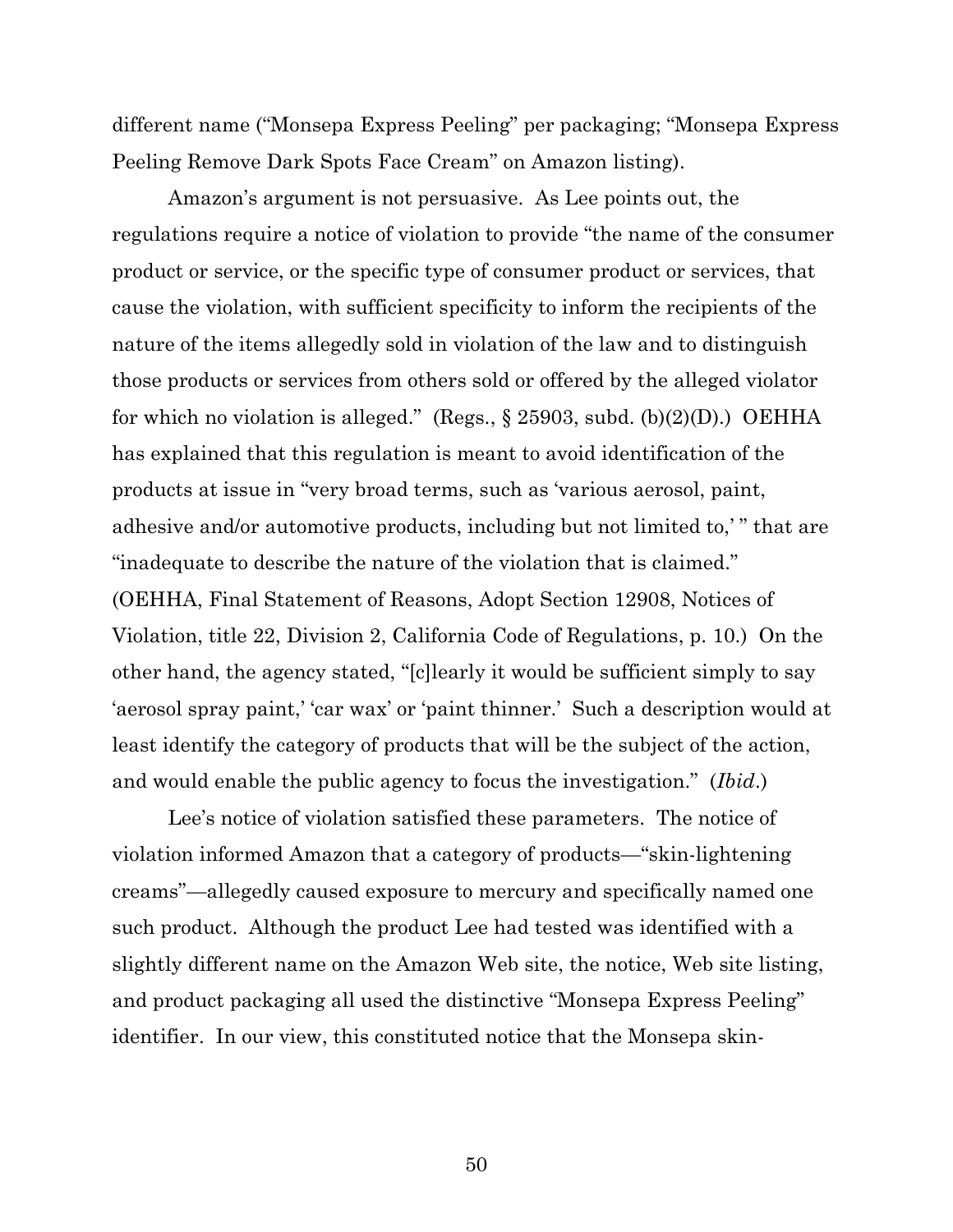lightening cream Lee put at issue here was alleged to contain mercury and, thus, was evidence of actual knowledge.

In arguing Amazon had actual knowledge that the Faiza and Face Fresh creams contained mercury from the RAPEX notices for these products, Lee relies on Kosnoff's testimony that Amazon employees in Europe review RAPEX notices; Amazon would have been aware of the 2013 RAPEX notice for Faiza Beauty Cream; and he was aware a "very similar" product was listed on the American Web site. This testimony is less definitive proof of actual knowledge than the evidence regarding the Monsepa cream: Kosnoff described a general business practice that would be expected to result in Amazon's awareness of the RAPEX notices, but his testimony also raised questions about the relationship between and management of Amazon's European and American Web sites which are not addressed by any evidence in the record. The RAPEX notices may well provide persuasive evidence of constructive knowledge, but we cannot find them sufficient to establish actual knowledge *as a matter of law* so as to overturn the trial court's finding of no actual knowledge.

Because the trial court precluded evidence of constructive knowledge, we have no means of evaluating whether Lee will be able to make a showing sufficient to alter the ultimate outcome of this case.<sup>32</sup> Evidence of

<sup>32</sup> In finding Amazon did not have actual knowledge that the skinlightening creams contained mercury, the trial court noted that mercury was not identified as an ingredient on the packaging or product detail pages. Lee argues the absence of information on a product's label cannot be the basis for finding an absence of actual knowledge, an argument also maintained by the Attorney General in his amicus brief; otherwise, Amazon could avoid liability even if it was informed by the third-party seller or any other reliable source that the product contained mercury. We do not read the trial court as having held the absence of information on the products' packaging or product detail pages was dispositive of the actual knowledge issue; the court went on to say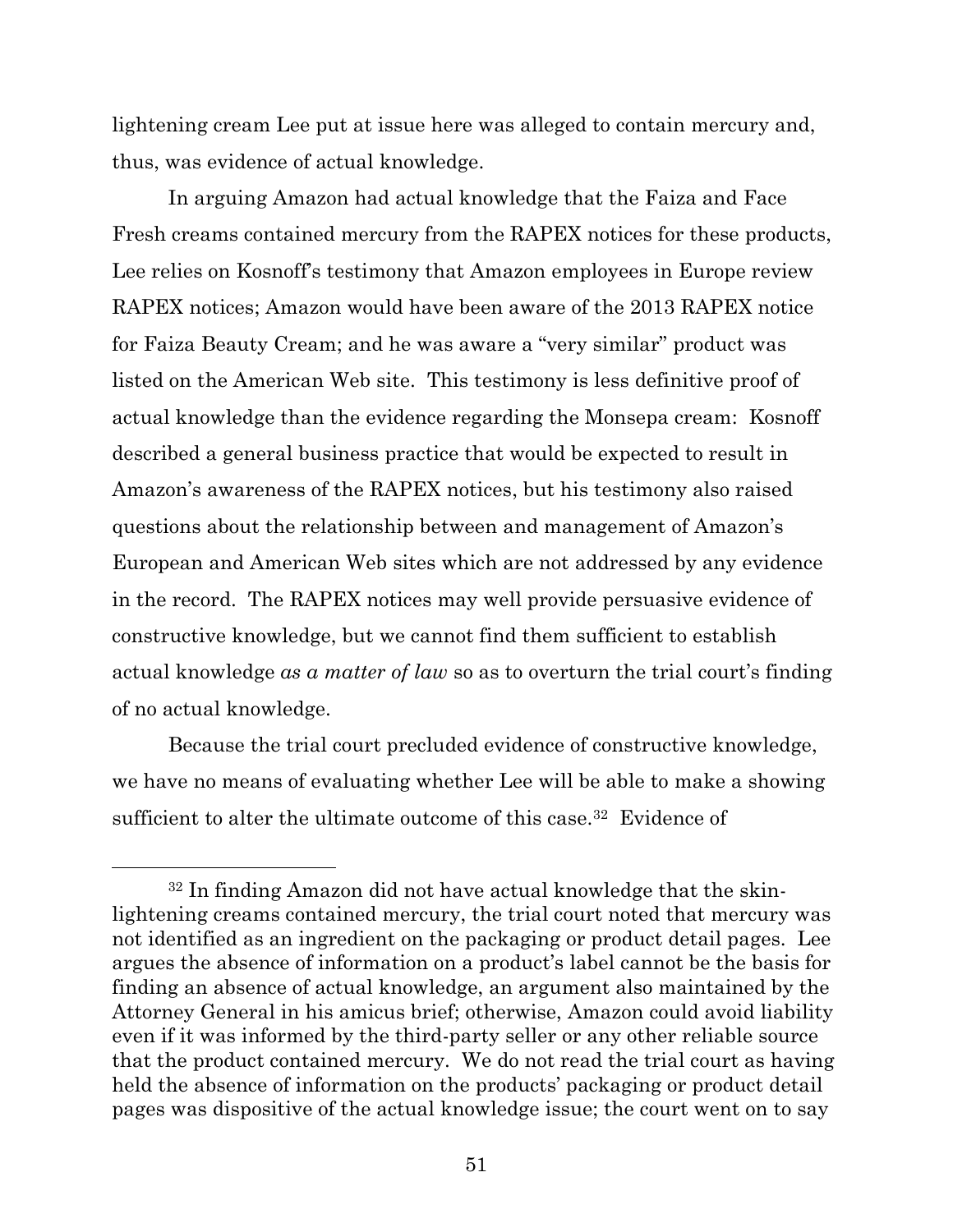constructive knowledge must be evaluated in the context of all relevant circumstances bearing on what Amazon had reason to know or reasonably should have known. This will presumably include facts related to Amazon's business operations and role in bringing the products to customers as well as the statutory context.

With regard to the latter, Health and Safety Code section 25249.11, subdivision (f), makes clear that the Legislature did not intend all parties involved in bringing a consumer product into the hands of the consumer to bear the same responsibility for providing the warnings required by Proposition 65 and, specifically, intended to minimize the burden on retail sellers in most cases. Amazon's assertion that it is not a retail seller is part of its broader argument that it is not a part of the chain of distribution at all, and therefore not subject to section 25249.6. As we have said, this broader argument unsustainable. But Amazon's fallback position—that if it is part of the chain of distribution, the only thing it can be considered is a retail seller—is not unreasonable. There is no evidence to support characterizing Amazon as a manufacturer, producer, packager, importer, or distributor of the products at issue. Regardless of whether it comes within ordinary definitions of "retail seller" or can be considered a "seller" if it does not take title of the product in question (see *Milo & Gabby LLC v. Amazon.com, Inc.*  (Fed. Cir. 2017) 693 Fed. Appx. 879, 890 [Amazon not a "seller" for purposes of copyright infringement claim]), Amazon's role in the present case was

that Lee failed to establish Amazon had actual knowledge "at any earlier time," perhaps a reference to evidence such as the RAPEX notices and CDPH notice. It should be obvious that while packaging indicating a listed toxin is an ingredient would supply actual knowledge, absence of such information on product labeling, in and of itself, is far too limited a basis for finding an absence of knowledge, actual or otherwise.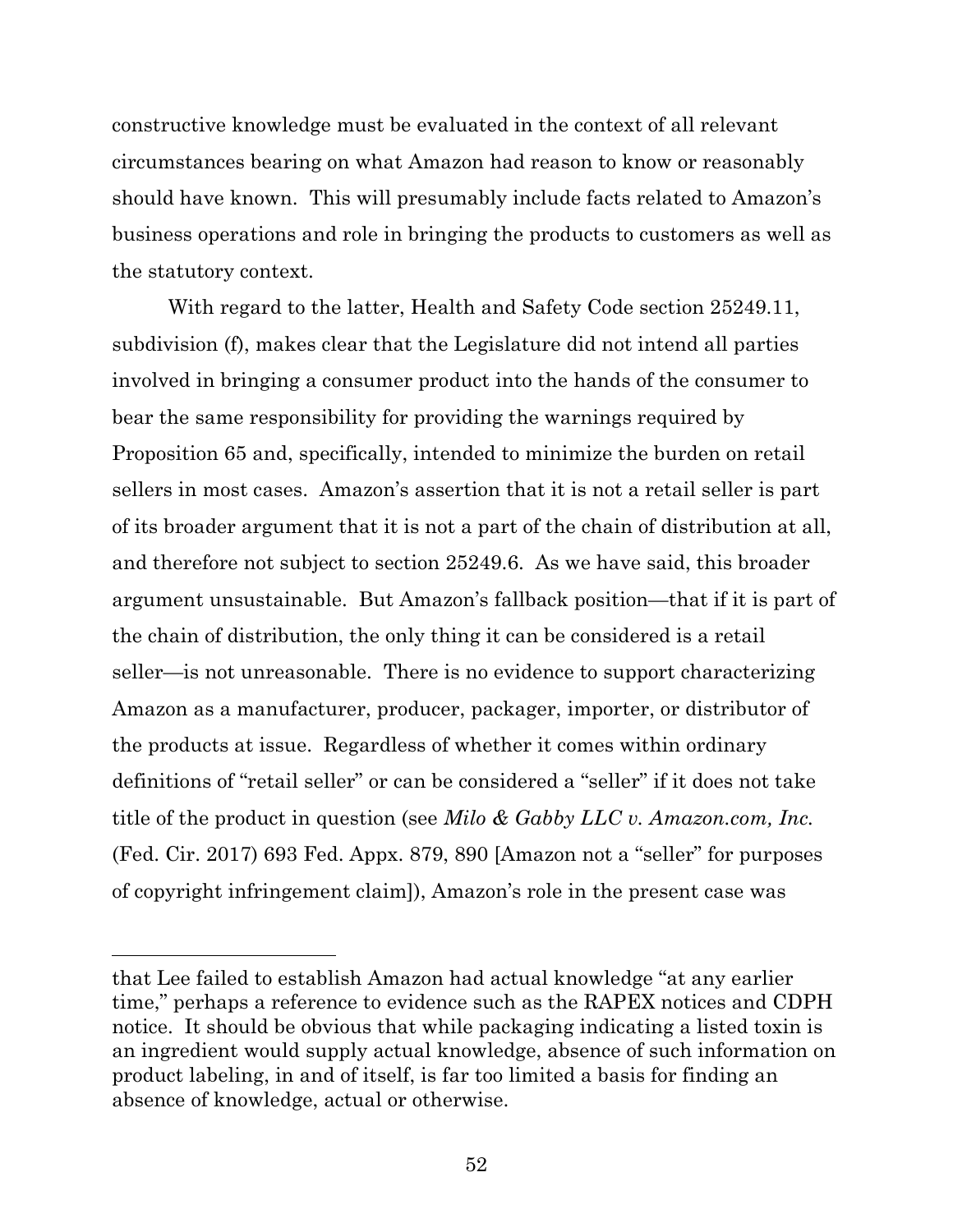analogous to a retail seller's for purposes of Health and Safety Code section 25249.6 in that Amazon had nothing to do with determining the contents, manufacturing or labelling of the skin-lightening products. As OEHHA noted regarding the 2016 regulations, entities such as manufacturers, producers and packagers "usually will have greater knowledge than retailers of a product's chemical content and whether it causes chemical exposures that require a warning." (2016 FSOR, *supra,* p. 35.) Still, Amazon made the products available for purchase by the ultimate consumer and, at a minimum, facilitated the sale by providing a forum for it to take place, handling the finances of the transaction and controlling communications between the customer and the third-party sellers. All these facts may be relevant considerations with respect to what knowledge can be attributed to Amazon.

## **III.**

The trial court found Lee failed to prove that Amazon exposed consumers to mercury because he did not prove anyone actually used the skin-lightening products at issue. The trial court noted that Lee "did not present any evidence of exposure related to any of the product purchasers, despite obtaining those purchasers' contact information from Amazon during discovery"; the evidence established "there has been a public campaign to discourage the use of skin-lightening creams that may contain mercury, including a buy-back program for new and used products"; and "[t]here was no evidence that anyone was exposed to mercury in connection with any of the four units that were actually purchased by plaintiff's counsel through Amazon's marketplace."

Lee maintains the trial court's interpretation of "expose" improperly narrowed the scope of Proposition 65, imposing a burden that would make it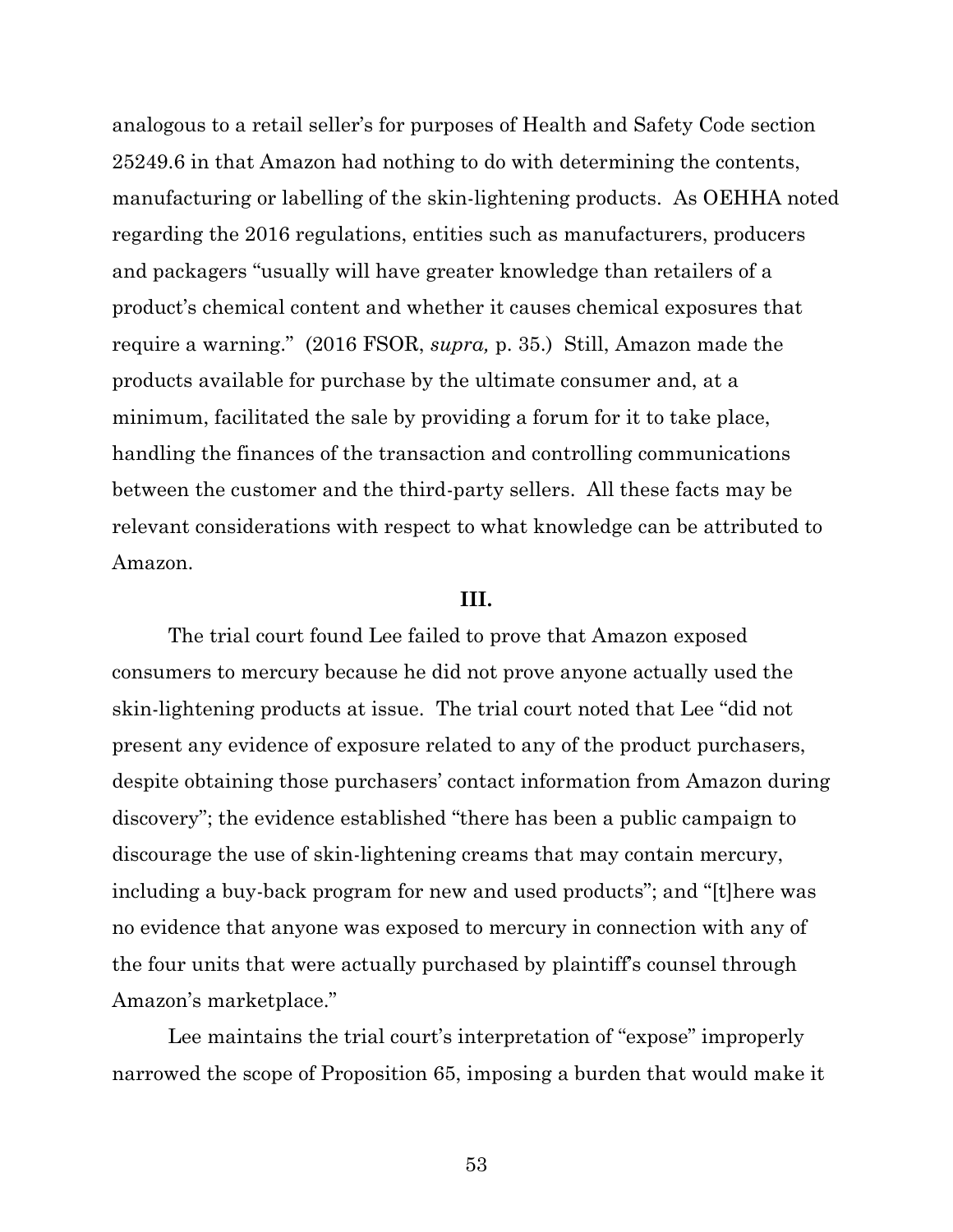all but impossible to enforce the law with respect to consumer products due to the expense of obtaining evidence that more than a minimal number of people opened and used a product they purchased. Lee points out that consumer products may be sold to millions of customers, many of whom may remain anonymous if the products were purchased in stores that do not keep records of individual purchasers or, if identifiable, may be unwilling to participate in litigation.

Moreover, Lee argues, proof of individual consumers' use of the products is unnecessary because common sense dictates a conclusion that people purchase products in order to use them. Lee and the Attorney General both point to the statutory maxim that "[t]hings happen according to the ordinary course of nature and the ordinary habits of life." (Civ. Code, § 3546.) Thus, the Attorney General, drawing on his experience in enforcing Proposition 65, states he "always assumed that people who buy cookies eat them; people who buy sodas drink them; and people who buy skin creams apply them to their skin." The Attorney General states, "companies do not sell products that their customers will not use, and consumers do not buy skin creams unless they intend to apply them to their skin. Accordingly, in his cases, the Attorney General has not provided declarations from consumers that they ate the lead-containing cookies, took the vitamins, or used the anti-diarrheal medicine that have been the subject of his Proposition 65 claims" and no court has "ever even suggested that such evidence was necessary." Indeed, as Lee points out, when Lee sought a preliminary injunction in this case, one of Amazon's arguments in opposition was that the request was made two years after the complaint was filed and, "[b]ecause Amazon blocked the sale of the relevant Products long ago, the only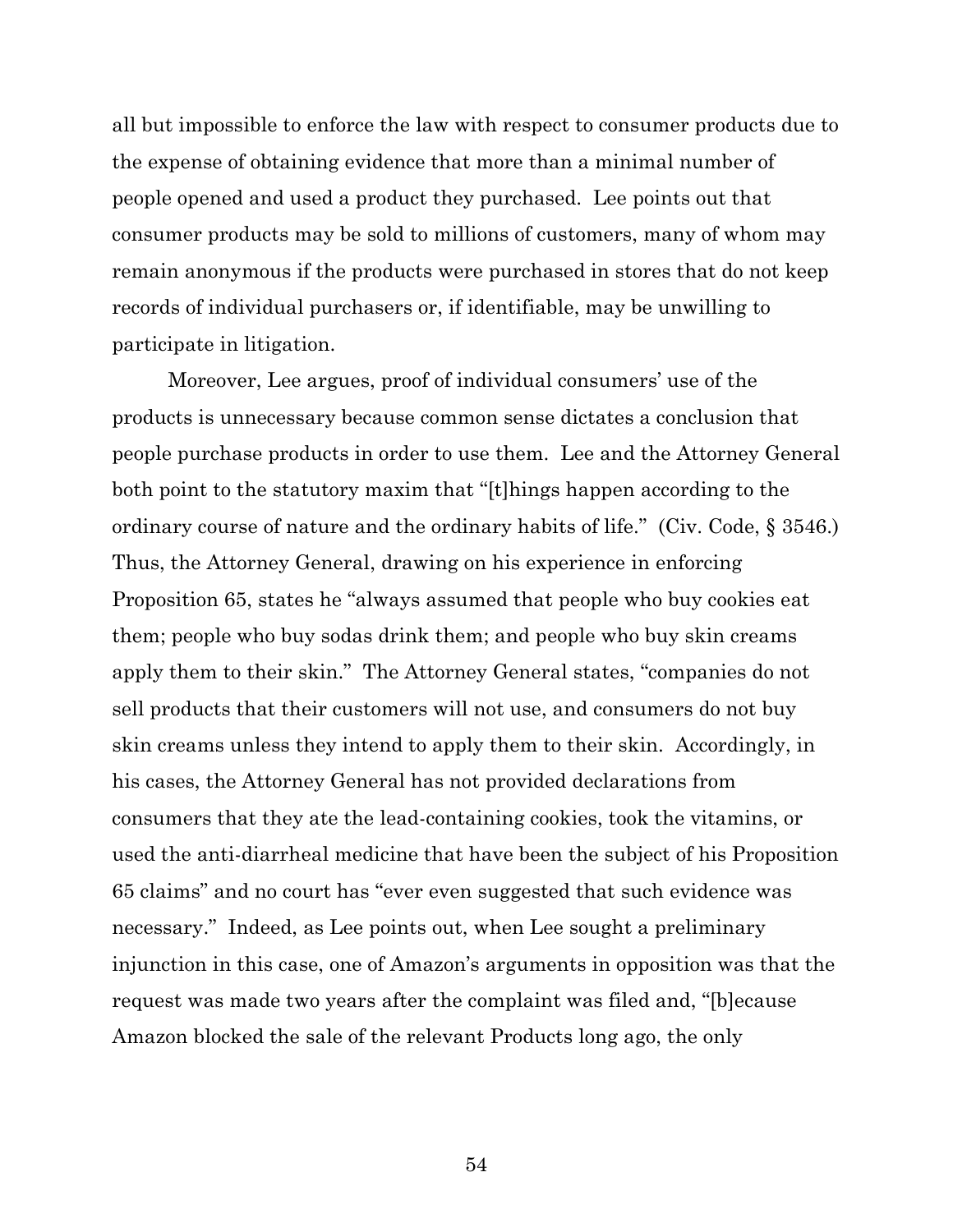reasonable inference is that the Products have been completely used since they were last purchased."

The Proposition 65 regulations define "expose" as meaning "to cause to ingest, inhale, contact via body surfaces or otherwise come into contact with a listed chemical. An individual may come into contact with a listed chemical through water, air, food, consumer products and any other environmental exposure as well as occupational exposures." (Regs., § 25102, subd. (i).) In article 6, "Clear and Reasonable Warnings," "[c]onsumer product exposure" is defined as "an exposure that results from a person's acquisition, purchase, storage, consumption, or any reasonably foreseeable use of a consumer product, including consumption of a food. (Regs., § 25600.1, subd. (e).) When this regulation was adopted in 2016, OEHHA's FSOR included the statement, "If a person's use of a product is 'reasonably foreseeable' even if it is not entirely consistent with label recommendations, any resulting exposures to listed chemicals can properly be considered to be 'knowing and intentional' on the part of the product manufacturer, and are therefore subject to Proposition 65." (2016 FSOR, *supra*, p. 31.)

The trial court viewed the definition of "consumer product exposure" as requiring proof of an "actual 'exposure' " and the agency's explanatory statement as confirming that "foreseeability may impact knowledge and intent, but it does not eliminate the requirement of exposure." In our view, however, the regulatory definition of "consumer product exposure" provides less insight into the meaning of "expose" as used in Health and Safety Code section 25249.6 than the trial court attributed to it. The explanatory statement the trial court noted was in response to a comment seeking to alter the definition of "consumer product exposure" by replacing the phrase "*any reasonably foreseeable* use of a product" with "use of a product *in accordance*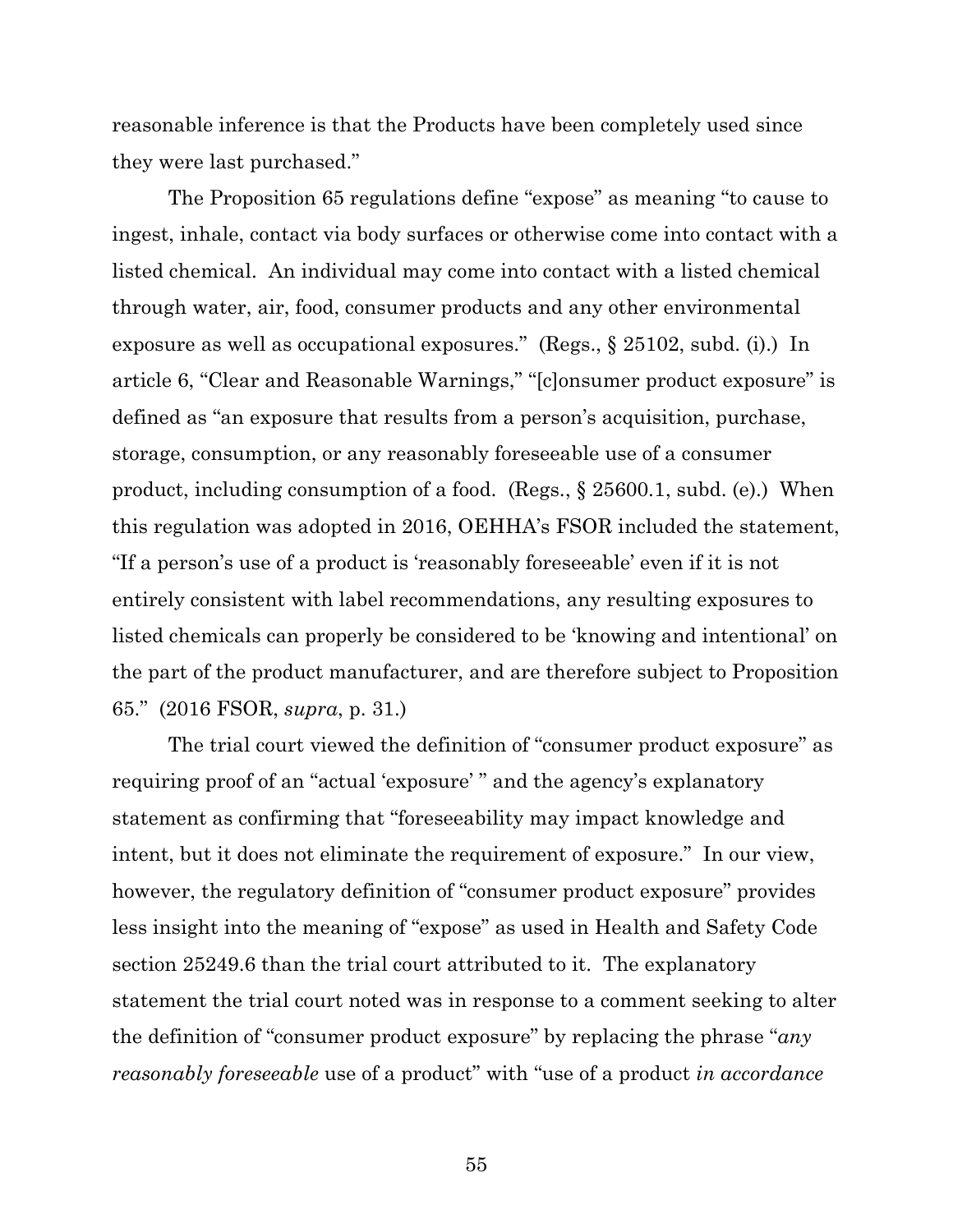*with recommendations made in the product's labels or labeling or with other actual and accepted uses of the product*" or "use of the product *in accordance with the product labeling recommendations or ordinary conditions of use*." (2016 FSOR, *supra*, p. 31.) OEHHA rejected the proposed revision because it would "unnecessarily limit the potential exposure scenarios to listed chemicals" and "[l]imiting the scope of the definition would not be consistent with the Act." *(Ibid.)* The foreseeability issue addressed in the agency's statement pertained only to the "use" component of the provision defining "consumer product exposure," serving to limit the extent to which a business subject to Proposition 65 is required to anticipate the ways its product might be used. No such clarification was necessary for the other sources of exposure listed in the regulation (purchase, acquisition, storage).

The regulation defines "consumer product exposure" by describing the sources from which an exposure can result, but it does not define what "exposure" actually consists of. The phrase "consumer product exposure" appears in article 6 of the Act ("Clear and Reasonable Warnings"), in regulations describing the required contents of Proposition 65 warnings and methods by which they may be provided. (Regs., §§ 25601, 25602, 25603.) Regulations section 25600, subdivision (a), provides that "[n]othing in Article 6 shall be interpreted to determine whether a warning is required for a given exposure under Section 25249.6 of the Act." The original lead agency also distinguished between the definition of "consumer product exposure" and the definition of "expose" for purposes of Health and Safety Code section 25249.6. Responding to a comment that "consumer exposures are triggered by the purchase of a product, rather than by consumption," the agency stated: "The definition of 'consumer products exposure,' however, is not intended to establish when an exposure occurs. It is intended to address the availability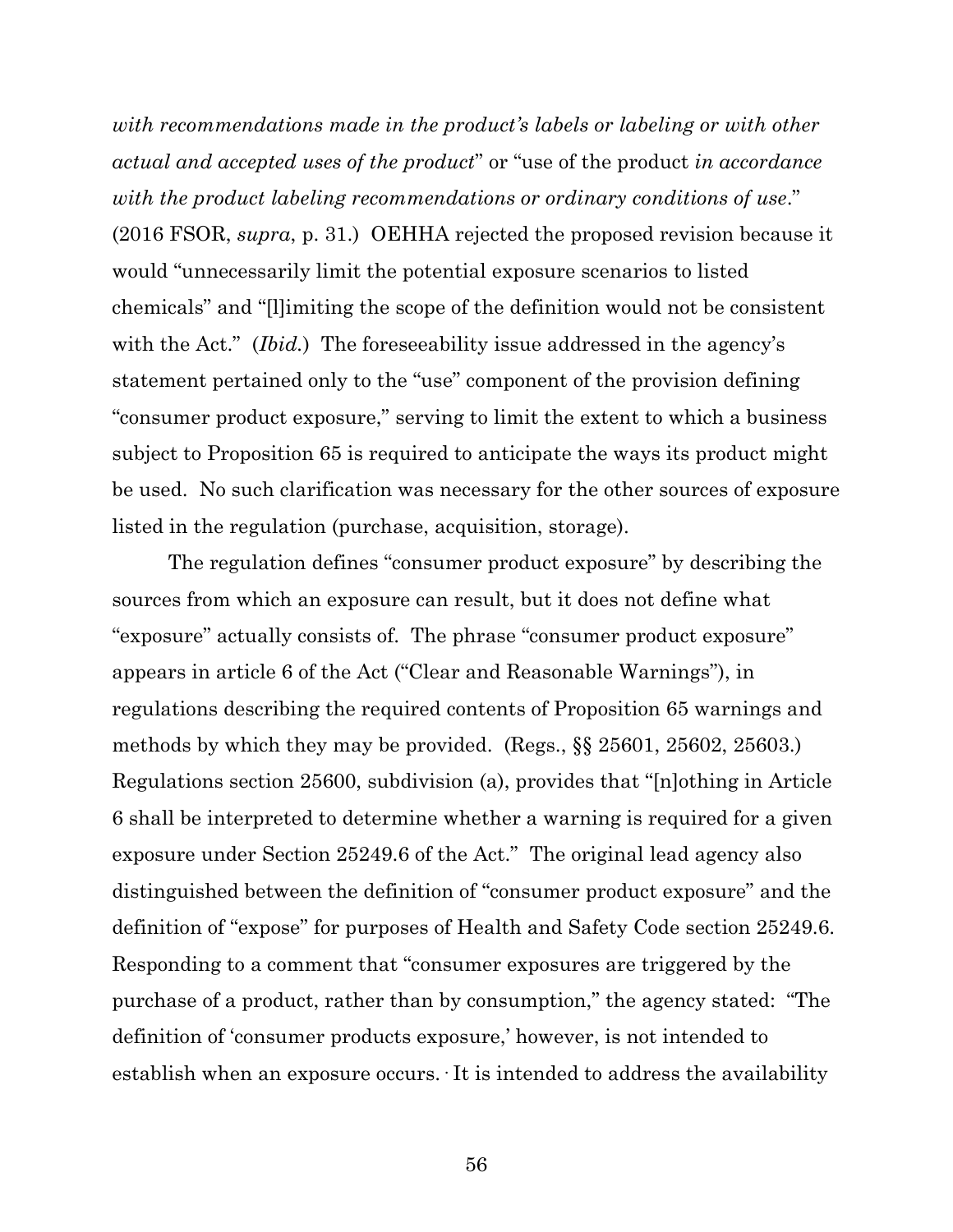of the 'safe harbor' warning. The term 'expose' is defined elsewhere as meaning 'to cause to ingest, inhale, contact via body surfaces or otherwise come into contact with a chemical.'" (Former Cal. Code Regs., tit. 22,  $\S 12201$ , subd. (f) [now tit. 27,  $\S 25102$ , subd. (i)].) "This could include the purchase by an individual of a product, not just the consumption of that product." (1988 FSOR, *supra*, p. 10.)<sup>33</sup>

The first of these statements (italicized below) is part of a comment submitted to OEHHA regarding its proposed regulation defining "retail seller" (Regs., § 25600, subd. (l)): "In the definition for 'retail seller,' the term, 'purchasers' should be changed to 'consumers,' both for consistency and to avoid inadvertently including wholesale distributors. *Often, the consumer of the product, and thus the individual who is exposed, is not the purchaser*." (2016 FSOR, *supra*, p. 33.) OEHHA responded that it agreed and had replaced the term "purchasers" with "consumers." (*Ibid.*) Read in context, it is apparent that the point was to avoid language that might be taken as extending the regulation restricting circumstances in which retail sellers are required to provide Proposition 65 warnings to sellers that do not sell directly to consumers, not to suggest that sale to a consumer does not expose the consumer to a listed chemical in the product.

The second statement (italicized below) is from the OEHHA's response to a comment that a proposed regulation specifying methods for providing safe harbor consumer product exposure warnings (Regs., § 25602, subd. (a)) was unclear as to "whether a warning is required on both the immediate container and the outer packaging of a product." (2016 FSOR, *supra,* p. 87.) OEHHA responded in the negative, explained that the regulations provided several options for warnings, then stated, "*[t]he warning should be placed in such a manner as to ensure that it is seen and understood prior to exposure. For example, . . . if a person will be exposed to a listed chemical immediately upon opening a product's outer packaging through contact with the product, the warning should be placed on the outer container or wrapper*." (*Ibid.*) This guidance is obviously directed at those in a position to provide warnings on

<sup>33</sup> Arguing that this agency explanation "does not establish that an exposure *necessarily* occurs only from a purchase," Amazon points to statements in the 2016 FSOR which it says explain that "a person who purchases a product is not necessarily exposed" and "[i]n some cases, exposure will not occur until the product packaging is opened."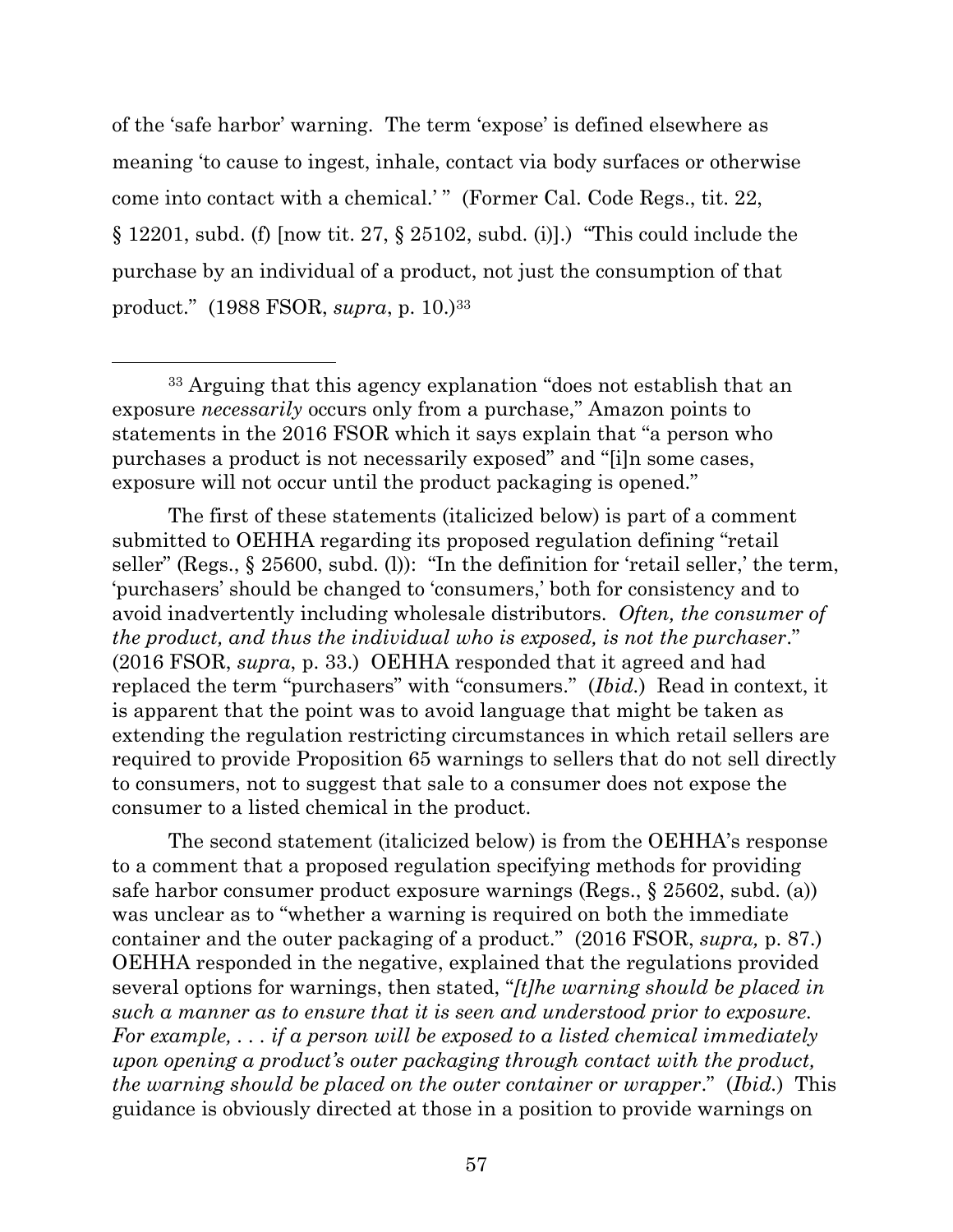Lee's claim in the present case is that Amazon violated the requirement of Health and Safety Code section 25249.6 that a business shall not knowingly and intentionally "expose" any individual to a listed chemical without first providing clear and reasonable warning. The ordinary definition of "expose" is "[t]o lay open (to danger, ridicule, censure, etc.)." (OED, "expose" OED Online

<https://www.oed.com/search?searchType=dictionary&q=expose&\_searchBtn =Search> [as of Mar. 11, 2022]; Merriam-Webster Dict. Online, "expose" ["to lay open (as to attack, danger, trial, or test)"] <https://unabridged.merriamwebster.com/unabridged/expose> [as of Mar. 11, 2022].) The original lead agency expressly relied upon this general definition of "expose" in explaining the rule it adopted for calculating whether a business employs 10 or fewer employees (and therefore is not subject to the requirements of Proposition 65). (1988 FSOR, *supra,* pp. 19, 26

<https://oehha.ca.gov/media/downloads/crnr/art13fsorjan1988.pdf> [as of Mar. 11, 2022].) The rule requires counting all full- and part-time employees "on the date on which the discharge, release or exposure occurs." (Former Cal. Code Regs., tit. 22, § 12102; now tit. 27, § 25102, subd. (h).) Discussing the rule in the context of exposure to agricultural products, the agency rejected the assumption that exposure occurs on the date the product is consumed: "In fact, nothing provides that exposure occurs only at the time a particular consumer good is consumed. The term 'expose' generally means 'to lay open,' as to something which is injurious or dangerous. Laying an individual open to a chemical hazard through a consumer product could

products and their packaging, such as manufacturers and packagers, to ensure such warnings are not placed where they may be overlooked by the consumer. It does not address the meaning of "expose" with respect to a business that sells a product to the consumer.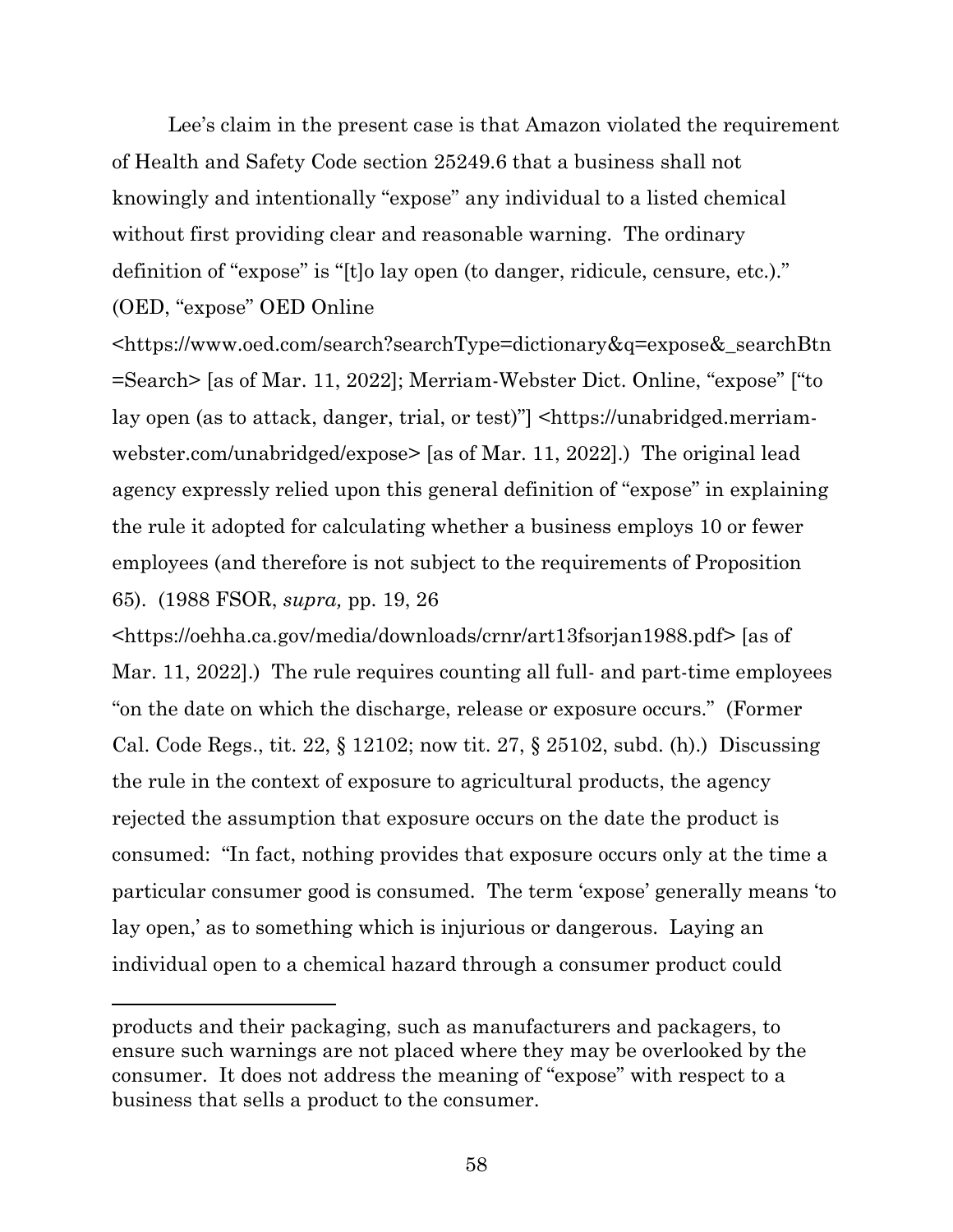result from any act which propels the product toward the individual." (1988 FSOR, p. 19.)

This interpretation makes clear that the original lead agency understood its definition of "expose" to refer to any act that brings the product containing a listed chemical into contact with an individual, regardless of the individual's actual use. "Expose," in other words, refers to potential exposure as well as realized exposure. The regulatory definition of "expose" has not changed in any meaningful way, and we are not aware of any departure from the lead agency's original interpretation. That interpretation is consistent with the statutory requirement that Proposition 65 warnings be provided *before* an individual is exposed to a listed chemical. (Health & Saf. Code, § 25249.6.) Necessarily, consumer product exposure warnings must be provided prior to or concurrent with sale to the retail consumer; once the product has reached the consumer, the seller, manufacturer or other party in the chain of distribution would have no means of providing a warning. The regulations' safe harbor warning requirements for consumer products specify that the warning must be provided by one or more of four means, all of which entail visibility to the consumer prior to or during a purchase;<sup>34</sup> for Internet purchases, warnings must be provided prior to completion of the purchase. (Regs.,  $\S 25602$ , subds. (a) & (b).)

<sup>34</sup> These means are: "A product-specific warning provided on a posted sign, shelf tag, or shelf sign, for the consumer product at each point of display of the product"; "A product-specific warning provided via any electronic device or process that automatically provides the warning to the purchaser prior to or during the purchase of the consumer product, without requiring the purchaser to seek out the warning"; "A warning on the label that complies with the content requirements in Section 25603(a)"; and/or "A short-form warning on the label that complies with the content requirements in Section  $25603(b)$ " and is in a specified type size. (Regs., § 25602, subd. (a)(2)-(4).)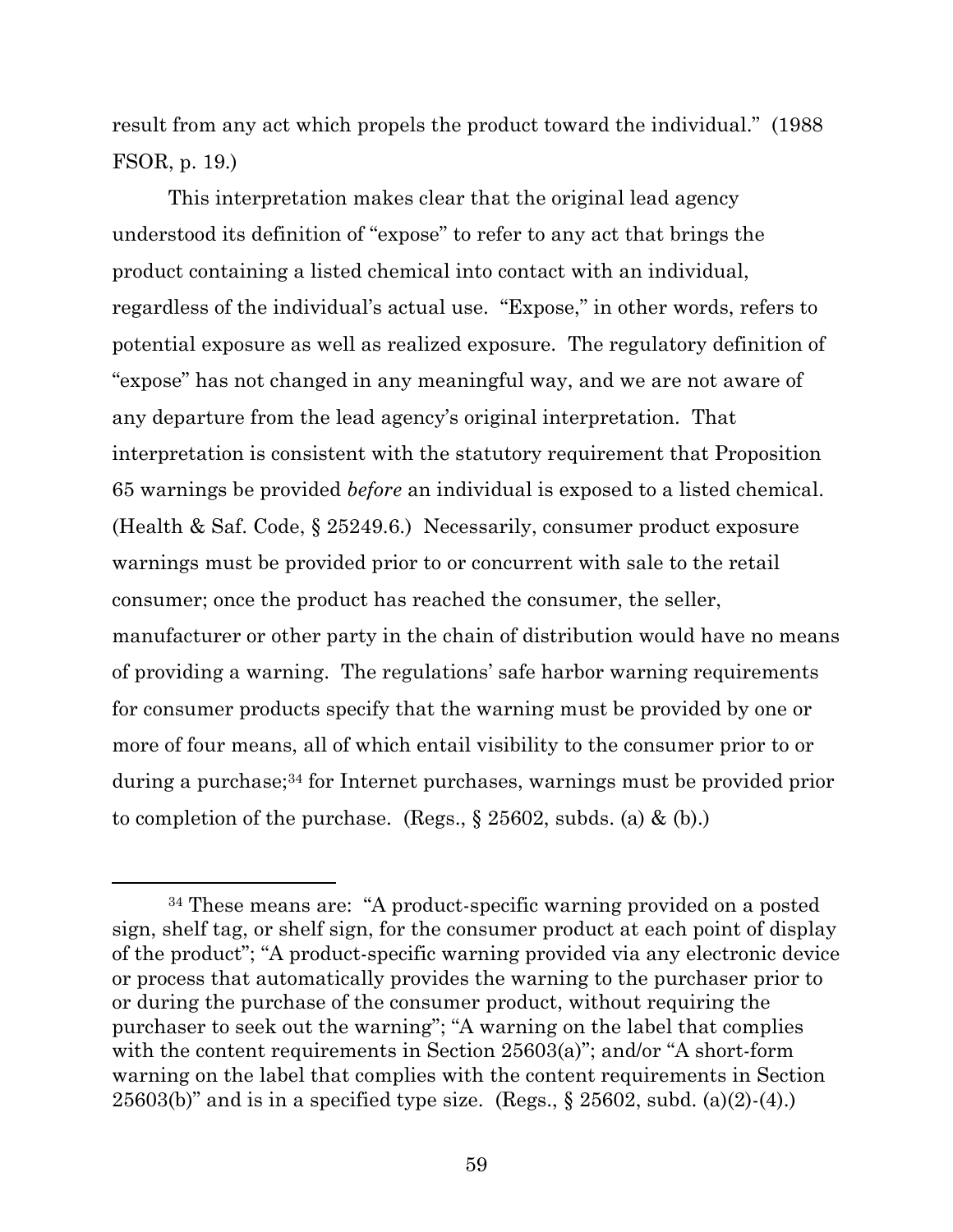Interpreting "expose" by its ordinary meaning is also consistent with Proposition 65's protective purpose. As we have said, the preamble to Proposition 65 expressly invoked the voters' "rights" to "be informed about exposures to chemicals that cause cancer, birth defects, or other reproductive harm[,]" and to "secure strict enforcement of the laws controlling hazardous chemicals and deter actions that threaten public health and safety." (Ballot Pamp., *supra*, p. 53.) Proposition 65 is not primarily about punishment for harm that has been inflicted; it is about protection from harmful chemicals, the ability to make informed choices about coming into contact with such chemicals, and deterrence of conduct that undermines these purposes. The interpretation of Health and Safety Code section 25249.6 advanced by Amazon and adopted by the trial court would absolve a business that knowingly and intentionally, without warnings, sold a product whose intended use would necessarily cause the consumer to ingest, inhale or otherwise come into bodily contact with a listed chemical, if the consumer happened *not* to use the product he or she purchased. This cannot be what the voters who enacted Proposition 65 intended.

The trial court cited *Consumer Cause v. Weider Nutrition Internat.*  (2001) 92 Cal.App.4th 363, 370, for its statement that "[former section] 12201, subdivision (f) [now Cal. Code Regs., tit. 27, § 25102, subd. (i)] defines exposure in terms of a chemical . . . coming into contact with a person." *Consumer Cause* did not consider whether selling or otherwise providing a product containing a listed chemical to a consumer constitutes exposing the consumer to the chemical. The issue in that case was whether the defendants exposed consumers to cancer-causing chemicals through products that did not contain any listed chemical but, when ingested, caused a chemical reaction in the body that increased natural levels of testosterone,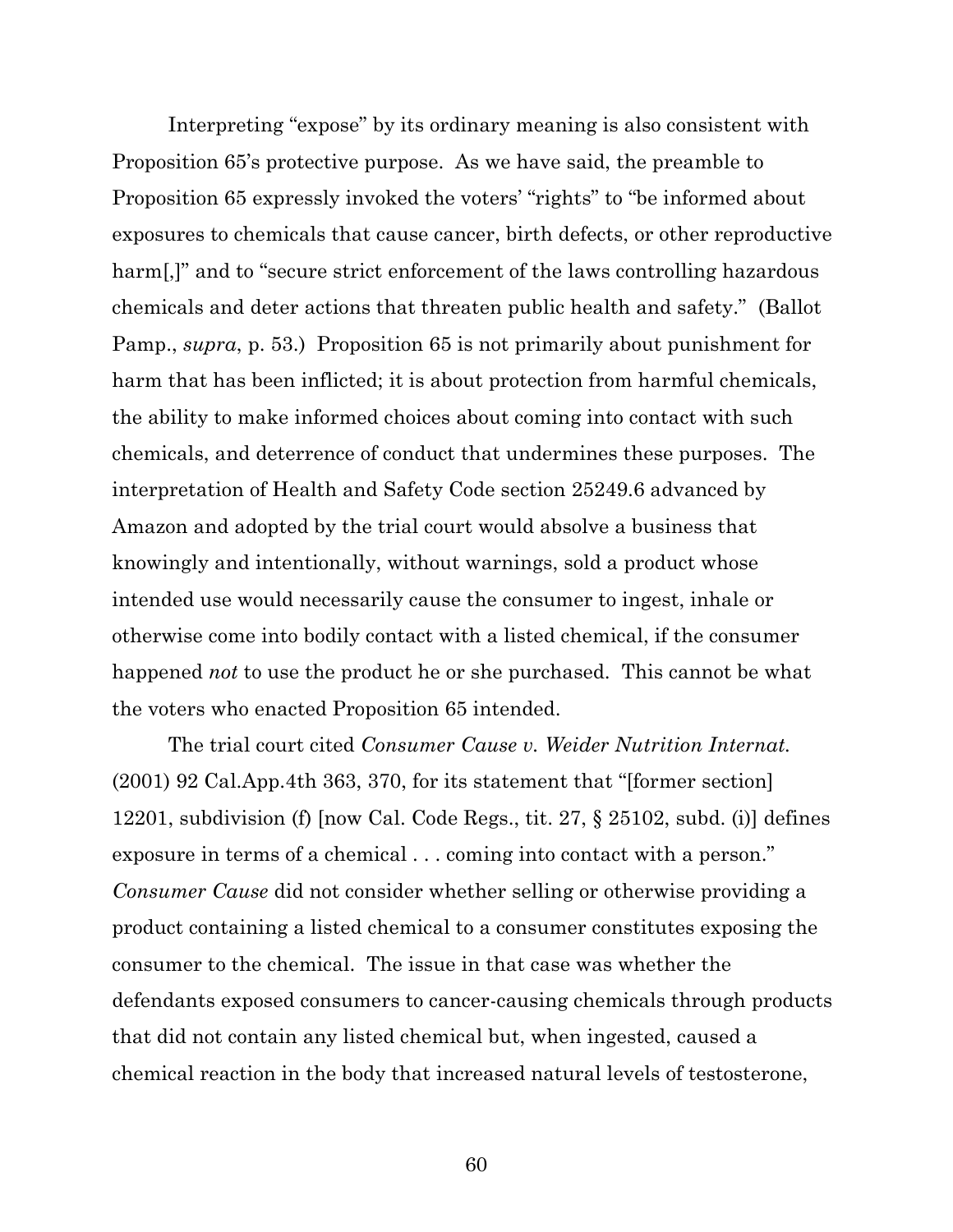which can cause cancer. Holding the defendants' products did not expose consumers to cancer-causing chemicals within the meaning of Proposition 65, the *Consumer Cause* court explained that " '[t]he Act prohibits all means of directly bringing individuals into contact with chemicals known to the state to cause cancer . . .' " and the products at issue did not do so, since the increase in testosterone occurred only as a result of a reaction inside the body. (*Consumer Cause,* at p. 369.) The court further emphasized that ballot materials for Proposition 65 "focus[ed] on exposure to carcinogenic chemicals" and did not suggest Proposition 65 "was intended to apply when a person is exposed to a noncarcinogenic chemical which then causes a substance naturally occurring in the body to become carcinogenic." (*Consumer Cause*, at p. 370.)

Amazon argues that the need for evidence of "actual exposure" was particularly important in the present case because the total number of sales at issue was relatively small and there was a public health campaign to discourage use of skin-lightening creams, including a buy-back program that recovered some products before they were used. Aside from factual questions such as whether consumers who purchased the products at issue were aware of the public health notices or participated in the buy-back program, this argument begs the relevant question. The argument is premised on the assumption that Amazon cannot be said to have exposed a consumer to mercury in a skin-lightening cream unless and until the consumer has actually applied the cream to his or her skin. As we have explained, however, we understand "expose" as used in Health and Safety Code section 25249.6 as referring to potential as well as realized exposure from a product being used in the intended manner—"[l]aying an individual open to a chemical hazard"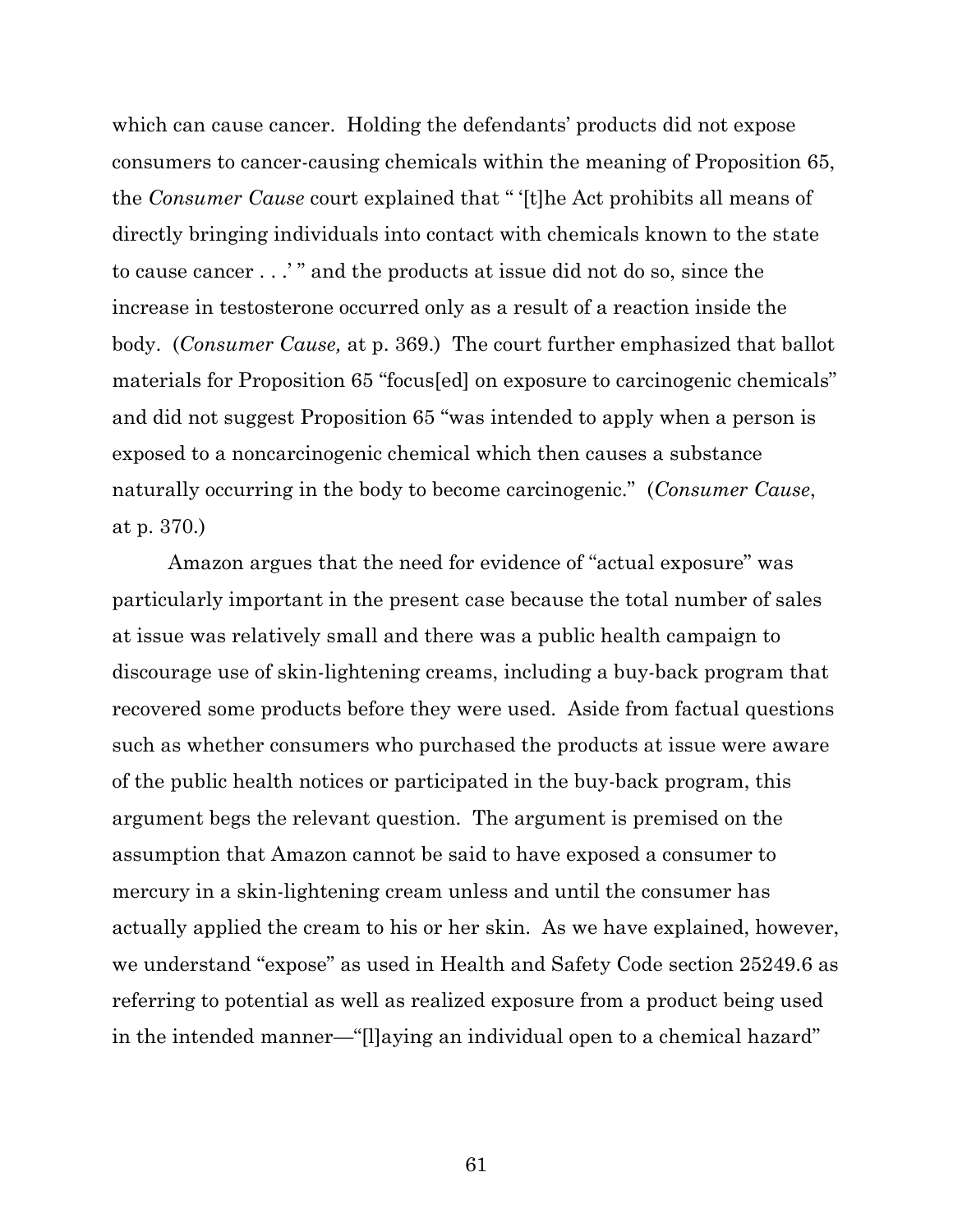by an "act which propels the product toward the individual." (1988 FSOR, *supra,* p. 19.)

Amazon certainly meets this definition. As described by the court in *Bolger, supra,* 53 Cal.App.5th at page 438, "Amazon placed itself between [the third-party seller and customer] in the chain of distribution of the product at issue here" by attracting customers to the Amazon Web site, providing product listings for the skin-lightening creams, receiving payment for the products, requiring communication between third-party sellers and customers to go through the Amazon Web site, demanding indemnification and fees for each purchase, and, for products using the FBA program, accepting possession of the product, storing it in an Amazon warehouse, and shipping it to the customer. "Whatever term we use to describe Amazon's role, be it 'retailer,' 'distributor,' or merely 'facilitator,' it was pivotal in bringing the product here to the consumer." (*Ibid.*)

Finally, Amazon argues we should infer Lee attempted but was unable to discover any evidence of "actual exposure" from the fact that Lee obtained an order from the trial court compelling Amazon to provide contact information for purchasers of the products at issue, but did not present any evidence of actual use of the products. Lee's motion to compel argued the contact information was "primarily relevant because it relates to Amazon's defense that it should not be required to send warnings to purchasers 'who have since used all the products,"<sup>35</sup> as Amazon had not offered any evidence

<sup>35</sup> When Lee sought a preliminary injunction, one of Amazon's arguments in opposition was that "[i]f the injunction is entered, Amazon will be required to email purchasers of third-party products who have since used all the Products—informing them that products they used might have contained mercury . . . ," which would not prevent further violations of Proposition 65, but "simply upset Amazon's customers, over products Amazon didn't even sell." The trial court denied the request for this emailed notice.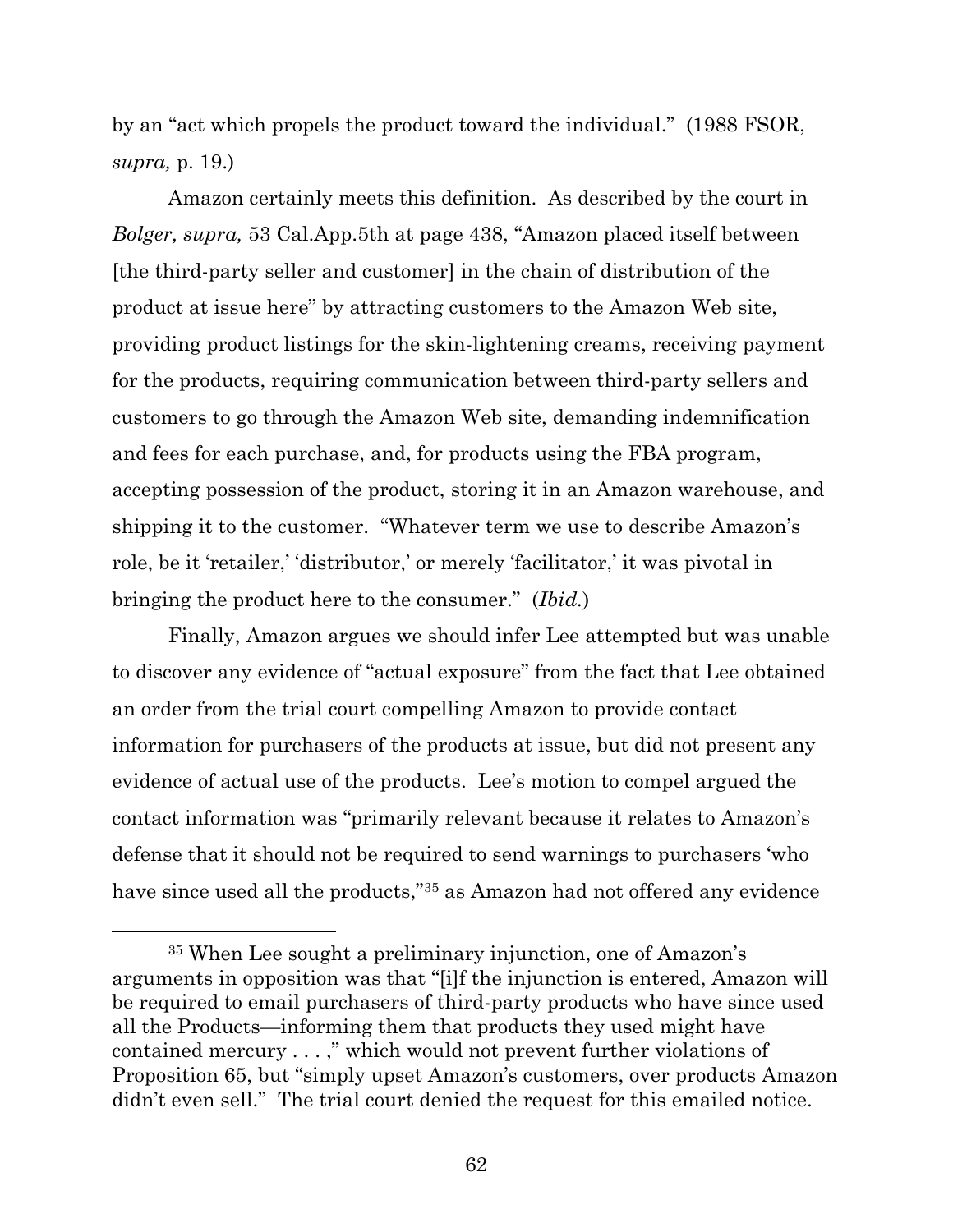that customers were no longer using the creams they purchased. Lee also argued the customer contact information would lead to discovery of percipient witnesses and material relevant to Amazon's liability, with respect to both exposure and Amazon's operations and knowledge. In granting the motion to compel, the trial court found Lee had "sufficiently shown that the contact information of consumers who purchased the skin creams may well lead to relevant and/or admissible information, including as to: (1) the nature of the transactions and Amazon's role in them; (2) the extent to which a Proposition 65 warning was available or known to the consumer; (3) the extent to which the consumers (or their family members) were exposed to the product; (4) the extent to which exposures continue; and (5) whether there was any communication with Amazon about the mercury or other content." Amazon provided access to the customer contact information.

Neither the record nor Lee's briefs explain why he did not present evidence of individual consumers' use of the skin-lightening products. But we see no reason to infer customers who purchased skin-lightening creams through the Amazon Web site did not use them. "Things happen according to the ordinary course of nature and the ordinary habits of life." (Civ. Code, § 3546.) It is at least as likely Lee was unable to locate purchasers of the products willing to participate in this litigation, or decided not to pursue this source of potential evidence. Regardless, in light of our interpretation of Health and Safety Code section 25249.6, evidence of actual use was not necessary to establish the "expose" element of Lee's claims.<sup>36</sup>

<sup>36</sup> We are not persuaded by Lee's argument that the trial court precluded him from presenting the evidence of use it then found he failed to present. Lee points out that when his attorney asked Copan what evidence the CDPH found that skin-whitening cream was responsible for mercury contamination in homes, the trial court sustained Amazon's objection that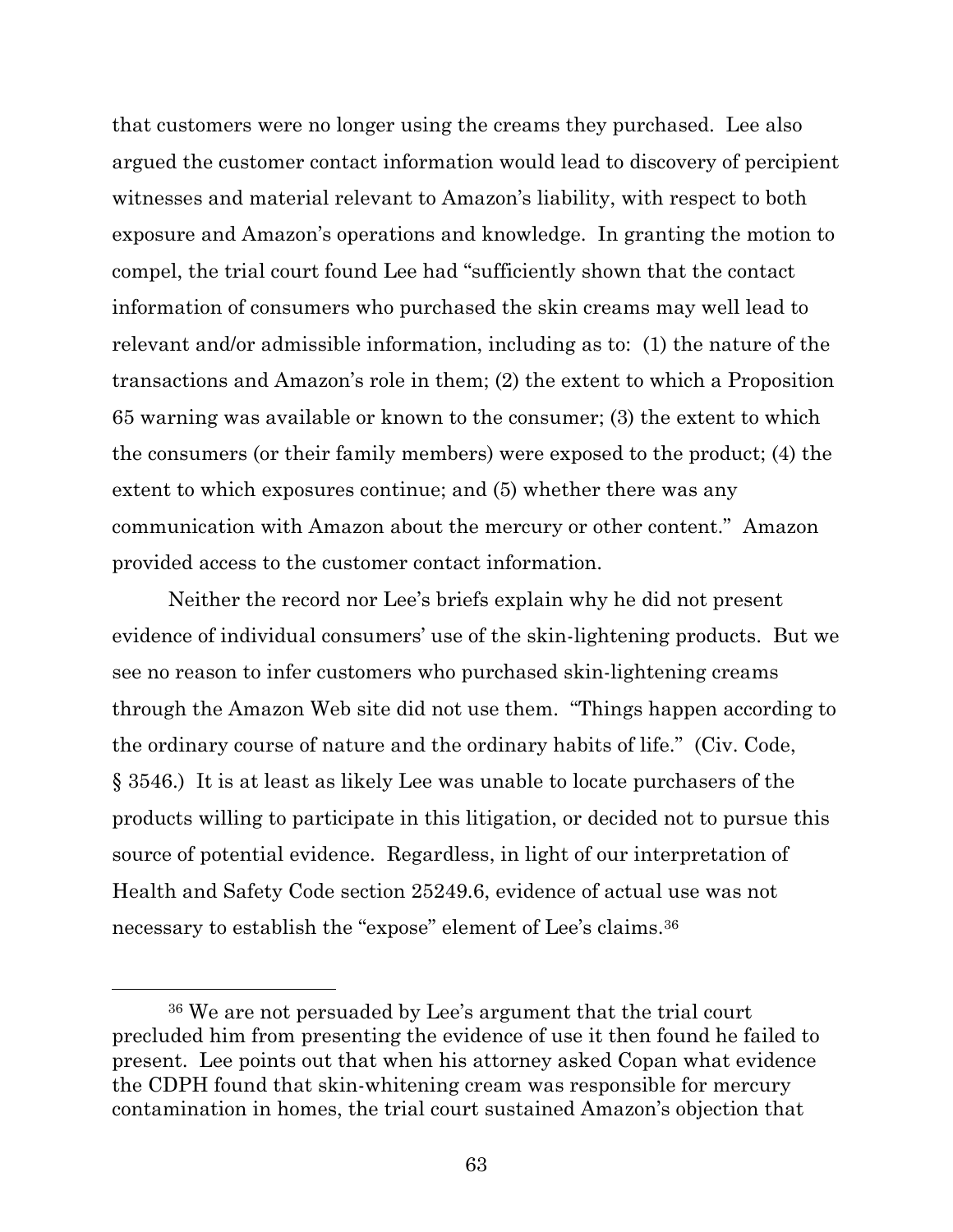## **IV.**

Lee contends the trial court erred in finding Amazon immune from liability for violating Proposition 65 under section 230 of the federal CDA.  $(\S 230(c)(1))$  In relevant part, that section states, "No provider or user of an interactive computer service shall be treated as the publisher or speaker of any information provided by another information content provider." (*Ibid*.) The statute expressly preempts state laws that are inconsistent with its terms: "Nothing in this section shall be construed to prevent any State from enforcing any State law that is consistent with this section. No cause of action may be brought and no liability may be imposed under any State or local law that is inconsistent with this section."  $(\S 230(e)(3))$ .

" 'Taken together, these provisions bar state-law plaintiffs from holding interactive computer service providers legally responsible for information created and developed by third parties. [Citation.] Congress thus established a general rule that providers of interactive computer services are liable only for speech that is properly attributable to them. [Citation.] State-

these investigations had no connection to products sold through Amazon. Lee's attorney stated that Amazon's brief had "argued there was no way to prove exposure from people purchasing skin-lightening creams" and "[w]hile it may seem rather obvious, I feel we now need to prove that people who use products that they purchase, and Ms. Copan has personal knowledge of how people have used other skin-lightening creams." The court responded, "I don't think the Judge needs a witness on that. I'm going to have to make a decision as to the application of the regs and the statue, as to whether 'ingest' means to physically ingest or whether it's reasonably foreseeable a product will be used in the manner anticipated.... I don't need Ms. Copan for that. [¶] As my father would say, that's common sense. The issue is what the law is." What the court precluded was testimony about how skin-lightening creams are used in general; what the court subsequently found lacking in Lee's case was evidence that the specific products at issue in this case were in fact used by a consumer after being purchased through Amazon's Web site.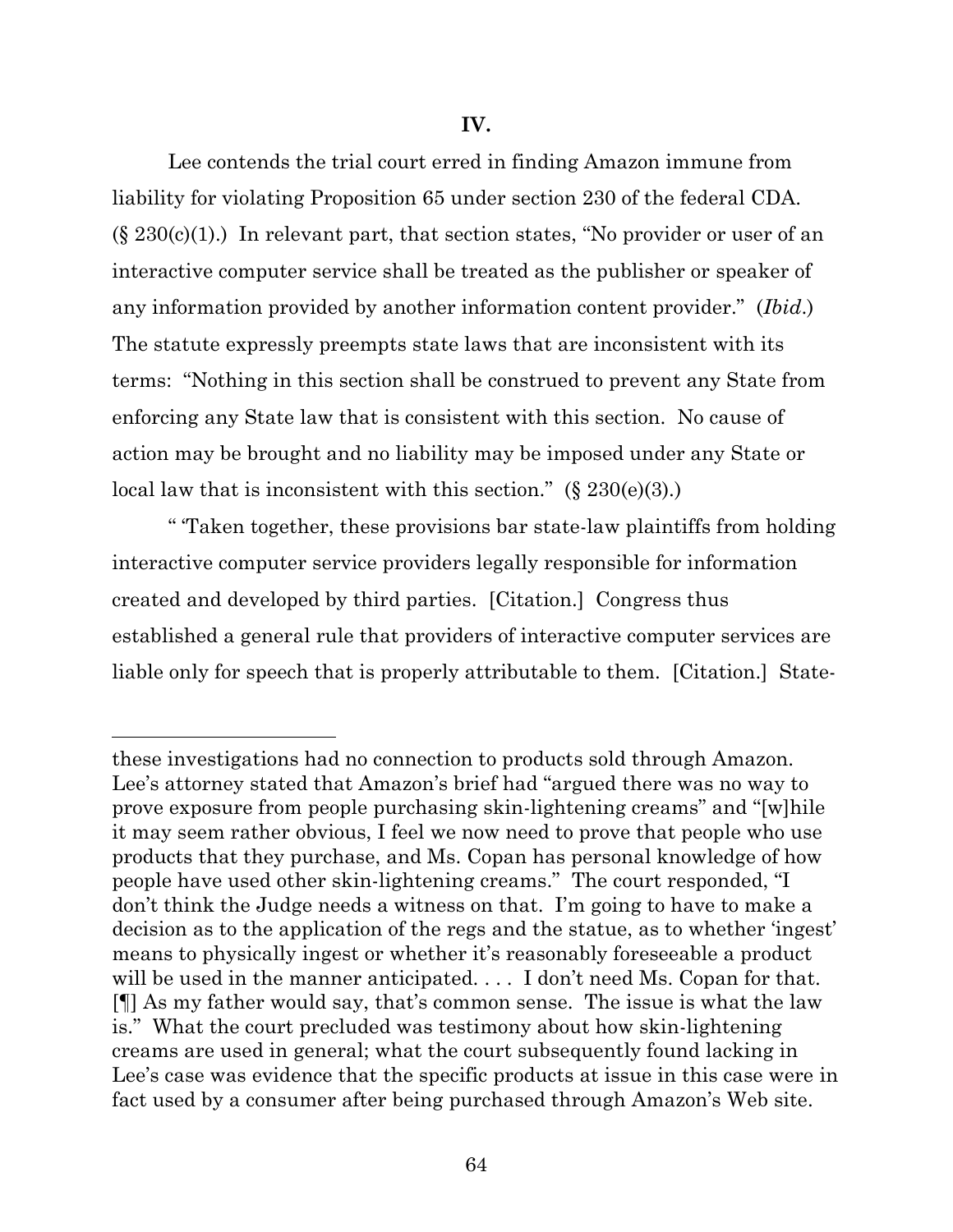law plaintiffs may hold liable the person who creates or develops unlawful content, but not the interactive computer service provider who merely enables that content to be posted online.' (*Nemet Chevrolet, Ltd. v. Consumeraffairs.com, Inc.* (4th Cir. 2009) 591 F.3d 250, 254.)" (*Bolger, supra,*  53 Cal.App.5th at p. 463.)

" " $[S]$ ection 230(c)(1) precludes liability that treats a website as the publisher or speaker of information users provide on the website. In general, this section protects websites from liability for material posted on the website by someone else." (*Doe v. Internet Brands, Inc.* (9th Cir. 2016) 824 F.3d 846, 850 (*Internet Brands, Inc.*).) "Immunity under section 230 extends to ' "(1) a provider or user of an interactive computer service (2) whom a plaintiff seeks to treat, under a state law cause of action, as a publisher or speaker (3) of information provided by another information content provider." ' (*HomeAway.com, Inc. v. City of Santa Monica* (9th Cir. 2019) 918 F.3d 676, 681 (*HomeAway.com*).)" (*Bolger, supra,* 53 Cal.App.5th at p. 463.) "[P]ublication involves reviewing, editing, and deciding whether to publish or to withdraw from publication third-party content . . . . [A] publisher reviews material submitted for publication, perhaps edits it for style or technical fluency, and then decides whether to publish it." (*Barnes v. Yahoo!, Inc.* (9th Cir. 2009) 570 F.3d 1096, 1102–1103 (*Barnes*).)

The trial court concluded all the elements of CDA immunity were satisfied in the present case, finding Amazon is an interactive computer service provider, Lee's claim is "predicated on information provided by another information content provider (i.e., the third-party sellers that provided the product descriptions without a Proposition 65 warning),"<sup>37</sup> and

<sup>37</sup> The trial court quoted *Oberdorf v. Amazon.com Inc.* (M.D.Pa. 2017) 295 F.Supp.3d 496, 501, a products liability case in which the district court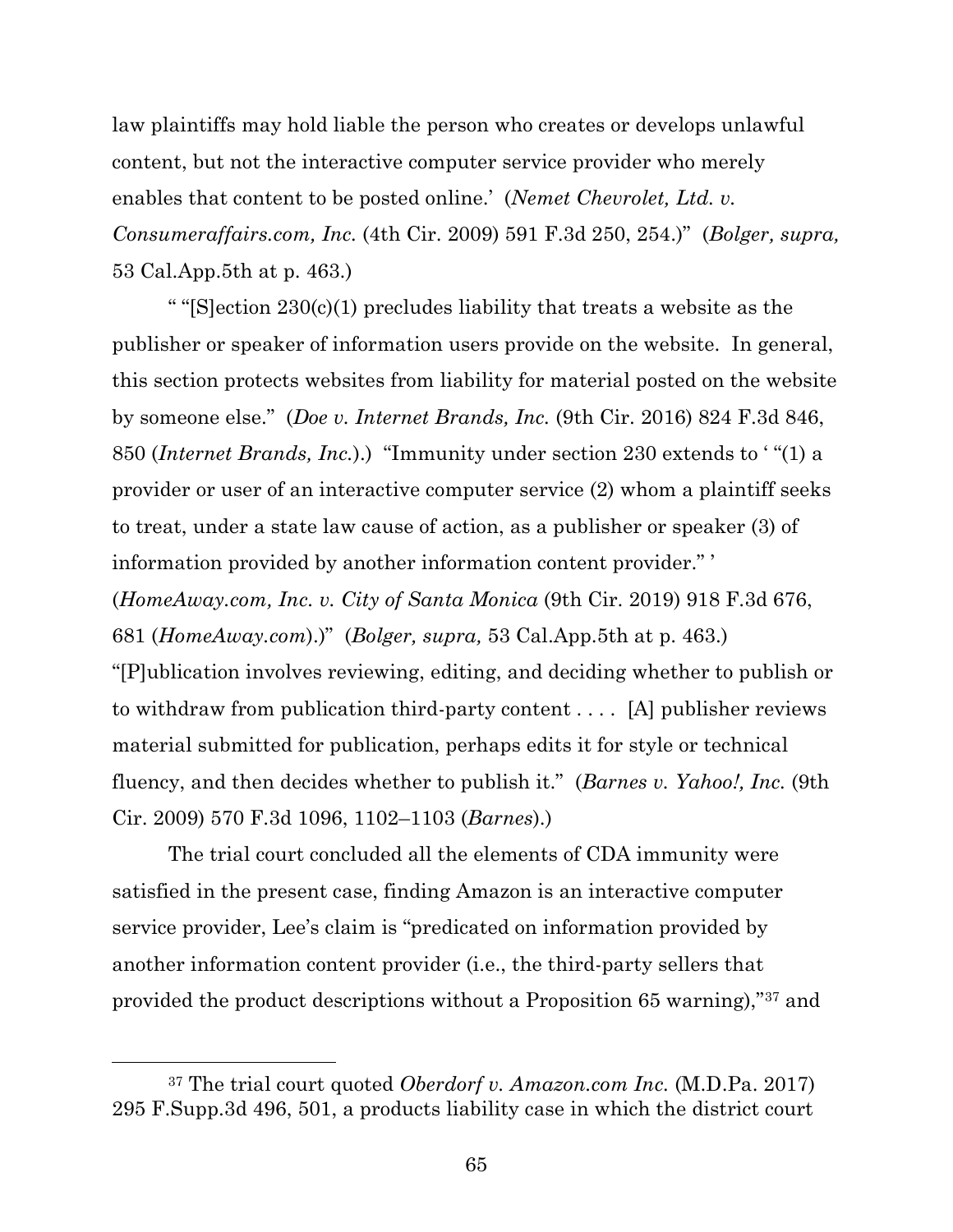Lee "seeks to treat Amazon as the publisher or speaker of that information." The trial court viewed Lee's claims as seeking to impose liability on Amazon for "allowing third parties to list products for sale on its website without altering the disclosures and other content supplied by those third parties as to their own manufactured products."

Lee does not suggest Amazon is not an interactive computer service provider within the meaning of section 230, and does not dispute that the product descriptions for products sold on the Web site by third parties are provided by those parties.38 He argues, however, that his claims are not precluded by section 230 because they do not seek to treat Amazon as the publisher or speaker of information provided by the third-party sellers, but

stated, " 'Like an auctioneer, Amazon is merely a third-party vendor's "means of marketing," since third-party vendors—not Amazon—"cho[o]se the products and expose[]" them for sale by means of: the Marketplace.' " The same day the trial court entered judgment, *Oberdorf* was affirmed in part and vacated in part (*Oberdorf v. Amazon.com Inc.* (3d Cir. 2019) 930 F.3d 136, 153–154) in a decision which was then vacated when a petition for rehearing en banc was granted (*Oberdorf v. Amazon.com Inc.* (3d Cir. 2019) 936 F.3d 182). The Third Circuit has since certified for review by the Pennsylvania Supreme Court the question whether, under Pennsylvania law, an "e-commerce business, like Amazon" is strictly liable for a defective product in the circumstances of that case. (*Oberdorf v. Amazon.com, Inc.* (3d Cir. 2020) 818 Fed. Appx. 138, 143.)

<sup>38</sup> "Section 230 defines an ' "interactive computer service" ' as 'any information service, system, or access software provider that provides or enables computer access by multiple users to a computer server, including specifically a service or system that provides access to the Internet and such systems operated or services offered by libraries or educational institutions.'  $(\S 230(f)(2))$ . The term ' "information content provider," ' meanwhile, 'means any person or entity that is responsible, in whole or in part, for the creation or development of information provided through the Internet or any other interactive computer service.' (§ 230(f)(3).)" (*Hassell, supra,* 5 Cal.5th at p. 535.)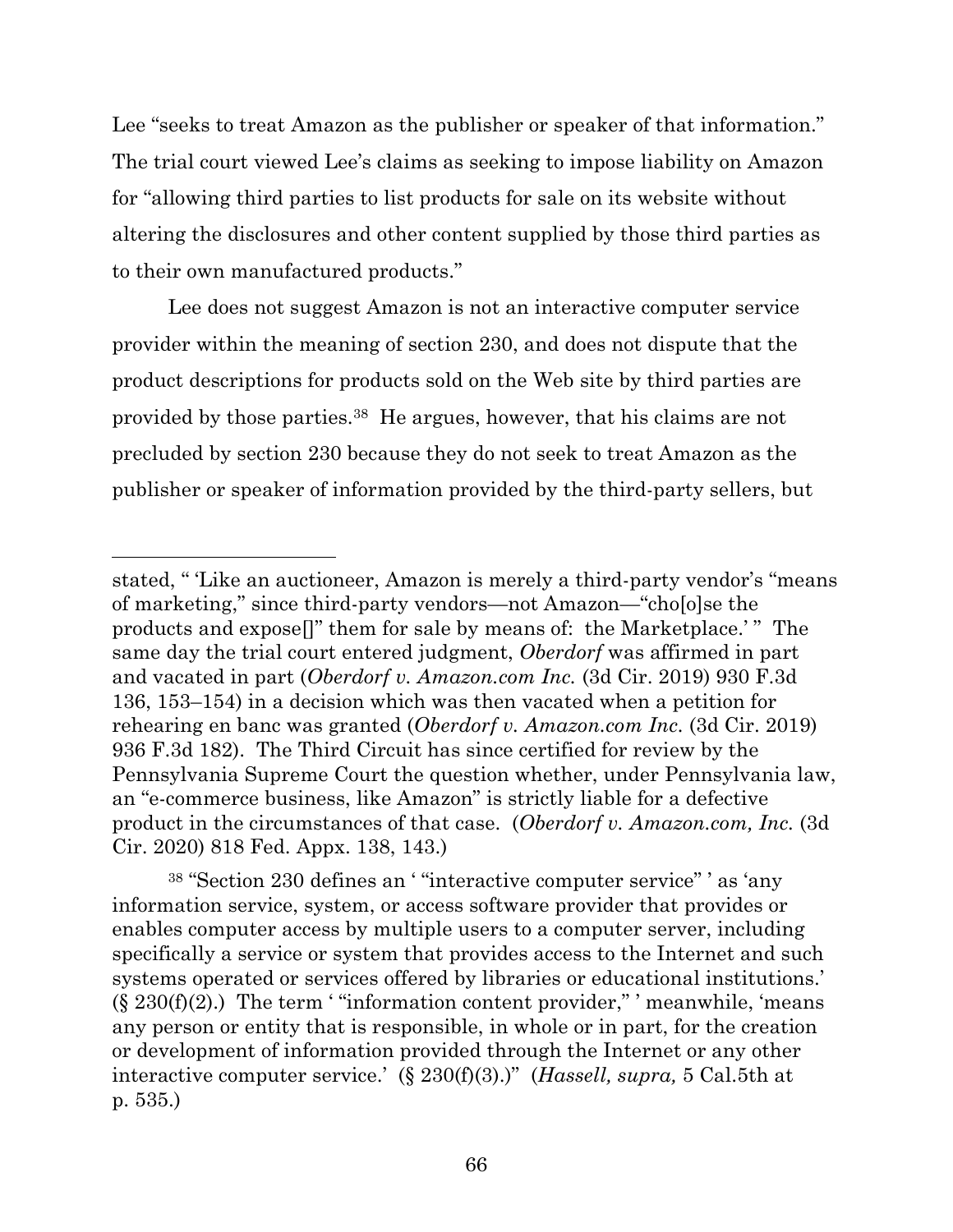rather to hold Amazon accountable for violation of its own independent obligations under Proposition 65.

"Congress enacted section 230 'for two basic policy reasons: to promote the free exchange of information and ideas over the Internet and to encourage voluntary monitoring for offensive or obscene material.'" (*Hassell v. Bird* (2018) 5 Cal.5th 522, 534 (*Hassell*), quoting *Carafano v. Metrosplash.com, Inc.* (9th Cir. 2003) 339 F.3d 1119, 1122.) The Ninth Circuit has explained: "As the heading to section 230(c) indicates, the purpose of that section is to provide '[p]rotection for "Good Samaritan" blocking and screening of offensive material.' That means a website should be able to act as a 'Good Samaritan' to self-regulate offensive third party content without fear of liability." (*Internet Brands, Inc., supra,* 824 F.3d at pp. 851–852.)

Section 230 was enacted in part in reaction to an unpublished state court decision<sup>39</sup> holding that "an internet service provider became a 'publisher' of offensive content on its message boards because it deleted some offensive posts but not others." (*Internet Brands, Inc., supra,* 824 F.3d at p. 852.) Under the state court's reasoning "a website had to choose between voluntarily removing some offensive third party content, which would expose the site to liability for the content it did not remove, or filtering nothing, which would prevent liability for all third party content. [Citation.]'In passing section 230, Congress sought to spare interactive computer services this grim choice by allowing them to perform some editing on user-generated content without thereby becoming liable for all defamatory or otherwise unlawful messages that they didn't edit or delete.' " (*Ibid.*, quoting *Fair* 

<sup>39</sup> *Stratton Oakmont, Inc. v. Prodigy Servs. Co.*, 1995 WL 323710 (N.Y. Sup. Ct. May 24, 1995)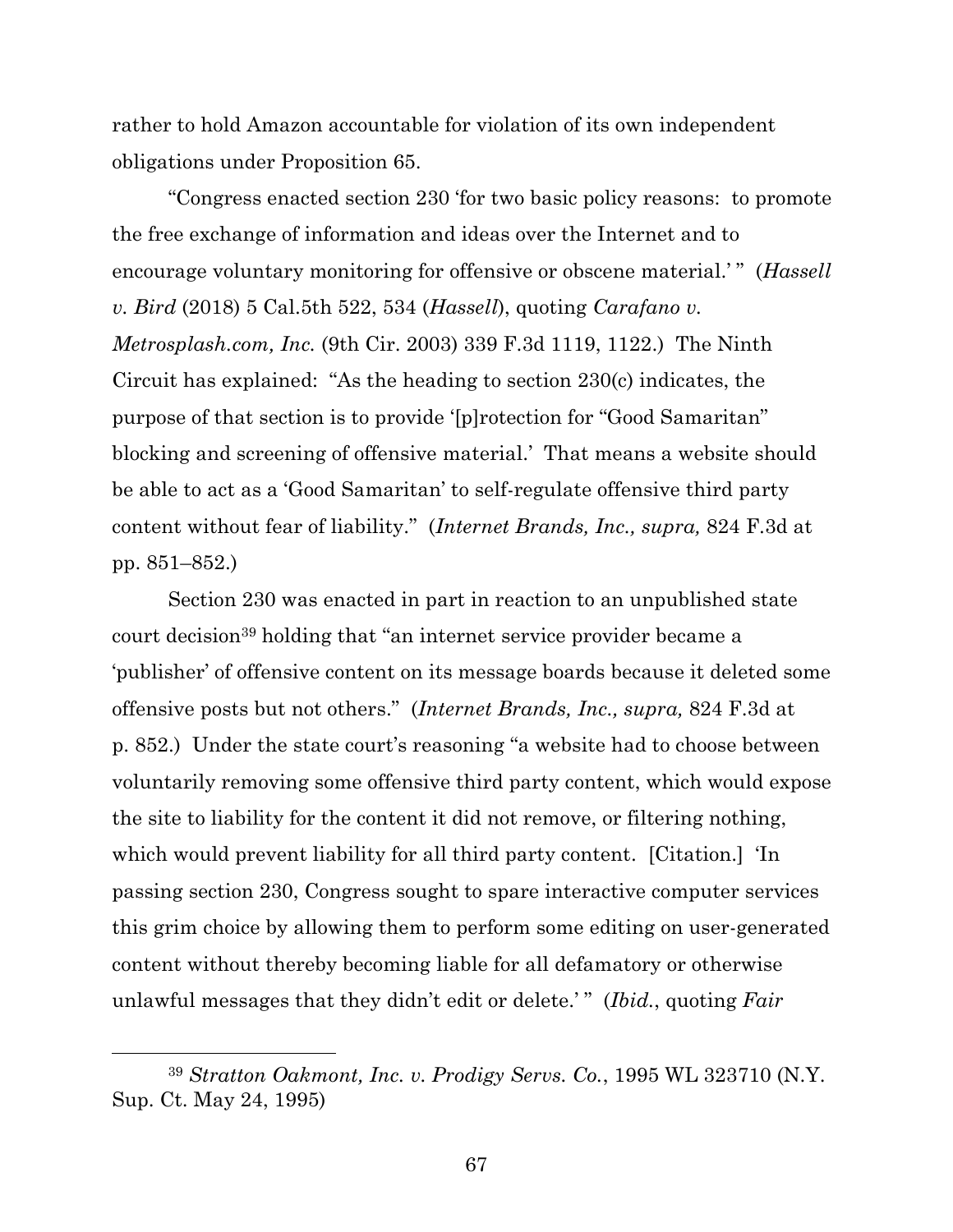*Hous. Council v. Roommates.Com, LLC* (2008) 521 F.3d 1157, 1163 (*Roommates.Com*).) "Simply put, the immunity provision was " 'enacted to protect websites against the evil of liability for failure to remove offensive content.' " (*Internet Brands, Inc.,* at p. 852.)

Congress intended section 230 " ' "to promote the continued development of the Internet and other interactive computer services . . . [and] to preserve the vibrant and competitive free market that presently exists for the Internet and other interactive computer services, unfettered by Federal or State regulation." [Citations.] To that end, CDA immunity is to be construed broadly, "to protect websites not merely from ultimate liability, but from having to fight costly and protracted legal battles. " ' (*Cross v. Facebook, Inc.* (2017) 14 Cal.App.5th 190, 206, 222.)" (*Bolger, supra,* 53 Cal.App.5th at p. 463.)

Quoting *Gentry v. eBay, Inc.* (2002) 99 Cal.App.4th 816, 828 (*Gentry*), the trial court stated that section  $230(c)(1)$  "preempts state law and 'by its "plain language," created a federal immunity to any cause of action that would make interactive service providers liable for any information originating with a third-party user of this service.'" In the trial court's view, "all of the content at issue was provided by third-party sellers, not Amazon," the third-party sellers did not provide Proposition 65 warnings and "[t]hus, if there is liability here, it is predicated entirely on the deficiencies in thirdparty content on Amazon's online marketplace." The trial court described Lee's claim as seeking to "treat Amazon as the publisher or speaker" of "information provided by another information content provider (i.e., the third-party sellers that provided the product descriptions without a Proposition 65 warning)" and held it would be inconsistent with section 230(c)(1) to impose liability on Amazon for "failing to include a warning on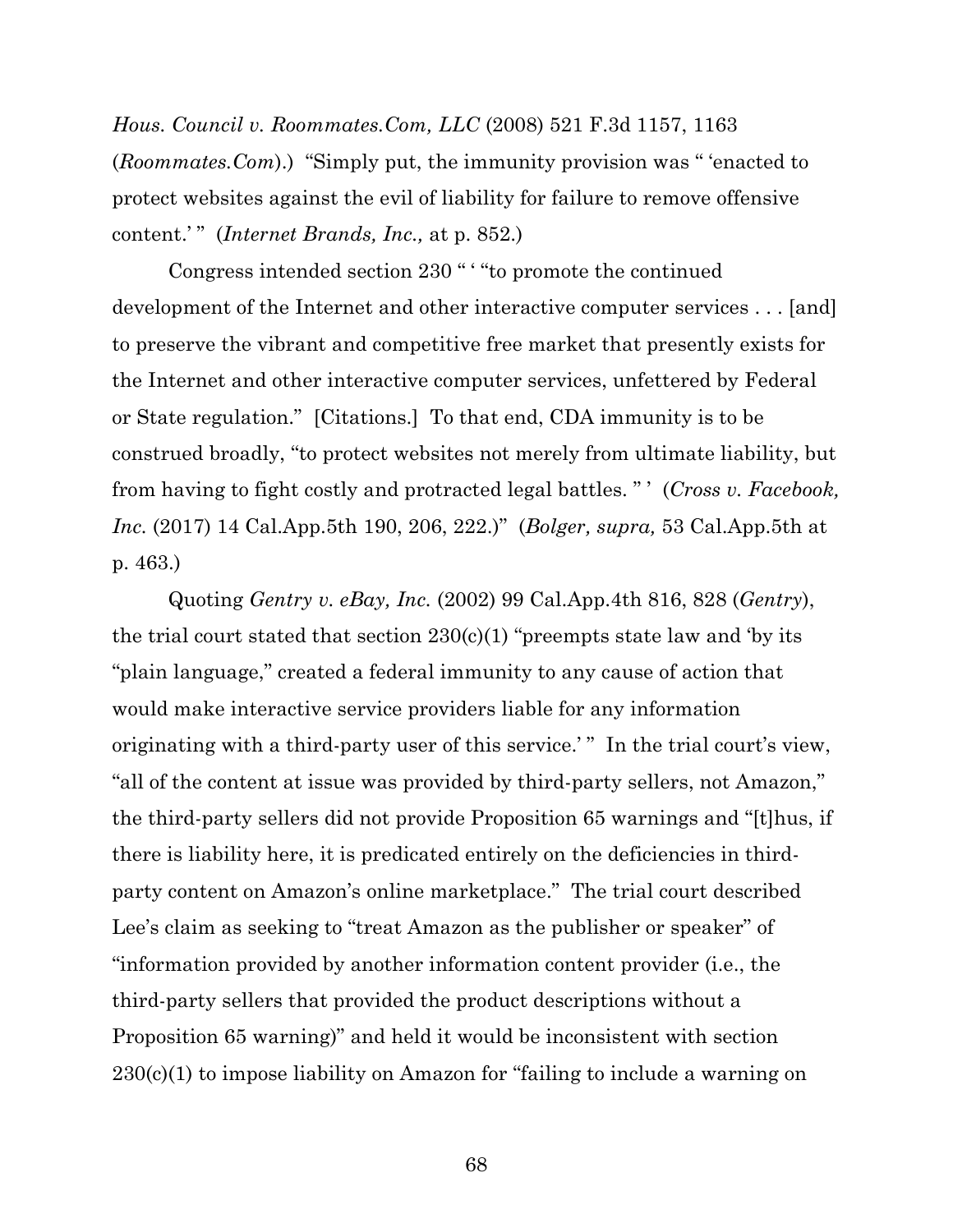products sold on its website by third parties, based on product content developed by those third parties without any encouragement, assistance or direction from Amazon, and without evidence that Amazon was aware of the chemical content of those products before allowing the third parties to list them on its website." The court viewed Lee's claims as based on Amazon "allowing third parties to list products for sale on its website without altering the disclosures and other content supplied by those third parties as to their own manufactured products."

Amazon views *Gentry* as "determinative precedent." In that case, purchasers of what turned out to be forged autographed sports memorabilia alleged eBay violated Civil Code section 1739.7, which requires dealers of collectibles to furnish a certificate of authenticity to purchasers of autographed sports collectibles. (*Gentry, supra,* 99 Cal.App.4th at p. 820.) Although the plaintiffs argued they were attempting to enforce eBay's independent duty to furnish a warranty under Civil Code section 1739.7, the *Gentry* court held section 230 barred the claims because imposing liability on eBay would hold it responsible, as publisher, for content originating with other parties, as it was the individual sellers who falsely identified the product as authentically autographed in order to sell it on eBay. (*Gentry,* at pp. 831–832.) Other causes of action were similarly barred because they sought to hold eBay responsible for having notice of illegal conduct by third parties and failing to take action such as withdrawing or altering the content provided by those parties that would amount to "exercise of a publisher's traditional editorial functions." (*Id.* at p. 835.)

We do not see *Gentry* as dispositive of the issues in the present case. Lee does not suggest Amazon had any obligation to alter the content of the product descriptions provided by the third-party sellers or even to remove the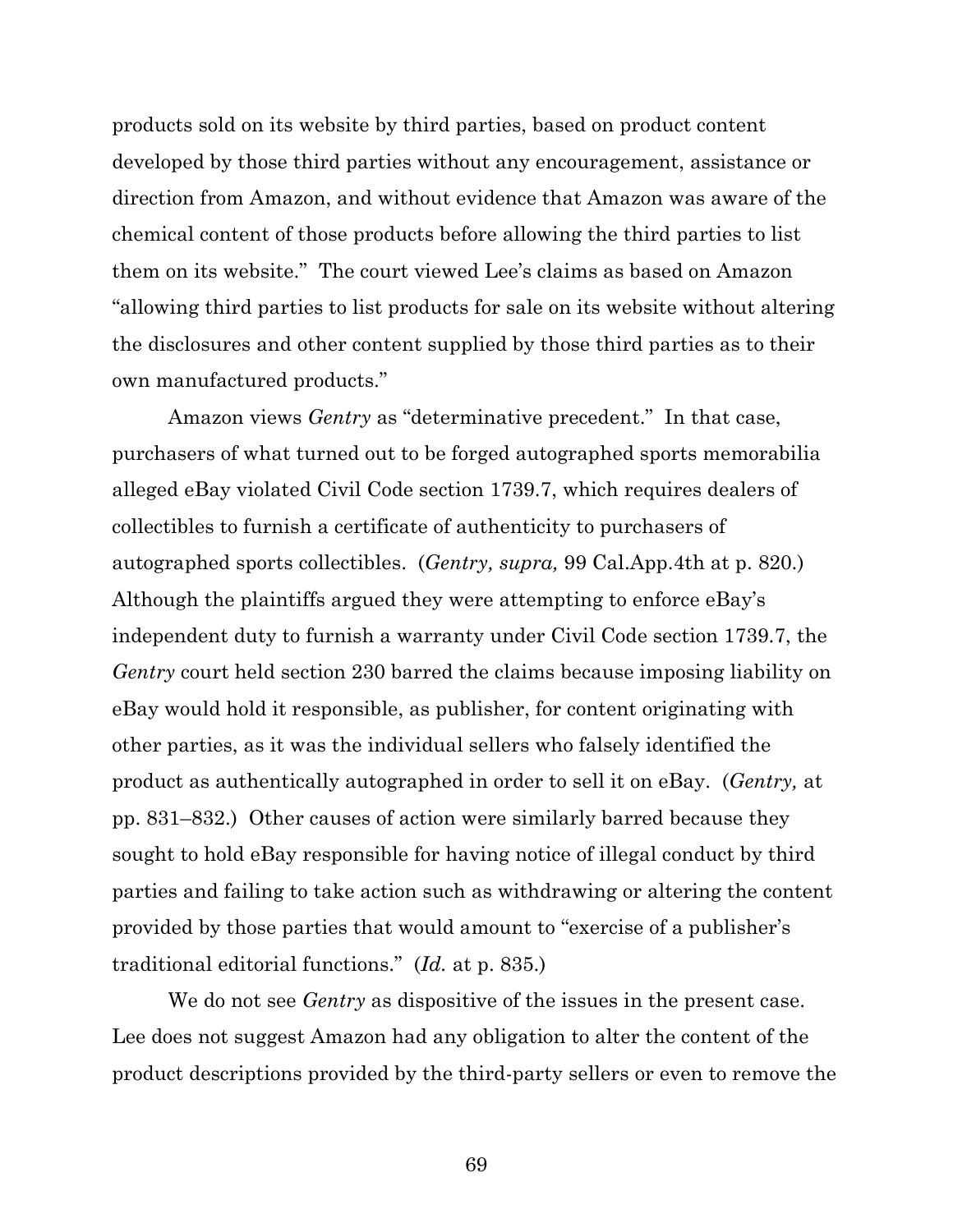listings altogether. Instead, Lee maintains Amazon should have added its own Proposition 65 warning, pursuant to its independent obligation under Proposition 65, based on its conduct in providing a mercury-containing product to consumers. In *Gentry,* the plaintiffs' argument that they were seeking to enforce eBay's independent duty to provide the warranty of authenticity was unpersuasive because the statutory duty applied only to dealers in sports collectibles, and the plaintiffs' "specific allegations reveal eBay is not in the business of selling or offering to sell the collectibles at issue; rather, it is the individual defendants who sold the items to plaintiffs, using eBay as a venue." (*Gentry, supra,* 99 Cal.App.4th at p. 827.) Here, Proposition 65 imposes a duty to warn on *every business* that "exposes" an individual to a listed chemical. As we have said, Amazon did so by its "pivotal" role in "bringing the product here to the consumer." (*Bolger, supra,*  53 Cal.App.5th at p. 438; 1988 FSOR, p. 19 ["propel[ling] the product toward the individual"].) Lee's claims are based on Amazon's conduct in exposing consumers to mercury-containing products without providing Proposition 65 warnings, not its failure to monitor, modify or remove third parties' listings for the products, and thus do not require treating Amazon as speaker or publisher of third-party content.<sup>40</sup>

<sup>40</sup> Like *Gentry,* other cases Amazon cites involved claims that necessarily based the defendants' alleged liability on actions traditionally within a publisher's role. In *Cross v. Facebook, supra,* 14 Cal.App.5th at pages 194 and 207, we held CDA immunity barred claims seeking to impose liability for Facebook's failure to remove posts by users that allegedly incited violence and generated death threats against the plaintiffs. *Chicago*  Lawyers' Committee for Civil Rights Under Law, Inc. v. Craigslist, Inc. (7th Cir. 2008) 519 F.3d 666, 668, 672, held section 230 barred claims that Craigslist.com violated laws against housing discrimination by hosting user posts advertising, for example, "no minorities" or "no children." *Eberhart v. Amazon.com, Inc.* (S.D.N.Y. 2018) 325 F.Supp.3d 393, 400, footnote. 5, which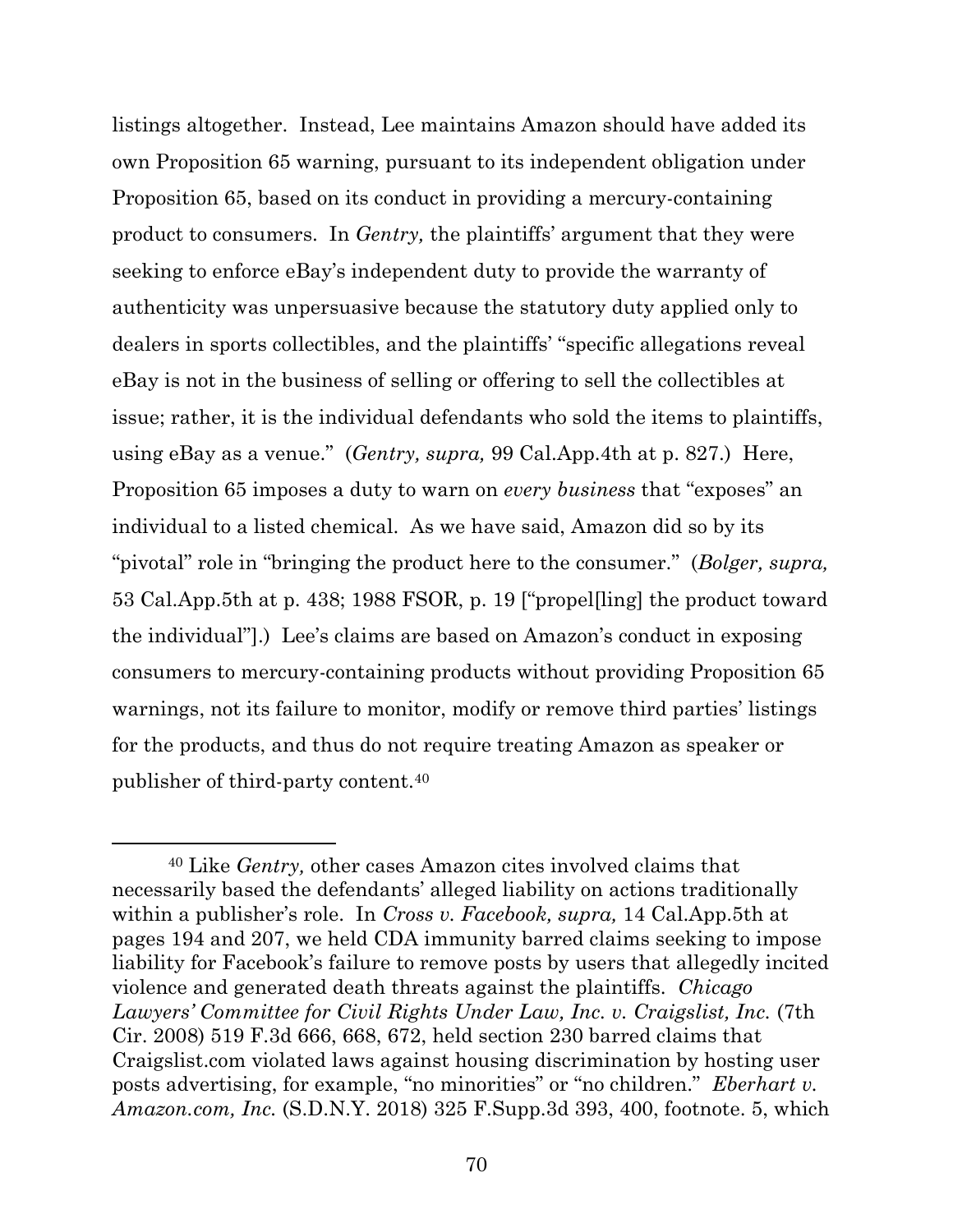Contrary to Amazon's characterization, enforcing its obligations under Proposition 65 does not require it to "monitor, review, and revise" product listings. As both Lee and the Attorney General point out, the "knowingly and intentionally" requirement in Health and Safety Code section 25249.6 means Amazon is required to provide a warning where it has knowledge a product contains a listed chemical—for example, from public health alerts or direct notice. We recognize that any responsibility to provide warnings Amazon might have under section 25249.6 would not result in liability if the thirdparty seller of a skin-lightening product itself provided a Proposition 65 warning,<sup>41</sup> and that Amazon would have to review the product's packaging and/or listing on the Web site to determine whether a warning was provided by the third-party seller. These facts do not mean Lee's claims necessarily treats Amazon as a speaker or publisher of information provided by the thirdparty sellers. If Amazon has actual or constructive knowledge that a product contains mercury, it might *choose* to review the product listing to determine

<sup>41</sup> Regulations section 25600.2, adopted in 2016, makes clear that the essential requirement is provision of a warning to the consumer, and expressly permits the parties in the chain of distribution to determine which one will be responsible for providing it.

held Amazon could not be held liable for injuries due to a defective product sold by a third-party seller, noted in passing that section 230 would bar any claim against Amazon "for the content it permitted [the seller] to post" on the Web site. *La Park La Brea A LLC v. Airbnb, Inc.* (C.D.Cal. 2017) 285 F.Supp.3d 1097, 1106, held section 230 barred a suit by the owner of apartments listed for rent on Airbnb.com in violation of the tenants' lease prohibition against subletting. *Doe v. Backpage.Com, LLC* (1st Cir. 2016) 817 F.3d 12, 22, applied section 230 immunity to claims that the Web site facilitated sex trafficking by enabling sex traffickers to advertise their victims for "escort" services. *Daniel v. Armslist, LLC* (Wis. 2019) 926 N.W.2d 710, held section 230 barred claims against a Web site that hosts ads by prospective sellers and purchasers of firearms for facilitating the illegal purchase of the weapon used in a mass shooting.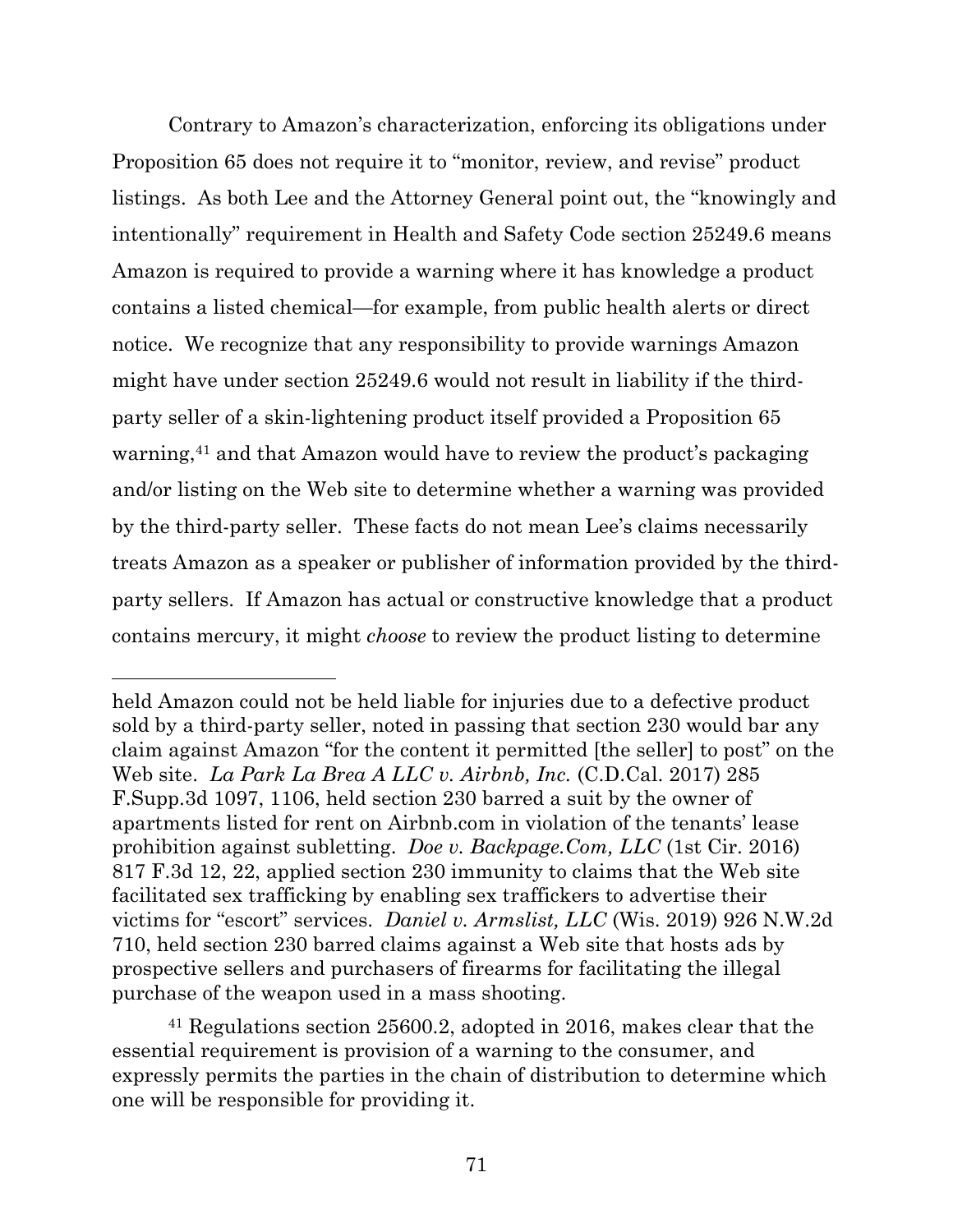whether the third-party seller had provided a Proposition 65 warning before providing the warning itself or removing the listing. But nothing inherently *requires* Amazon to do so. It could choose, instead, to act on its knowledge by providing the warning regardless, pursuant to its own obligations under Proposition 65.

*HomeAway.com* provides an example, albeit in different factual circumstances. HomeAway and another company whose Web site similarly allows individuals seeking rental accommodations to connect with hosts offering such rentals, challenged a city ordinance prohibiting short-term home rentals except for licensed home-shares in which residents remain on site with guests. (*HomeAway.com, supra*, 918 F.3d at p. 679.) The plaintiffs argued the ordinance was preempted by section 230 because it required them to monitor and remove third-party content—listings not in compliance with the ordinance. (*Id.* at p. 682.) The court explained that while the plaintiffs might *choose* to monitor or remove listings, the ordinance did not require them to do so, only to cross-reference the city's registry of licensed rentals before processing a requested booking. (*Id.* at pp. 682–683.)

As our Supreme Court has observed, "not all legal duties owed by Internet intermediaries necessarily treat them as the publishers of thirdparty content, even when these obligations are in some way associated with their publication of this material. (See, e.g., *Barnes, supra,* 570 F.3d at p. 1107 [regarding § 230 immunity as inapplicable to a claim of promissory estoppel alleging that an Internet intermediary promised to remove offensive content].)" (*Hassell, supra,* 5 Cal.5th at pp. 542–543.) Similarly, the Ninth Circuit has said "[i]t is not enough that third-party content is involved" and has "rejected use of a 'but-for' test that would provide immunity under the CDA solely because a cause of action would not otherwise have accrued but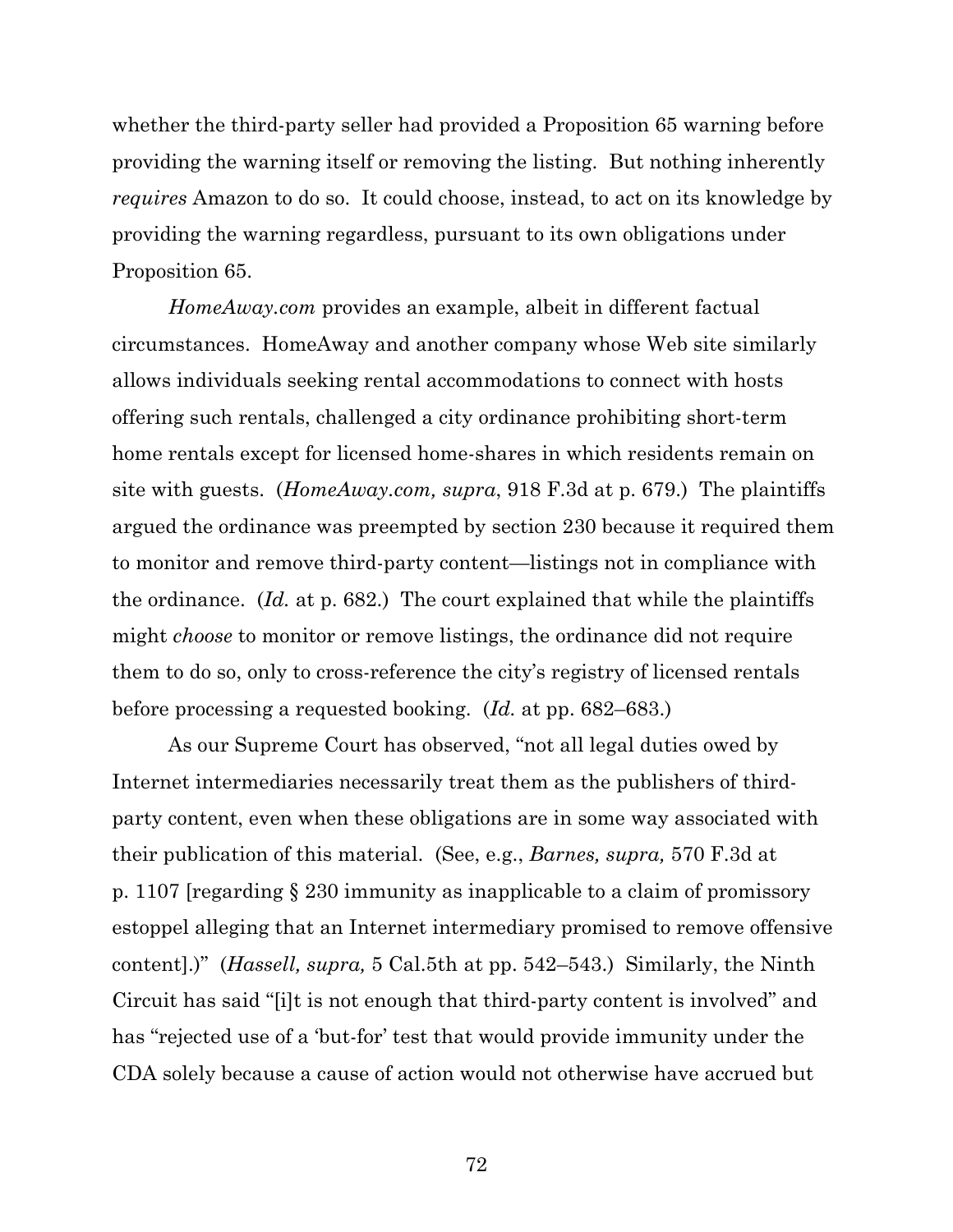for the third-party content. [Citation.] We look instead to what the duty at issue actually requires[.]" (*HomeAway.com, supra,* 918 F.3d at p. 682.) " 'In evaluating whether a claim treats a provider as a publisher or speaker of user-generated content, "what matters is not the name of the cause of action"; instead, "what matters is whether the cause of action inherently requires the court to treat the defendant as the 'publisher or speaker' of content provided by another." [Citation.] Put slightly differently, "courts must ask whether the duty that the plaintiff alleges the defendant violated derives from the defendant's status or conduct as a 'publisher or speaker.' If it does, section 230(c)(1) precludes liability." ' (*Cross* [*v. Facebook*]*, supra*, 14 Cal.App.5th at p. 207.)" (*Bolger, supra,* 53 Cal.App.5th at p. 464.)

*Bolger, supra,* 53 Cal.App.5th at page 439, a products liability case involving a defective computer battery purchased from a third-party seller on Amazon's Web site, held section 230 did not shield Amazon from liability because the plaintiff's strict liability claims "depend on Amazon's own activities, not its status as a speaker or publisher of content provided by [the third-party seller] for its product listing." The court first concluded that Amazon's extensive role in third-party sales, especially where the seller utilizes the FBA program (as in *Bolger* and for at least one of the products here), supported application of strict liability, describing that role in terms consistent with the evidence in this case. (*Bolger,* at pp. 452–453; *Loomis v. Amazon.com LLC* (2021) 63 Cal.App.5th 466 [agreeing with *Bolger* in case where seller did not use FBA].)<sup>42</sup> After discussing two cases from other

<sup>42</sup> The *Bolger* court noted that "Amazon created the environment (its website) that allowed [the third-party seller] to offer the replacement battery for sale"; "attracted customers through its own activities"; "set the terms of [the seller's] involvement"; "demanded fees in exchange for [the seller's] participation"; "required [the seller] to indemnify it"; "accepted possession of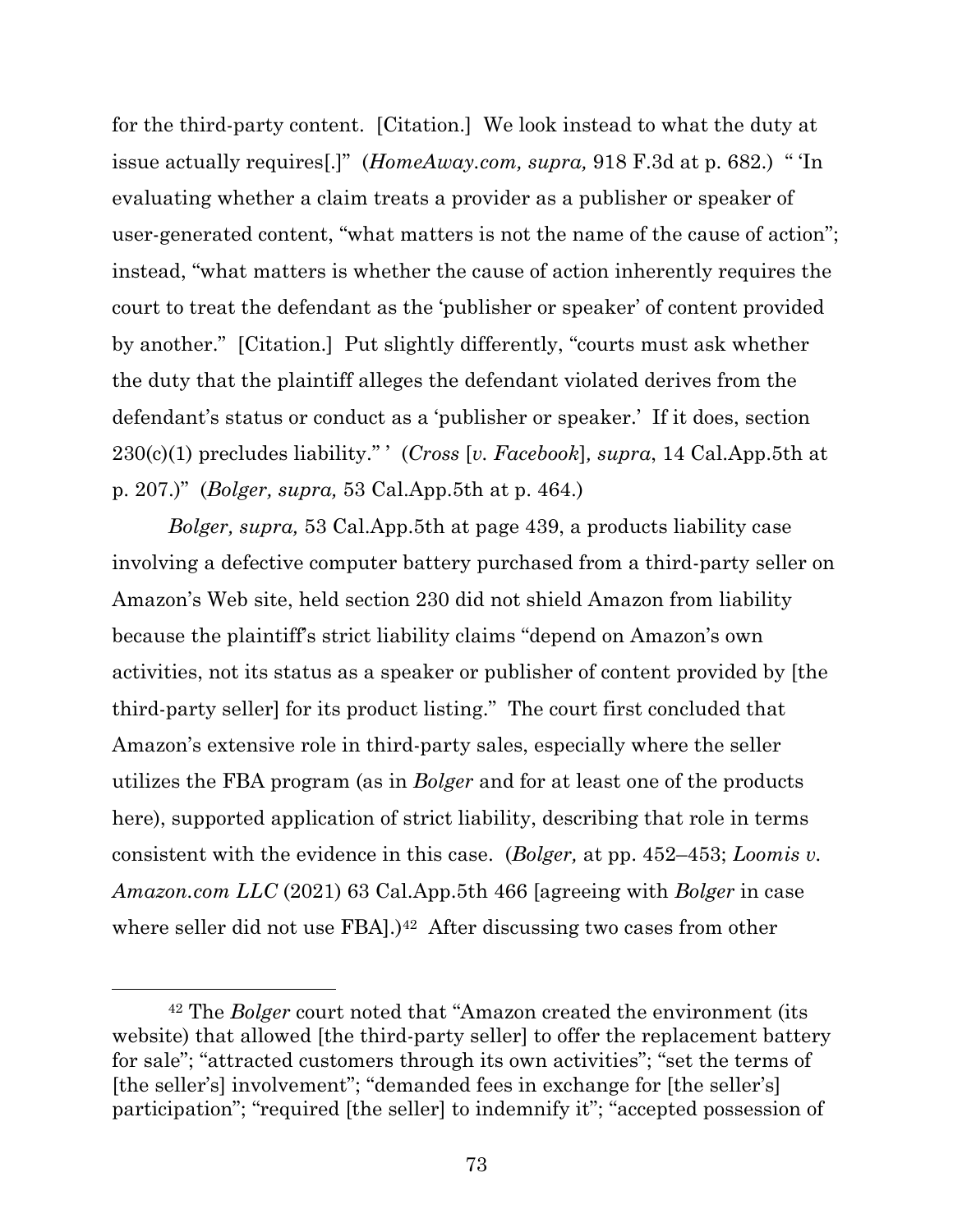jurisdictions that declined to apply section 230 immunity to strict liability claims, *Bolger* stated: "We agree with *Erie* [*Ins. Co. v. Amazon.com Inc.* (4th Cir. 2019) 925 F.3d 135] and *State Farm* [*Fire & Cas. Co. v. Amazon.com Inc.* (W.D.Wis. 2019) 390 F.Supp.3d 964] on this issue. Bolger's strict products liability claims target Amazon's role in 'the vertical distribution of consumer goods' (*Bay Summit* [*Community Assn. v. Shell Oil Co.* (1996)] 51 Cal.App.4th [762,] 773) as an 'integral part of the overall producing and marketing enterprise' for the [third-party seller's] replacement laptop battery (*Vandermark* [*v. Ford Motor Co.* (1964)] 61 Cal.2d [256,] 262). It is based on Amazon's own conduct, as described above, not the content of [the third-party seller's] product listing. Bolger's claims do not require a court to treat Amazon as the speaker or publisher of content provided by [the third-party seller]. The content of the product listing is not determinative, and it need not be attributed to Amazon to support strict liability. Instead, Amazon's own involvement in the distribution of an allegedly defective product

<sup>[</sup>the seller's] products, registered them in its inventory system, and stored them in an Amazon warehouse awaiting sale"; "created the format for [the seller's] offer for sale"; and "allowed [the seller] to use a fictitious name in its product listing." (*Bolger, supra,* 53 Cal.App.5th at p. 452.) Additionally, the product listing "does not conspicuously inform the consumer of the identity of the third party seller or the nature of Amazon's relationship to the sale"; the customer purchases the product by adding it to her Amazon cart and pays Amazon; under the FBA program, Amazon personnel retrieve the product from an Amazon warehouse and ship it to the customer in Amazon branded packaging (potentially together with items purchased from other sellers or Amazon itself); the seller is not involved in the sales transaction and "does not receive payment until Amazon chooses to remit the proceeds"; the customer sends returns to Amazon; and third-party sellers "are prohibited from communicating with Amazon customers except through the Amazon website, where such interactions are anonymized." (*Id.* at pp. 452–453.)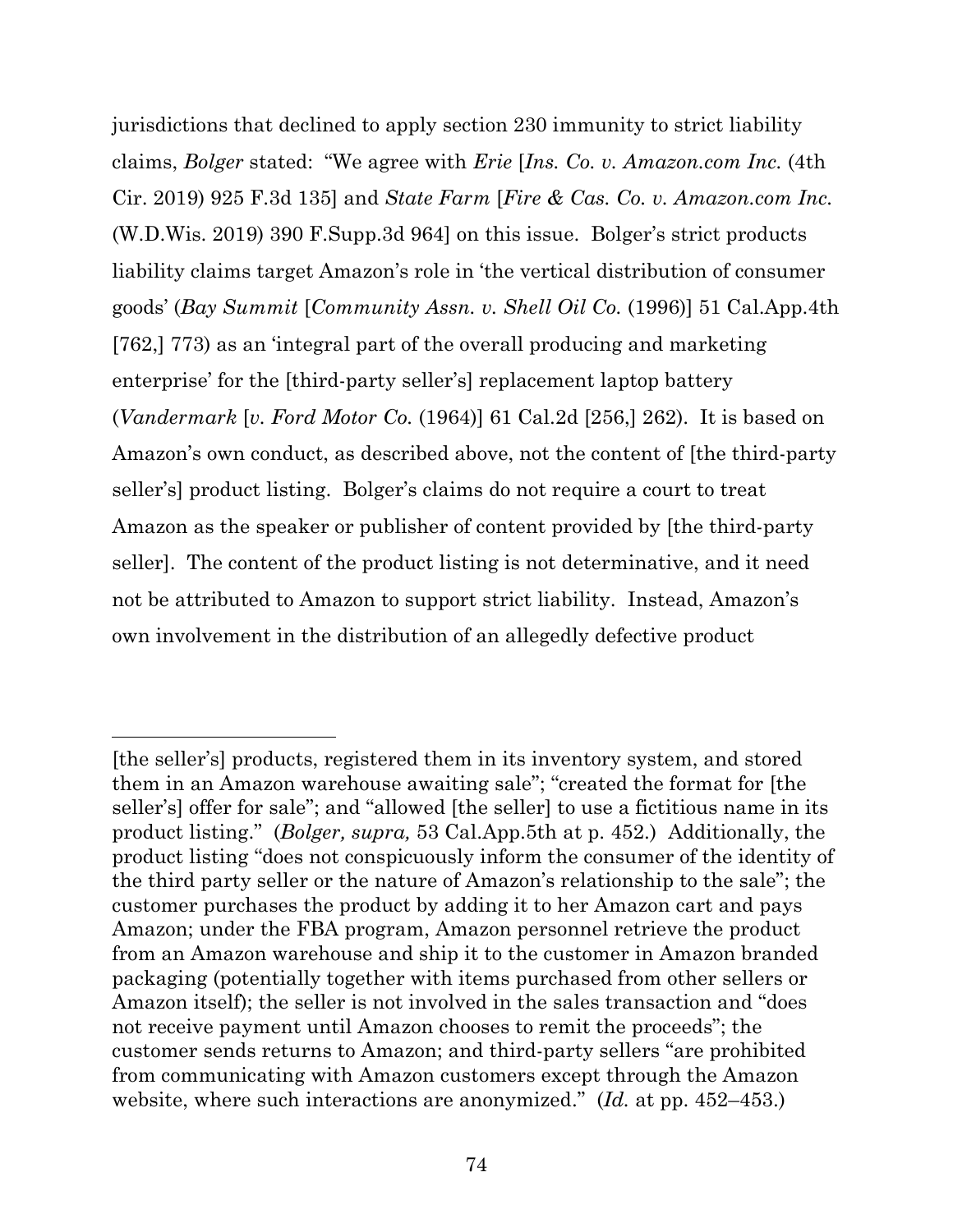supports strict liability for the reasons we have already discussed." (*Bolger,*  at p. 464.)

Other cases similarly distinguish claims that treat an interactive computer service provider as a publisher from claims that do not, despite being associated with third-party content. In *Barnes, supra,* 570 F.3d 1096, after a period of failing to respond to the plaintiff's requests to remove indecent material her former boyfriend posted without her consent on Yahoo.com, the company expressly promised to remove the material, then did not do so. (*Id.* at pp. 1098–1099.) The Ninth Circuit concluded the plaintiff's cause of action for "negligent undertaking" was barred by section 230 because it sought to hold Yahoo liable for failing to remove the offending material, which was publishing activity.

The plaintiff's cause of action for promissory estoppel, however, was not barred. (*Barnes, supra,* 570 F.3d at p. 1109.) Although the promise underlying this claim involved the same conduct—removing the material from the Web site—the duty allegedly violated "springs from a contract—an enforceable promise—not from any non-contractual conduct or capacity of the defendant." "Contract liability here would come not from Yahoo's publishing conduct, but from Yahoo's manifest intention to be legally obligated to do something, which happens to be removal of material from publication." (*Id.*  at p. 1107.) The "outwardly manifested intention to create an expectation on the part of another . . . generates a legal duty distinct from the conduct at hand, be it the conduct of a publisher, of a doctor, or of an overzealous uncle." (*Id.* at p. 1108.)

*Internet Brands, Inc., supra,* 824 F.3d 846 provides another illustration of the same point. There, two individuals used the defendant's Web site, a networking Web site for the modeling industry, to lure the plaintiff to sham

75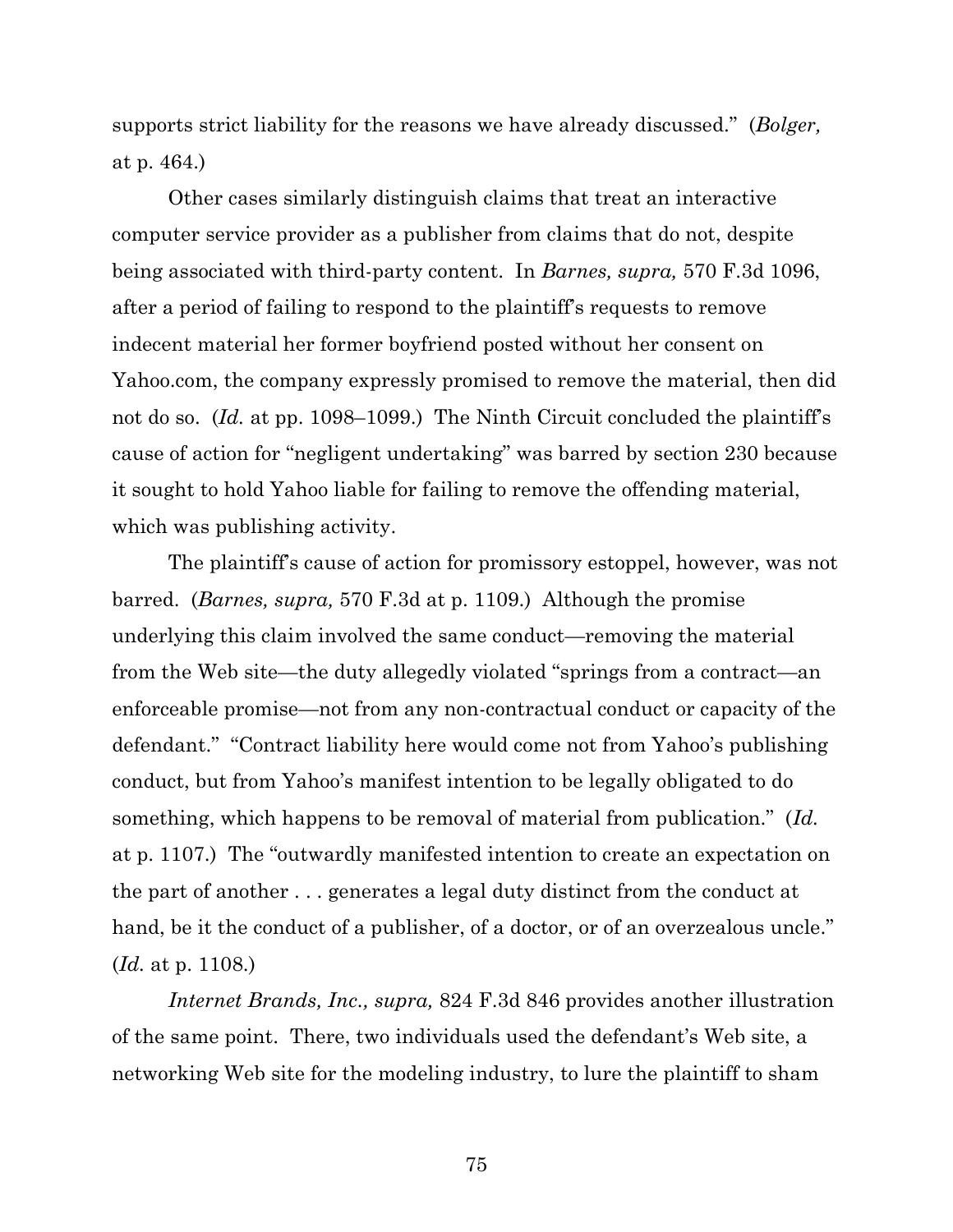auditions where she was drugged and raped. (*Id.* at p. 848.) The plaintiff alleged that the Web site owner had independent knowledge of the ongoing scheme but failed to warn her or other Web site users, in violation of a duty to warn imposed by California law, and the district court dismissed the action as barred by section 230. (*Internet Brands, Inc.,* at pp. 848–850.) Reversing, the Ninth Circuit explained that the plaintiff did not seek to hold the Web site owner liable as publisher or speaker of a third party's posted content, for failing to remove such content or for any conduct related to monitoring or failing to monitor posts on the Web site. (*Id.* at p. 851.) Instead, the plaintiff argued the defendant was liable for failure to warn her about information obtained from an outside source about the scheme being perpetrated on its Web site, which could be accomplished without altering or removing the third-party content, for example, by posting a warning on the Web site or emailing users. (*Ibid.*) Accordingly, the negligent failure to warn claim did not seek to hold the Web site owner liable as the " 'publisher or speaker of any information provided by another information content provider' " and section 230 did not bar the claim. (*Internet Brands, Inc.,* at p. 851*.*)

Here, Lee claims Amazon violated Proposition 65 exposing consumers to mercury without warnings through its own conduct. The claims do not attempt to hold Amazon responsible for third-party sellers' content (except in the sense that Amazon would have been able to disclaim responsibility for providing warnings if the sellers had provided them). As we have discussed, the claims do not require Amazon to modify or remove third-party content but rather to provide a warning where Amazon's own conduct makes it subject to Health and Safety Code section 25249.6.

The Ninth Circuit cases make another point that is of critical importance here. *HomeAway.com* emphasized that "[l]ike their brick-and-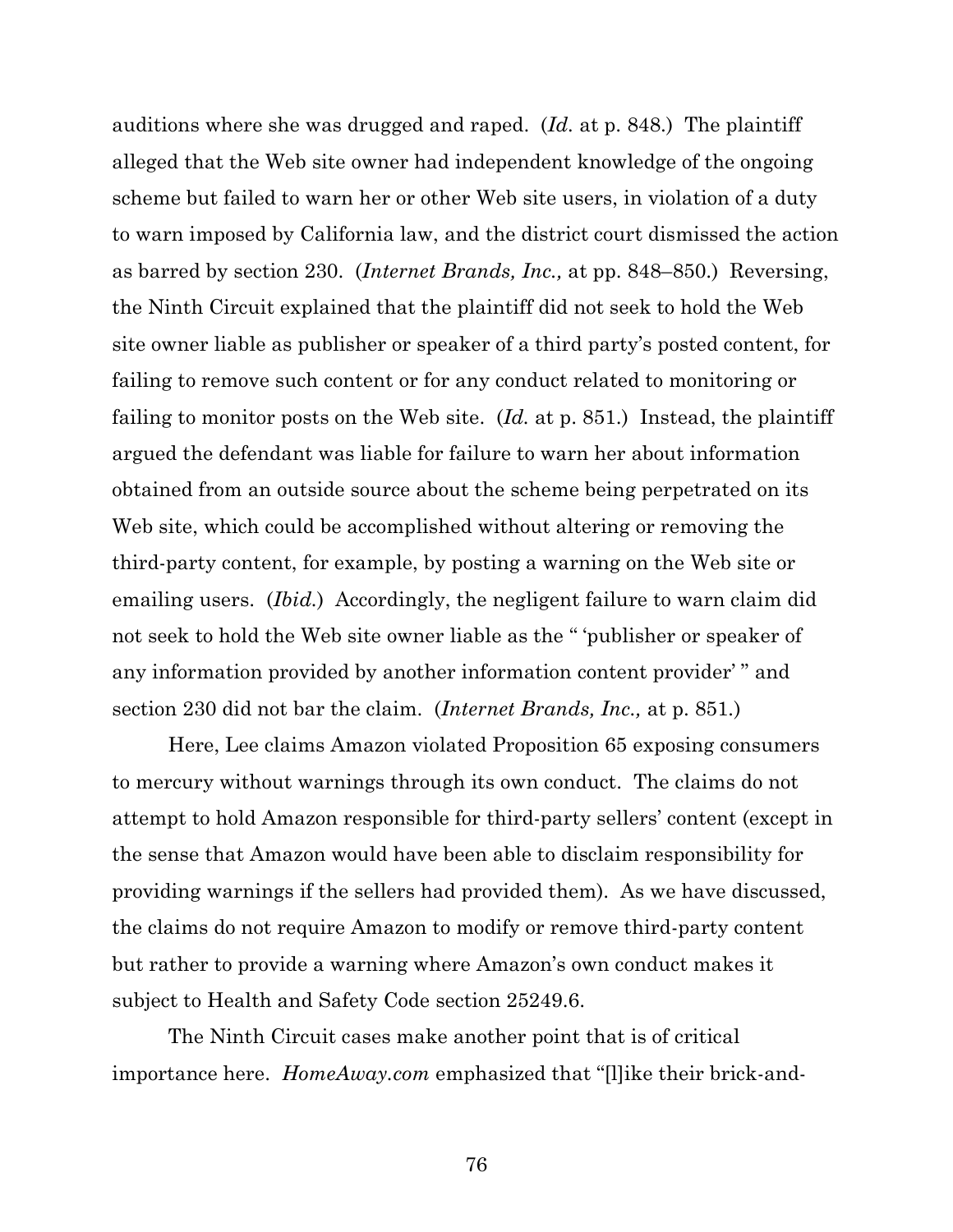mortar counterparts, internet companies must also comply with any number of local regulations concerning, for example, employment, tax, or zoning" and "allowing internet companies to claim CDA immunity under these circumstances would risk exempting them from most local regulations and . . . 'create a lawless no-man's-land on the Internet.' " (*HomeAway.com, supra,* 918 F.3d at p. 683, quoting *Roommates.com*, *supra*, 521 F.3d at p. 1164.) The court explained, "We have consistently eschewed an expansive reading of [section 230] that would render unlawful conduct 'magically . . . lawful when [conducted] online,' and therefore 'giv[ing] online businesses an unfair advantage over their real-world counterparts.' " (*HomeAway,* at p. 683, quoting *Roommates.com,* at p. 1164.) In this respect, " 'we must be careful not to exceed the scope of the immunity provided by Congress.' " (*Internet Brands, Inc., supra,* 824 F.3d at p. 853, quoting *Roommate.com,* at p. 1164, fn. 15.)

If a skin-lightening cream is sold in a brick-and-mortar drug store that was aware the product contained mercury, there is no question that retail seller would have some obligation to provide Proposition 65 warnings depending, of course, on whether entities further up the distribution chain had provided warnings for the products and, if not, could be held to account. Nothing in the text or purposes of the CDA suggests it should be interpreted to insulate Amazon from responsibilities under Proposition 65 that would apply to a brick-and-mortar purveyor of the same product.

Not only would such an interpretation give Amazon a competitive advantage unintended by Congress in enacting the CDA, but it would be inimical to the purposes of Proposition 65. Amazon makes it possible for sellers who might not be able to place their products in traditional retail stores to reach a vast audience of potential customers. (E.g., *Bolger, supra,* 

77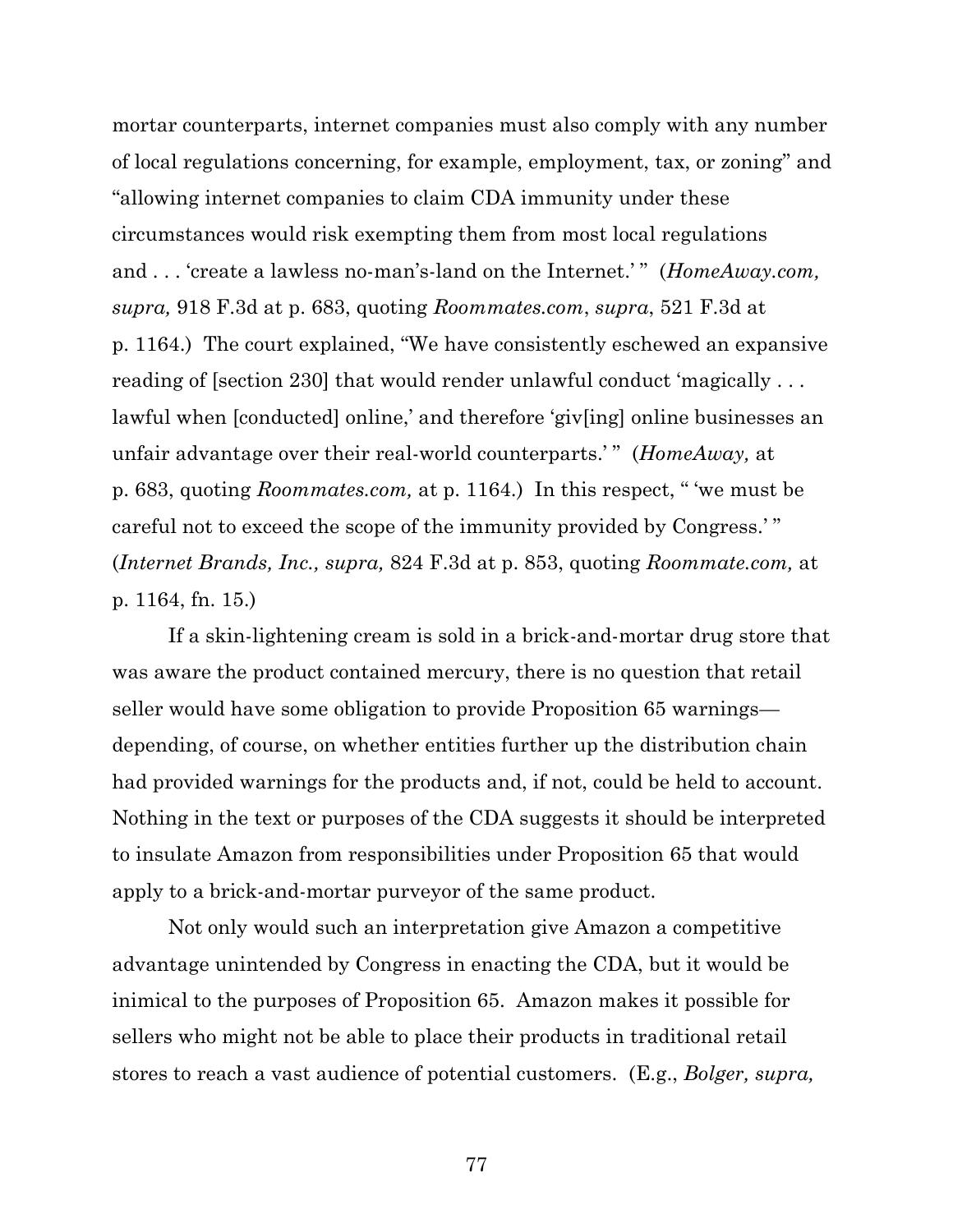53 Cal.App.5th at p. 453 ["The Amazon website . . . enables manufacturers and sellers who have little presence in the United States to sell products to customers here"].) The evidence in this case indicates that mercurycontaining skin-lightening products are overwhelmingly likely to have been manufactured outside the United States—unsurprisingly, as FDA regulations prohibit use of mercury as a skin-lightening agent in cosmetics. (21 C.F.R. § 700.13.) This makes it all the more likely Amazon may be the only business that can readily be compelled to provide a Proposition 65 warning for these products. (See 2016 FSOR, *supra*, p. 55 [discussing impracticality of enforcing warning requirement against foreign entity without agent for service of process in United States]; *Bolger, supra,*  53 Cal.App.5th at p. 453 [noting as first factor supporting application of strict liability doctrine to Amazon that it "may be the only member of the distribution chain reasonably available to an injured plaintiff who purchases a product on its website"].) Amazon is thus making available to consumers, and profiting from sales of, products that clearly require Proposition 65 warnings, yet are likely to have been manufactured and distributed by entities beyond the reach of reasonable enforcement efforts. Insulating Amazon from liability for its own Proposition 65 obligations in these circumstances would be anomalous.

Proposition 65, as we have said, " 'is a remedial law, designed to protect the public' " which must be construed " 'broadly to accomplish that protective purpose.'" (*Center for Self-Improvement & Community Development v. Lennar Corp., supra,* 173 Cal.App.4th at pp. 1550–1551, quoting *People ex rel. Lungren v. Superior Court*, *supra,* 14 Cal.4th at p. 314.) Moreover, states' "police powers to protect the health and safety of their citizens . . . are 'primarily, and historically, . . . matter[s] of local concern.' " (*Medtronic, Inc.*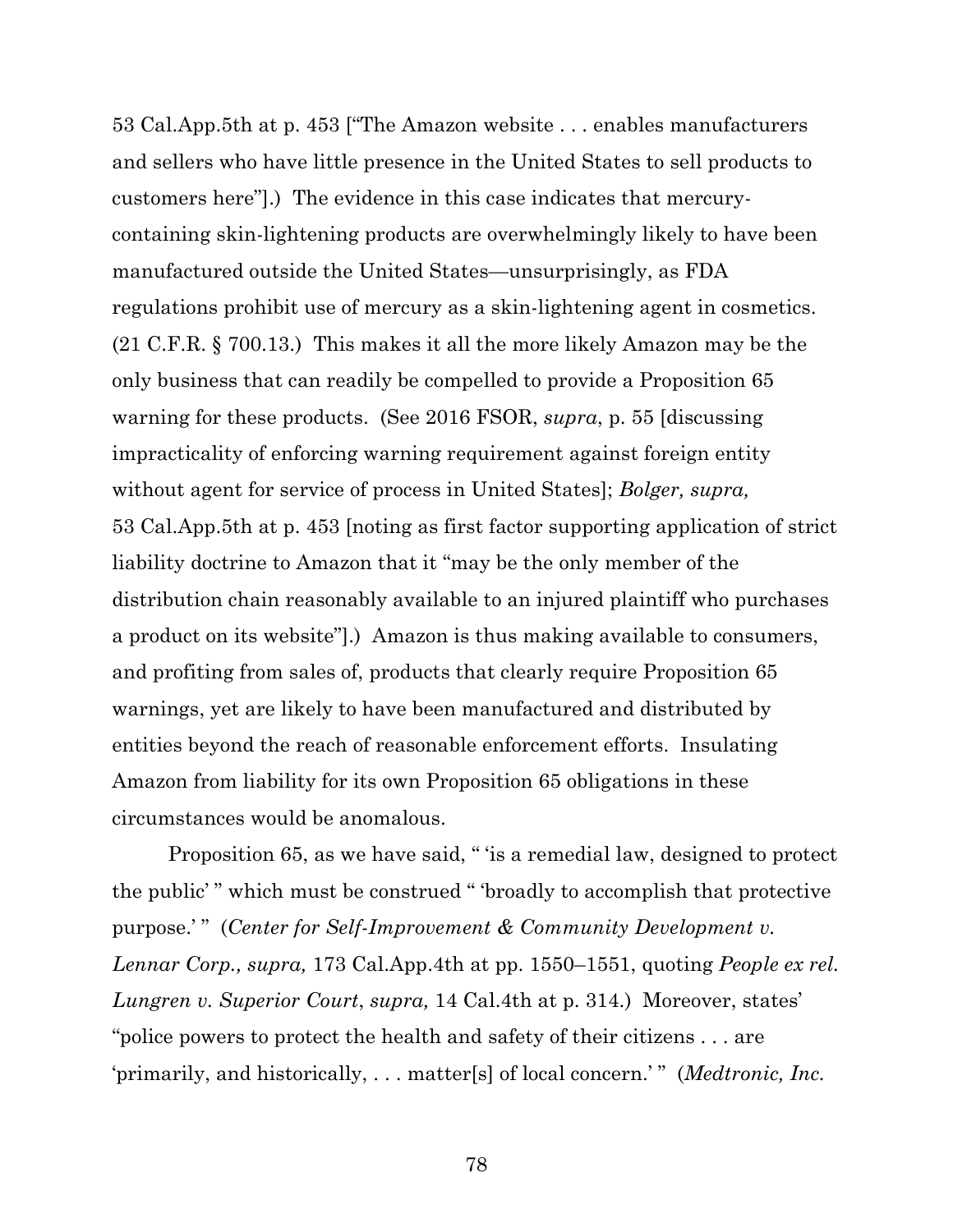*v. Lohr* (1996) 518 U.S. 470, 485.) The United States Supreme Court has explained that "[w]hen addressing questions of express or implied preemption, we begin our analysis 'with the assumption that the historic police powers of the States [are] not to be superseded by the Federal Act unless that was the clear and manifest purpose of Congress.' [Citation]." (*Altria Group, Inc. v. Good* (2008) 555 U.S. 70, 77.) The "strong presumption against displacement of state law . . . applies not only to the existence, but also to the extent, of federal preemption. [Citation.] Because of it, 'courts should narrowly interpret the scope of Congress's "intended invalidation of state law" whenever possible.' [Citation]." (*Brown v. Mortensen* (2011) 51 Cal.4th 1052, 1064.)

As the Ninth Circuit has explained, Congress intended "to preserve the free-flowing nature of Internet speech and commerce without unduly prejudicing the enforcement of other important state and federal laws. When Congress passed section 230 it didn't intend to prevent the enforcement of all laws online; rather, it sought to encourage interactive computer services that provide users *neutral* tools to post content online to police that content without fear that through their 'good samaritan . . . screening of offensive material,' [citation], they would become liable for every single message posted by third parties on their website." (*Roommates.com, supra,* 521 F.3d at p. 1175, quoting § 230(c).)

The text of section 230(e)(3) is clear that state laws inconsistent with section 230 are preempted while those consistent with section 230 are *not*  preempted. Proposition 65's warning requirement is an exercise of state authority to protect the public that imposes obligations on any individual who exposes another to a listed chemical. Proposition 65 is not inconsistent with the CDA because imposing liability on Amazon for failing to comply with its

79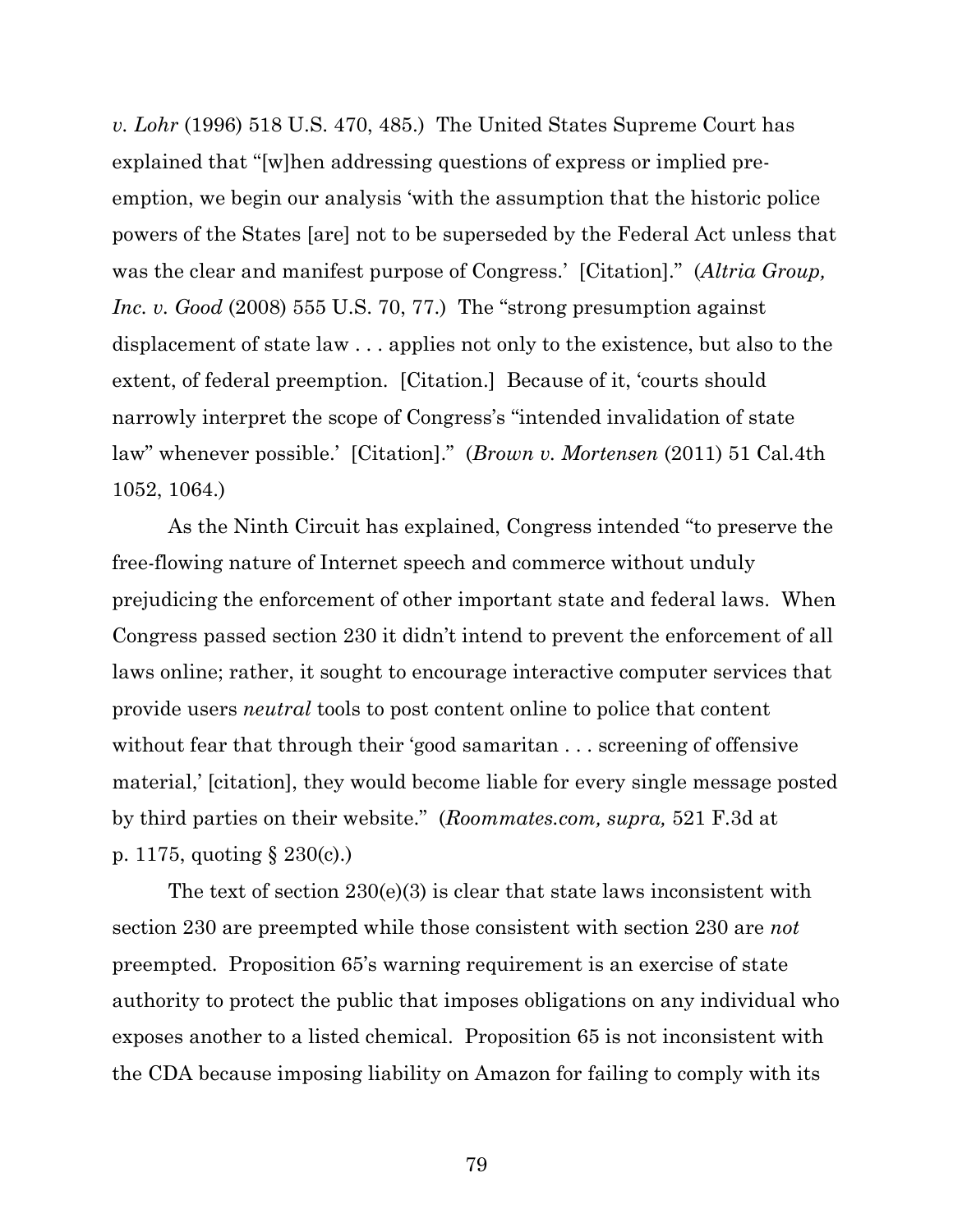own, independent obligations under Proposition 65, does not require treating Amazon as the publisher or speaker of third-party sellers' content. Accordingly, if Lee can establish all the elements of a violation of Proposition 65, section 230 does not immunize Amazon from liability.

## **DISPOSITION**

The judgment is reversed and the matter is remanded for further proceedings in accordance with the views expressed in this opinion.

On remand, if Lee is able to establish all the elements of his claims as to the products purchased from Amazon and tested for mercury content, the trial court shall determine whether the products with different ASINs identified in Lee's pretrial brief as among the 11 products at issue were in fact the same products as the ones for which samples were tested, and shall determine penalties in accordance with Health and Safety Code section 25249.7 for any violations of Proposition 65 established.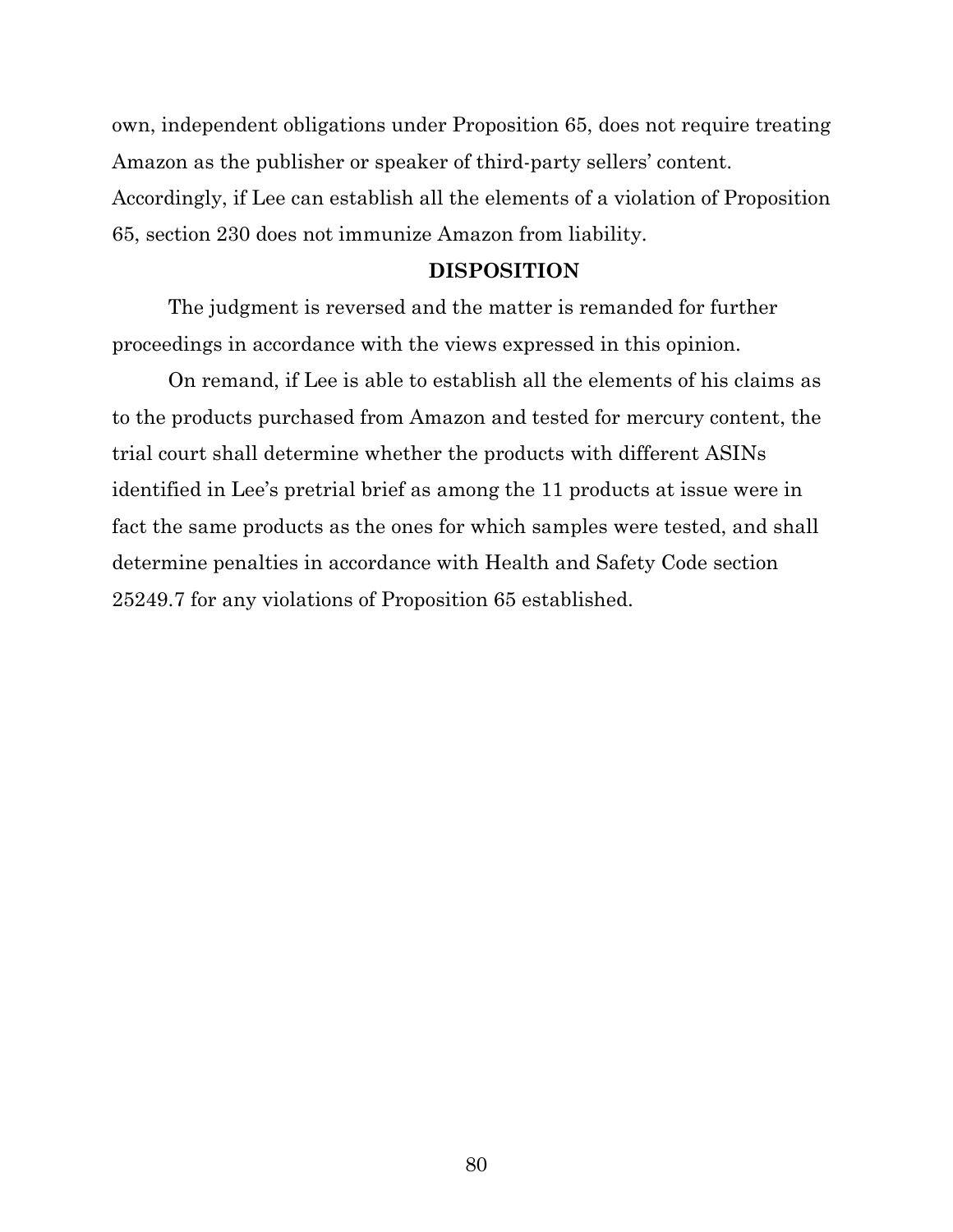Kline, J.\*

\_\_\_\_\_\_\_\_\_\_\_\_\_\_\_\_\_\_\_\_\_\_\_\_\_

We concur:

Richman, Acting P.J.

\_\_\_\_\_\_\_\_\_\_\_\_\_\_\_\_\_\_\_\_\_\_\_\_\_

\_\_\_\_\_\_\_\_\_\_\_\_\_\_\_\_\_\_\_\_\_\_\_\_\_

Stewart, J.

*Lee v. Amazon* (A158275)

\*Assigned by the Chief Justice pursuant to article VI, section 6 of the California Constitution.